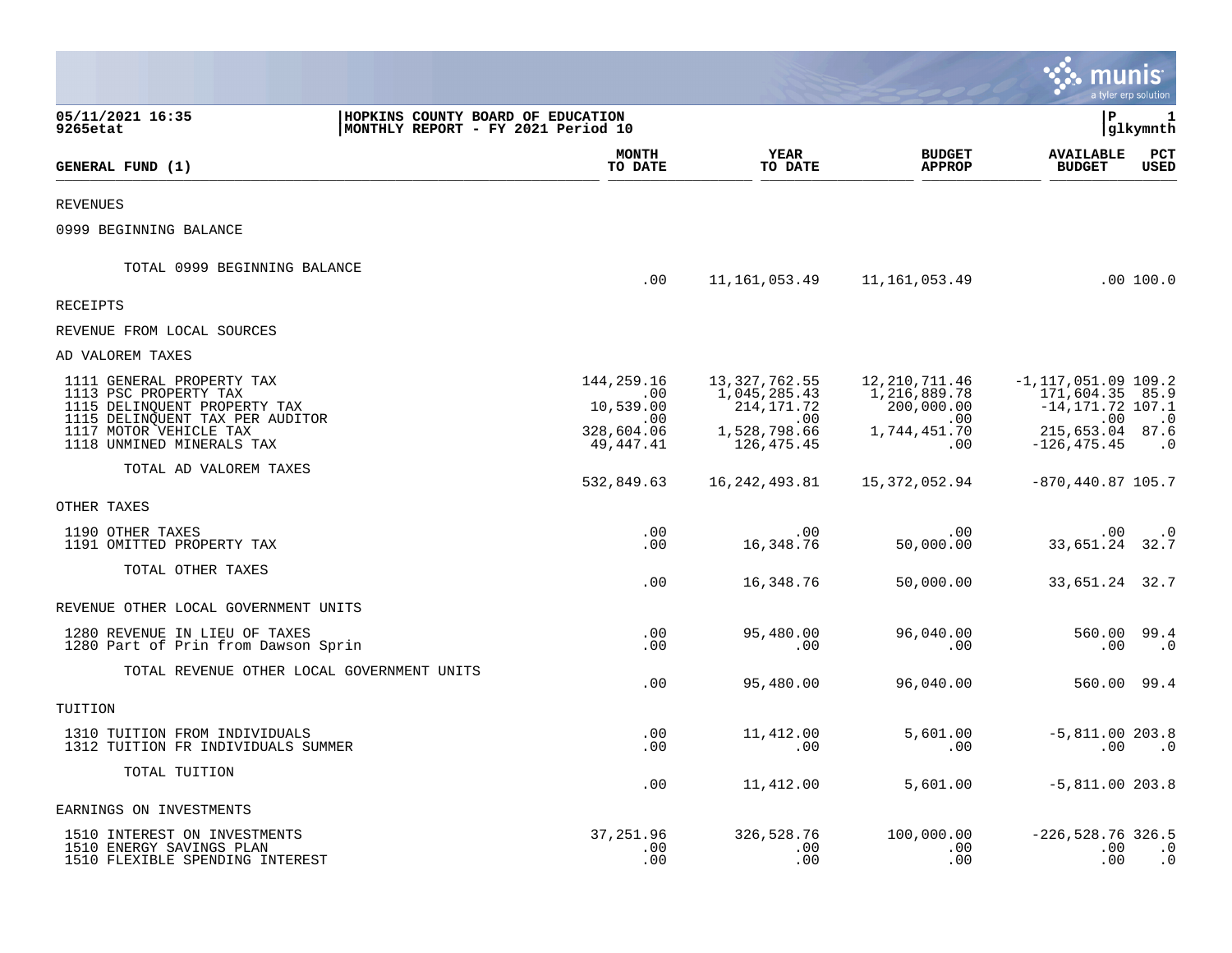|                                                                                                                                                                                                                                                                                                                                                                                                 |                                                                                              |                                                                                                                |                                                                                                   |                                                                                                                    | a tyler erp solution                                                                                                                                |
|-------------------------------------------------------------------------------------------------------------------------------------------------------------------------------------------------------------------------------------------------------------------------------------------------------------------------------------------------------------------------------------------------|----------------------------------------------------------------------------------------------|----------------------------------------------------------------------------------------------------------------|---------------------------------------------------------------------------------------------------|--------------------------------------------------------------------------------------------------------------------|-----------------------------------------------------------------------------------------------------------------------------------------------------|
| 05/11/2021 16:35<br>9265etat                                                                                                                                                                                                                                                                                                                                                                    | HOPKINS COUNTY BOARD OF EDUCATION<br>MONTHLY REPORT - FY 2021 Period 10                      |                                                                                                                |                                                                                                   | l P                                                                                                                | $\mathbf{2}$<br> glkymnth                                                                                                                           |
| GENERAL FUND (1)                                                                                                                                                                                                                                                                                                                                                                                | <b>MONTH</b><br>TO DATE                                                                      | <b>YEAR</b><br>TO DATE                                                                                         | <b>BUDGET</b><br><b>APPROP</b>                                                                    | <b>AVAILABLE</b><br><b>BUDGET</b>                                                                                  | PCT<br><b>USED</b>                                                                                                                                  |
| 1510 Interest on Escrow for SFCC<br>1510 INTEREST FROM TRAN                                                                                                                                                                                                                                                                                                                                     | .00<br>.00                                                                                   | .00<br>.00                                                                                                     | .00<br>.00                                                                                        | .00<br>.00                                                                                                         | $\cdot$ 0<br>$\cdot$ 0                                                                                                                              |
| TOTAL EARNINGS ON INVESTMENTS                                                                                                                                                                                                                                                                                                                                                                   | 37,251.96                                                                                    | 326,528.76                                                                                                     | 100,000.00                                                                                        | $-226, 528.76$ 326.5                                                                                               |                                                                                                                                                     |
| STUDENT ACTIVITIES                                                                                                                                                                                                                                                                                                                                                                              |                                                                                              |                                                                                                                |                                                                                                   |                                                                                                                    |                                                                                                                                                     |
| 1750 REVENUE FROM ENTERPRISE ACTIVI                                                                                                                                                                                                                                                                                                                                                             | .00                                                                                          | .00                                                                                                            | .00                                                                                               | .00                                                                                                                | $\cdot$ 0                                                                                                                                           |
| TOTAL STUDENT ACTIVITIES                                                                                                                                                                                                                                                                                                                                                                        | .00                                                                                          | .00                                                                                                            | .00                                                                                               | .00                                                                                                                | $\cdot$ 0                                                                                                                                           |
| COMMUNITY SERVICE ACTIVITIES                                                                                                                                                                                                                                                                                                                                                                    |                                                                                              |                                                                                                                |                                                                                                   |                                                                                                                    |                                                                                                                                                     |
| 1819 OTHER FEES                                                                                                                                                                                                                                                                                                                                                                                 | .00                                                                                          | .00                                                                                                            | .00                                                                                               | .00                                                                                                                | $\cdot$ 0                                                                                                                                           |
| TOTAL COMMUNITY SERVICE ACTIVITIES                                                                                                                                                                                                                                                                                                                                                              | .00                                                                                          | .00                                                                                                            | .00                                                                                               | .00                                                                                                                | $\cdot$ 0                                                                                                                                           |
| OTHER REVENUE FROM LOCAL SOURCES                                                                                                                                                                                                                                                                                                                                                                |                                                                                              |                                                                                                                |                                                                                                   |                                                                                                                    |                                                                                                                                                     |
| 1911 BUILDING RENTAL<br>1911 BUILDING RENTAL<br>1912 BUS RENTAL<br>1919 OTHER RENTAL INCOME<br>1920 CONTRIBUTIONS DONATIONS<br>1941 TEXTBOOK SALES<br>1942 TEXTBOOK RENTALS<br>1980 REFUND OF PRIOR YR EXPENDITURE<br>1990 MISCELLANEOUS REVENUE<br>1990 FLU SHOT MONEY TO PAY HEALTH D<br>1997 OTHER REIMBURSEMENTS<br>1998 CRIMINAL CHECKS/FINGERPRINTING<br>1999 OTHER MISCELLANEOUS REVENUE | .00<br>.00<br>.00<br>.00<br>.00<br>.00<br>.00<br>.00<br>5,019.62<br>.00<br>.00<br>.00<br>.00 | 3,575.00<br>.00<br>.00<br>.00<br>.00<br>.00<br>.00<br>43, 221. 13<br>5,718.95<br>$.00 \,$<br>.00<br>.00<br>.00 | 4,500.00<br>.00<br>.00<br>.00<br>.00<br>.00<br>.00<br>.00<br>2,500.00<br>.00<br>.00<br>.00<br>.00 | 925.00<br>.00<br>.00<br>.00<br>.00<br>.00<br>.00<br>$-43, 221.13$<br>$-3,218.95$ 228.8<br>.00<br>.00<br>.00<br>.00 | 79.4<br>$\cdot$ 0<br>$\cdot$ 0<br>$\cdot$ 0<br>$\cdot$ 0<br>$\cdot$ 0<br>$\cdot$ 0<br>$\cdot$ 0<br>$\cdot$ 0<br>$\cdot$ 0<br>$\cdot$ 0<br>$\cdot$ 0 |
| TOTAL OTHER REVENUE FROM LOCAL SOURCES                                                                                                                                                                                                                                                                                                                                                          | 5,019.62                                                                                     | 52,515.08                                                                                                      | 7,000.00                                                                                          | $-45, 515.08$ 750.2                                                                                                |                                                                                                                                                     |
| TOTAL REVENUE FROM LOCAL SOURCES                                                                                                                                                                                                                                                                                                                                                                | 575,121.21                                                                                   | 16,744,778.41                                                                                                  | 15,630,693.94                                                                                     | $-1, 114, 084.47$ 107.1                                                                                            |                                                                                                                                                     |
| REVENUE FROM STATE SOURCES                                                                                                                                                                                                                                                                                                                                                                      |                                                                                              |                                                                                                                |                                                                                                   |                                                                                                                    |                                                                                                                                                     |
| STATE PROGRAM                                                                                                                                                                                                                                                                                                                                                                                   |                                                                                              |                                                                                                                |                                                                                                   |                                                                                                                    |                                                                                                                                                     |
| 3111 SEEK PROGRAM                                                                                                                                                                                                                                                                                                                                                                               | 1,550,197.00                                                                                 | 20, 240, 670.00                                                                                                | 27,194,701.00                                                                                     | 6,954,031.00 74.4                                                                                                  |                                                                                                                                                     |
| TOTAL STATE PROGRAM                                                                                                                                                                                                                                                                                                                                                                             | 1,550,197.00                                                                                 | 20, 240, 670.00                                                                                                | 27,194,701.00                                                                                     | 6,954,031.00 74.4                                                                                                  |                                                                                                                                                     |
| OTHER STATE FUNDING                                                                                                                                                                                                                                                                                                                                                                             |                                                                                              |                                                                                                                |                                                                                                   |                                                                                                                    |                                                                                                                                                     |

 $\ddot{\ddot{\mathbf{u}}}$  munis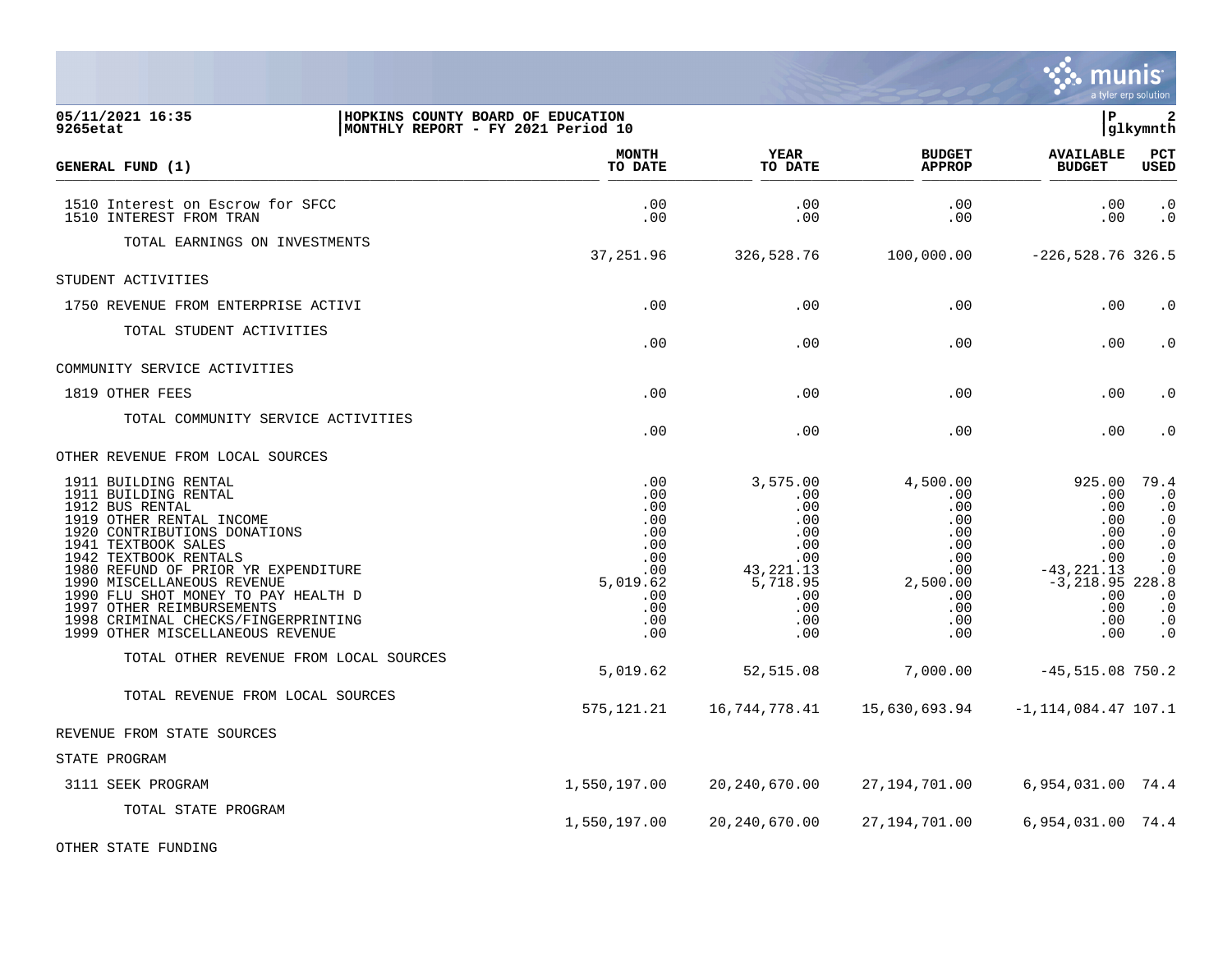

## **05/11/2021 16:35 |HOPKINS COUNTY BOARD OF EDUCATION |P 3 9265etat |MONTHLY REPORT - FY 2021 Period 10 |glkymnth**

| GENERAL FUND (1)                                                                                                                                                                                  | <b>MONTH</b><br>TO DATE                | YEAR<br>TO DATE                        | <b>BUDGET</b><br><b>APPROP</b>         | <b>AVAILABLE</b><br><b>BUDGET</b>      | PCT<br><b>USED</b>                                                         |
|---------------------------------------------------------------------------------------------------------------------------------------------------------------------------------------------------|----------------------------------------|----------------------------------------|----------------------------------------|----------------------------------------|----------------------------------------------------------------------------|
| 3122 VOCATIONAL TRANSPORTATION<br>3125 BUS DRVR TRAINING REIMB<br>3126 SUB SALARY REIMB (STATE)<br>3127 FLEXIBLE SPENDING REFUND<br>3128 AUDIT REIMBURSEMENT<br>3129 KSB/KSD TRANSP REIMBURSEMENT | .00<br>.00<br>.00<br>.00<br>.00<br>.00 | .00<br>.00<br>.00<br>.00<br>.00<br>.00 | .00<br>.00<br>.00<br>.00<br>.00<br>.00 | .00<br>.00<br>.00<br>.00<br>.00<br>.00 | $\cdot$ 0<br>$\cdot$ 0<br>$\cdot$ 0<br>$\cdot$ 0<br>$\cdot$ 0<br>$\cdot$ 0 |
| TOTAL OTHER STATE FUNDING                                                                                                                                                                         | .00                                    | .00                                    | .00                                    | .00                                    | $\cdot$ 0                                                                  |
| EXPENDITURE REIMBURSEMENTS                                                                                                                                                                        |                                        |                                        |                                        |                                        |                                                                            |
| 3130 NATIONAL BOARD CERT. REIMB.<br>3131 STATE MISC REIMBURSEMENTS                                                                                                                                | .00<br>.00                             | .00<br>.00                             | 20,000.00<br>.00.                      | 20,000.00<br>.00                       | $\cdot$ 0<br>$\cdot$ 0                                                     |
| TOTAL EXPENDITURE REIMBURSEMENTS                                                                                                                                                                  | .00                                    | .00                                    | 20,000.00                              | 20,000.00                              | $\cdot$ 0                                                                  |
| RESTRICTED                                                                                                                                                                                        |                                        |                                        |                                        |                                        |                                                                            |
| 3200 RESTRICTED STATE REVENUE                                                                                                                                                                     | .00                                    | .00                                    | .00                                    | .00                                    | $\cdot$ 0                                                                  |
| TOTAL RESTRICTED                                                                                                                                                                                  | .00                                    | .00                                    | .00                                    | .00                                    | $\cdot$ 0                                                                  |
| REVENUE IN LIEU OF TAXES/STATE                                                                                                                                                                    |                                        |                                        |                                        |                                        |                                                                            |
| 3800 REV. IN LIEU OF TAXES/STATE SO                                                                                                                                                               | 12,696.21                              | 126,707.27                             | 146,350.00                             | 19,642.73                              | 86.6                                                                       |
| TOTAL REVENUE IN LIEU OF TAXES/STATE                                                                                                                                                              | 12,696.21                              | 126,707.27                             | 146,350.00                             | 19,642.73                              | 86.6                                                                       |
| REVENUE ON BEHALF PAYMENTS                                                                                                                                                                        |                                        |                                        |                                        |                                        |                                                                            |
| 3900 ON BEHALF                                                                                                                                                                                    | .00                                    | .00                                    | 11,359,436.46                          | 11,359,436.46                          | $\cdot$ 0                                                                  |
| TOTAL REVENUE ON BEHALF PAYMENTS                                                                                                                                                                  | .00                                    | .00                                    | 11,359,436.46                          | 11,359,436.46                          | $\cdot$ 0                                                                  |
| TOTAL REVENUE FROM STATE SOURCES                                                                                                                                                                  | 1,562,893.21                           | 20, 367, 377. 27                       | 38,720,487.46                          | 18,353,110.19                          | 52.6                                                                       |
| REVENUE FROM FEDERAL SOURCES                                                                                                                                                                      |                                        |                                        |                                        |                                        |                                                                            |
| FEDERAL REIMBURSEMENT                                                                                                                                                                             |                                        |                                        |                                        |                                        |                                                                            |
| 4810 MEDICAID REIMBURSEMENT                                                                                                                                                                       | 3,348.26                               | 69,516.02                              | 100,000.00                             | 30,483.98 69.5                         |                                                                            |
| TOTAL FEDERAL REIMBURSEMENT                                                                                                                                                                       | 3,348.26                               | 69,516.02                              | 100,000.00                             | 30,483.98 69.5                         |                                                                            |
| TOTAL REVENUE FROM FEDERAL SOURCES                                                                                                                                                                | 3,348.26                               | 69,516.02                              | 100,000.00                             | 30,483.98                              | 69.5                                                                       |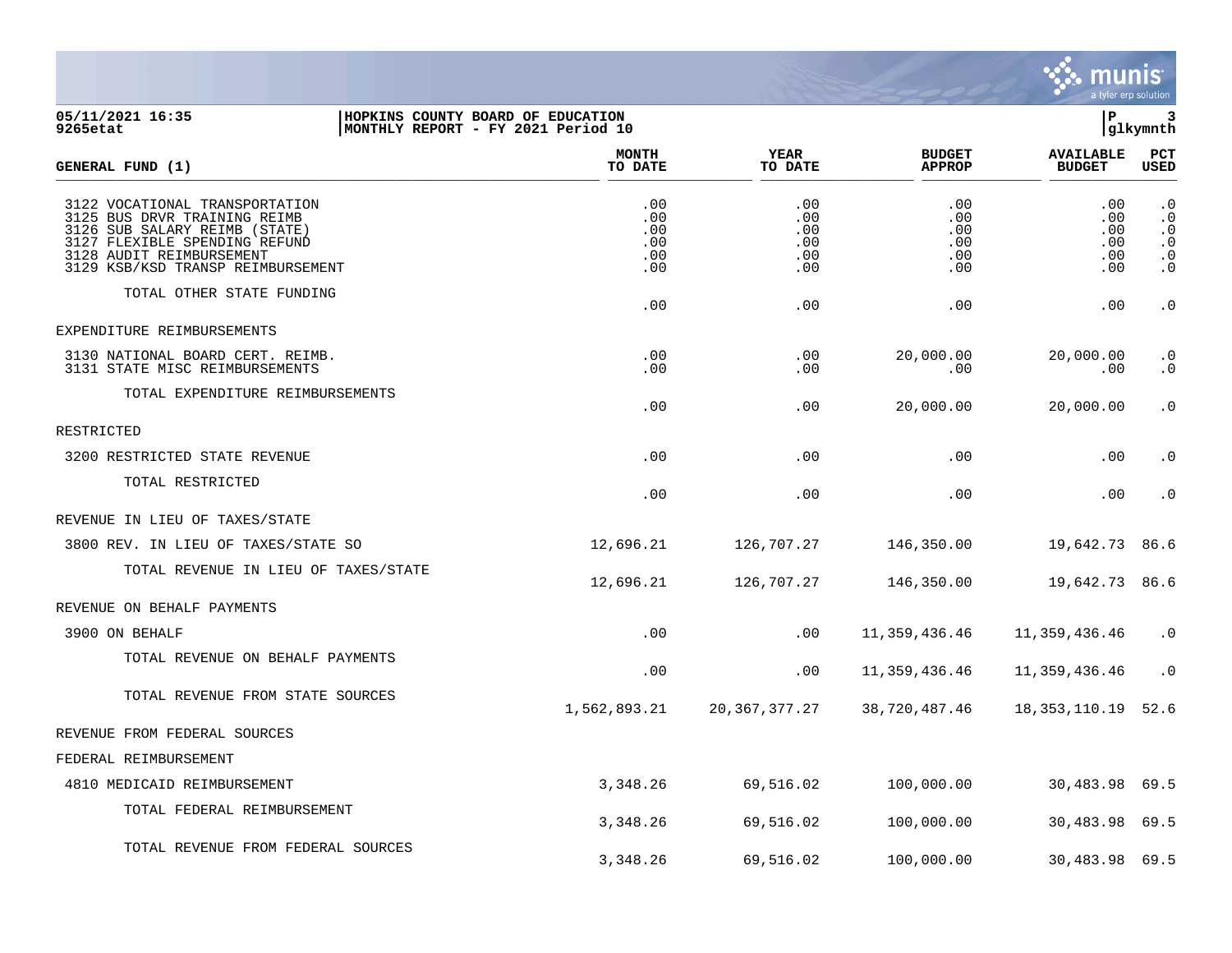|                                                                                                                                                                                    |                                                                         |                                                       |                                        | munis                                                            | a tyler erp solution                                                                                                |
|------------------------------------------------------------------------------------------------------------------------------------------------------------------------------------|-------------------------------------------------------------------------|-------------------------------------------------------|----------------------------------------|------------------------------------------------------------------|---------------------------------------------------------------------------------------------------------------------|
| 05/11/2021 16:35<br>9265etat                                                                                                                                                       | HOPKINS COUNTY BOARD OF EDUCATION<br>MONTHLY REPORT - FY 2021 Period 10 |                                                       |                                        | ΙP                                                               | 4<br> glkymnth                                                                                                      |
| GENERAL FUND (1)                                                                                                                                                                   | <b>MONTH</b><br>TO DATE                                                 | <b>YEAR</b><br>TO DATE                                | <b>BUDGET</b><br><b>APPROP</b>         | <b>AVAILABLE</b><br><b>BUDGET</b>                                | <b>PCT</b><br>USED                                                                                                  |
| OTHER RECEIPTS                                                                                                                                                                     |                                                                         |                                                       |                                        |                                                                  |                                                                                                                     |
| <b>INTERFUND TRANSFERS</b>                                                                                                                                                         |                                                                         |                                                       |                                        |                                                                  |                                                                                                                     |
| 5210 FUND TRANSFER<br>5220 INDIRECT COSTS TRANSFER                                                                                                                                 | .00<br>.00                                                              | .00<br>.00                                            | .00<br>.00                             | .00<br>.00                                                       | $\cdot$ 0<br>$\cdot$ 0                                                                                              |
| TOTAL INTERFUND TRANSFERS                                                                                                                                                          | .00                                                                     | .00                                                   | .00                                    | .00                                                              | $\cdot$ 0                                                                                                           |
| SALE OR COMP FOR LOSS OF ASSETS                                                                                                                                                    |                                                                         |                                                       |                                        |                                                                  |                                                                                                                     |
| 5311 SALE OF LAND & IMPROVEMENTS<br>5312 LOSS COMPENSATION<br>5331 SALE OF BUILDINGS<br>5332 LOSS COMP - BUILDINGS<br>5341 SALE OF EQUIPMENT ETC<br>5342 LOSS COMP - EQUIPMENT ETC | .00<br>.00<br>.00<br>.00<br>.00<br>.00                                  | .00<br>9,836.73<br>.00<br>.00<br>7,166.72<br>1,447.13 | .00<br>.00<br>.00<br>.00<br>.00<br>.00 | .00<br>$-9,836.73$<br>.00<br>.00<br>$-7, 166.72$<br>$-1, 447.13$ | $\cdot$ 0<br>$\boldsymbol{\cdot}$ 0<br>$\begin{smallmatrix} 0.1 \\ 0.1 \end{smallmatrix}$<br>$\cdot$ 0<br>$\cdot$ 0 |
| TOTAL SALE OR COMP FOR LOSS OF ASSETS                                                                                                                                              | .00                                                                     | 18,450.58                                             | .00                                    | $-18, 450.58$                                                    | $\cdot$ 0                                                                                                           |
| CAPITAL LEASE PROCEEDS                                                                                                                                                             |                                                                         |                                                       |                                        |                                                                  |                                                                                                                     |
| 5500 CAPITAL LEASE PROCEEDS                                                                                                                                                        | .00                                                                     | .00                                                   | .00                                    | .00                                                              | $\cdot$ 0                                                                                                           |
| TOTAL CAPITAL LEASE PROCEEDS                                                                                                                                                       | .00                                                                     | .00                                                   | .00                                    | .00                                                              | $\cdot$ 0                                                                                                           |
| TOTAL OTHER RECEIPTS                                                                                                                                                               | .00                                                                     | 18,450.58                                             | .00                                    | $-18, 450.58$                                                    | $\cdot$ 0                                                                                                           |
| TOTAL RECEIPTS                                                                                                                                                                     | 2, 141, 362.68                                                          | 37, 200, 122. 28                                      | 54, 451, 181.40                        | 17,251,059.12                                                    | 68.3                                                                                                                |
| TOTAL REVENUE                                                                                                                                                                      | 2, 141, 362.68                                                          | 48, 361, 175. 77                                      | 65, 612, 234.89                        | 17, 251, 059.12 73.7                                             |                                                                                                                     |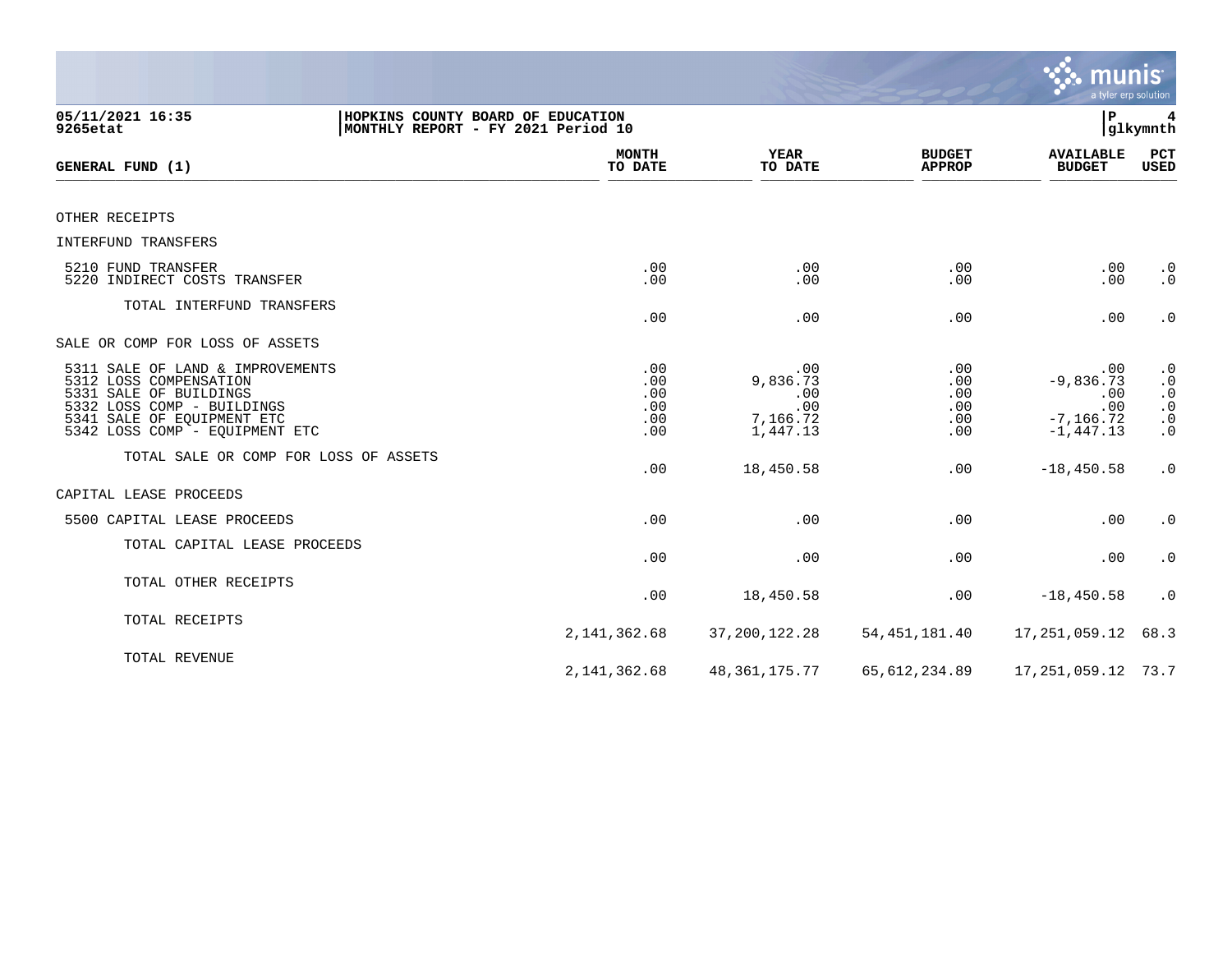|                                                                                                                                                                                                                                                                                                                   |                               |                                                                                                                 |                                                                                                                                        |                                                                                                                                           | <b>munis</b>                                                                                                                             | a tyler erp solution                                                                        |
|-------------------------------------------------------------------------------------------------------------------------------------------------------------------------------------------------------------------------------------------------------------------------------------------------------------------|-------------------------------|-----------------------------------------------------------------------------------------------------------------|----------------------------------------------------------------------------------------------------------------------------------------|-------------------------------------------------------------------------------------------------------------------------------------------|------------------------------------------------------------------------------------------------------------------------------------------|---------------------------------------------------------------------------------------------|
| 05/11/2021 16:35<br>9265etat                                                                                                                                                                                                                                                                                      |                               | HOPKINS COUNTY BOARD OF EDUCATION<br>MONTHLY REPORT - FY 2021 Period 10                                         |                                                                                                                                        |                                                                                                                                           | l P                                                                                                                                      | 5<br> glkymnth                                                                              |
| GENERAL FUND (1)                                                                                                                                                                                                                                                                                                  |                               | <b>MONTH</b><br>TO DATE                                                                                         | <b>YEAR</b><br>TO DATE                                                                                                                 | <b>BUDGET</b><br><b>APPROP</b>                                                                                                            | <b>AVAILABLE</b><br><b>BUDGET</b>                                                                                                        | PCT<br><b>USED</b>                                                                          |
| EXPENDITURES                                                                                                                                                                                                                                                                                                      |                               |                                                                                                                 |                                                                                                                                        |                                                                                                                                           |                                                                                                                                          |                                                                                             |
| 1000 INSTRUCTION                                                                                                                                                                                                                                                                                                  |                               |                                                                                                                 |                                                                                                                                        |                                                                                                                                           |                                                                                                                                          |                                                                                             |
| 0100<br>SALARIES PERSONNEL SERVICES<br>0200<br>EMPLOYEE BENEFITS<br>0280<br>ON-BEHALF<br>0300<br>PURCHASED PROF AND TECH SERV<br>0400<br>PURCHASED PROPERTY SERVICES<br>0500<br>OTHER PURCHASED SERVICES<br>0600<br>SUPPLIES<br>0700<br>PROPERTY<br>0800<br>DEBT SERVICE AND MISCELLANEOUS<br>0900<br>OTHER ITEMS |                               | 1,793,952.18<br>149,857.06<br>.00<br>618.76<br>3,334.65<br>1,807.09<br>23,769.52<br>.00<br>2,229.35<br>$.00 \,$ | 15, 263, 878.43<br>1,304,078.98<br>$\sim$ 00<br>28,074.02<br>82, 215.08<br>6,087.61<br>230,680.45<br>$\sim 00$<br>9,793.48<br>$.00 \,$ | 22,593,450.30<br>2,730,420.82<br>7,559,948.84<br>105, 210.00<br>198,273.70<br>49,184.50<br>474, 210.26<br>249.00<br>25,450.00<br>$.00 \,$ | 7,329,571.87<br>1,426,341.84<br>7,559,948.84<br>77,135.98<br>116,058.62<br>43,096.89<br>243,529.81<br>249.00<br>15,656.52<br>.00         | 67.6<br>47.8<br>$\cdot$ 0<br>26.7<br>41.5<br>12.4<br>48.7<br>$\cdot$ 0<br>38.5<br>$\cdot$ 0 |
| TOTAL 1000 INSTRUCTION                                                                                                                                                                                                                                                                                            |                               | 1,975,568.61                                                                                                    | 16,924,808.05                                                                                                                          | 33,736,397.42                                                                                                                             | 16,811,589.37 50.2                                                                                                                       |                                                                                             |
| 2100<br>STUDENT SUPPORT SERVICES                                                                                                                                                                                                                                                                                  |                               |                                                                                                                 |                                                                                                                                        |                                                                                                                                           |                                                                                                                                          |                                                                                             |
| SALARIES PERSONNEL SERVICES<br>0100<br>0200<br>EMPLOYEE BENEFITS<br>ON-BEHALF<br>0280<br>0300<br>PURCHASED PROF AND TECH SERV<br>0400<br>PURCHASED PROPERTY SERVICES<br>0500<br>OTHER PURCHASED SERVICES<br>0600<br>SUPPLIES<br>0700<br>PROPERTY<br>0800<br>DEBT SERVICE AND MISCELLANEOUS                        |                               | 107,141.44<br>7,655.61<br>.00<br>41,109.00<br>$\,.\,00$<br>998.62<br>196.52<br>.00<br>.00                       | 934,702.76<br>71,119.39<br>$\sim 00$<br>164,170.00<br>.00<br>1,608.15<br>4,045.72<br>.00<br>.00                                        | 1,403,190.92<br>108,299.01<br>389,154.86<br>182,000.00<br>.00<br>14,350.00<br>2,768.25<br>.00<br>$.00 \,$                                 | 468,488.16 66.6<br>37,179.62<br>389,154.86<br>17,830.00<br>.00<br>12,741.85 11.2<br>$-1, 277.47$ 146.2<br>.00<br>$.00 \,$                | 65.7<br>$\cdot$ 0<br>90.2<br>$\cdot$ 0<br>$\cdot$ 0<br>$\cdot$ 0                            |
| TOTAL 2100                                                                                                                                                                                                                                                                                                        | STUDENT SUPPORT SERVICES      | 157,101.19                                                                                                      | 1,175,646.02                                                                                                                           | 2,099,763.04                                                                                                                              | 924, 117.02 56.0                                                                                                                         |                                                                                             |
| 2200 INSTRUCTIONAL STAFF SUPP SERV                                                                                                                                                                                                                                                                                |                               |                                                                                                                 |                                                                                                                                        |                                                                                                                                           |                                                                                                                                          |                                                                                             |
| SALARIES PERSONNEL SERVICES<br>0100<br>0200<br>EMPLOYEE BENEFITS<br>0280<br>ON-BEHALF<br>0300<br>PURCHASED PROF AND TECH SERV<br>0400<br>PURCHASED PROPERTY SERVICES<br>0500<br>OTHER PURCHASED SERVICES<br>0600<br>SUPPLIES<br>0700<br>PROPERTY<br>0800 DEBT SERVICE AND MISCELLANEOUS                           |                               | 104,943.37<br>8,259.08<br>$\overline{\phantom{0}}$ .00<br>2,068.00<br>.00<br>589.10<br>15,670.22<br>.00<br>.00  | 956,737.54<br>78,735.24<br>.00<br>5,660.95<br>180.00<br>3,921.10<br>105,571.56<br>.00<br>107.00                                        | 1,259,005.03<br>105,475.23<br>425,024.54<br>33,578.00<br>$.00\,$<br>31,150.00<br>233, 338.92<br>.00<br>17,000.00                          | 302, 267.49<br>26,739.99<br>425,024.54<br>27,917.05<br>$-180.00$<br>27,228.90<br>127,767.36<br>$\overline{\phantom{0}}$ .00<br>16,893.00 | 76.0<br>74.7<br>$\cdot$ 0<br>16.9<br>$\cdot$ 0<br>12.6<br>45.2<br>$\cdot$ 0<br>. 6          |
| TOTAL 2200                                                                                                                                                                                                                                                                                                        | INSTRUCTIONAL STAFF SUPP SERV |                                                                                                                 |                                                                                                                                        |                                                                                                                                           |                                                                                                                                          |                                                                                             |
| 2300 DISTRICT ADMIN SUPPORT                                                                                                                                                                                                                                                                                       |                               | 131,529.77                                                                                                      | 1,150,913.39                                                                                                                           | 2,104,571.72                                                                                                                              | 953,658.33 54.7                                                                                                                          |                                                                                             |
| 0100<br>SALARIES PERSONNEL SERVICES<br>0200<br>EMPLOYEE BENEFITS<br>0280<br>ON-BEHALF                                                                                                                                                                                                                             |                               | 25, 252.66<br>20,519.23<br>.00                                                                                  | 245,403.96<br>$-153,098.69$<br>.00                                                                                                     | 298, 422.57<br>2,842,741.78<br>146,905.50                                                                                                 | 53,018.61<br>2,995,840.47<br>146,905.50                                                                                                  | 82.2<br>$-5.4$<br>$\cdot$ 0                                                                 |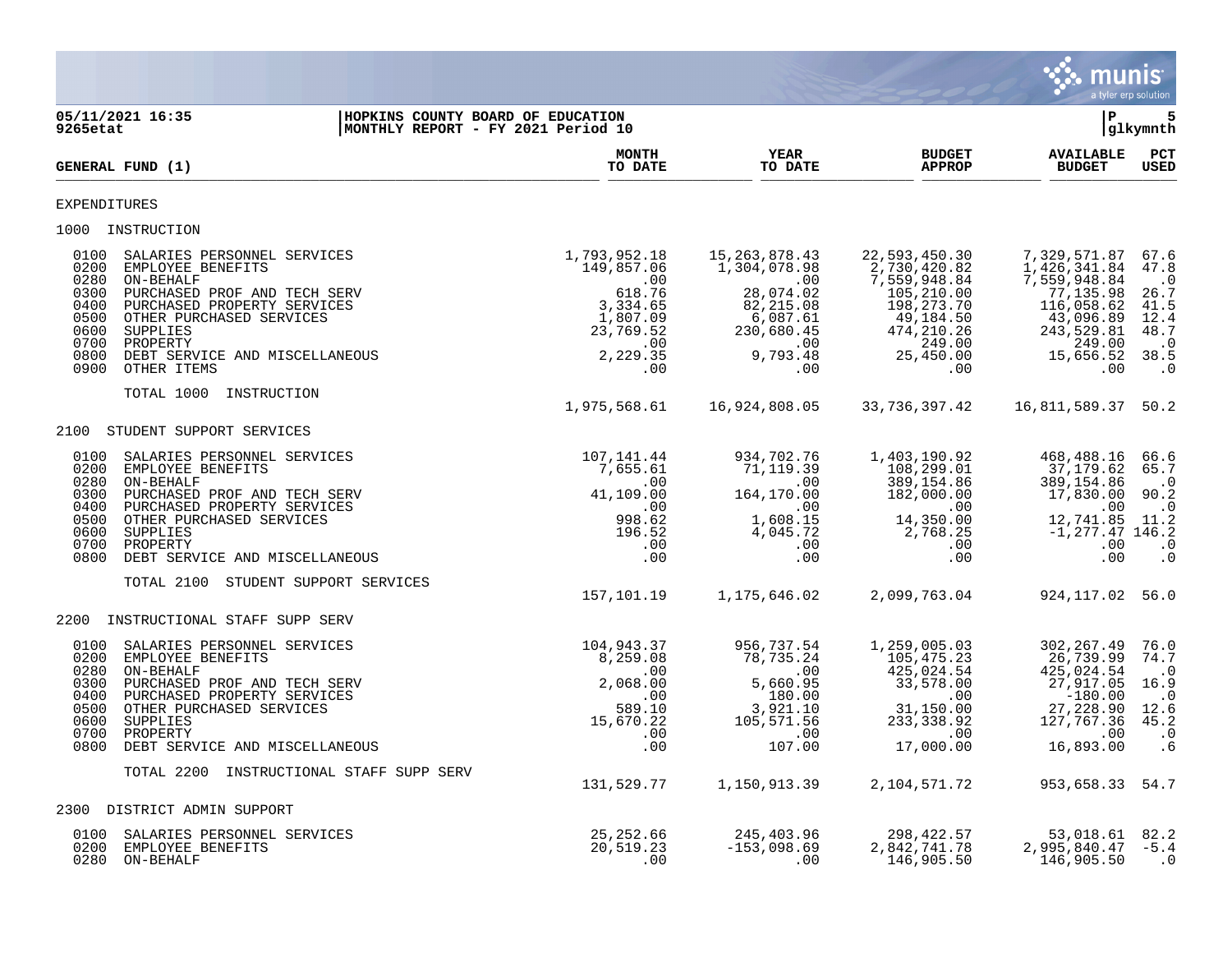

## **05/11/2021 16:35 |HOPKINS COUNTY BOARD OF EDUCATION |P 6 9265etat |MONTHLY REPORT - FY 2021 Period 10 |glkymnth**

|                                      | GENERAL FUND (1)                                                                                                                                                                                                                                           | <b>MONTH</b><br>TO DATE                                                                                     | YEAR<br>TO DATE                                                                                                                | <b>BUDGET</b><br><b>APPROP</b>                                                                                                       | <b>AVAILABLE</b><br><b>BUDGET</b>                                                                                                      | PCT<br><b>USED</b>                                                                         |
|--------------------------------------|------------------------------------------------------------------------------------------------------------------------------------------------------------------------------------------------------------------------------------------------------------|-------------------------------------------------------------------------------------------------------------|--------------------------------------------------------------------------------------------------------------------------------|--------------------------------------------------------------------------------------------------------------------------------------|----------------------------------------------------------------------------------------------------------------------------------------|--------------------------------------------------------------------------------------------|
| 0300<br>0400<br>0600<br>0700<br>0800 | PURCHASED PROF AND TECH SERV<br>PURCHASED PROPERTY SERVICES<br>0500 OTHER PURCHASED SERVICES<br>SUPPLIES<br>PROPERTY<br>DEBT SERVICE AND MISCELLANEOUS                                                                                                     | 1,825.00<br>449.07<br>433.23<br>35.71<br>.00<br>.00                                                         | 42,512.39<br>21,436.24<br>14,161.03<br>1,849.21<br>36,700.00<br>30,826.44                                                      | 145, 313.93<br>51,000.00<br>618,097.40<br>215,692.00<br>.00<br>35,000.00                                                             | 102,801.54<br>29,563.76<br>603,936.37<br>213,842.79<br>$-36,700.00$<br>4,173.56                                                        | 29.3<br>42.0<br>2.3<br>.9<br>$\cdot$ 0<br>88.1                                             |
|                                      | TOTAL 2300 DISTRICT ADMIN SUPPORT                                                                                                                                                                                                                          | 48,514.90                                                                                                   | 239,790.58                                                                                                                     | 4, 353, 173. 18 4, 113, 382. 60                                                                                                      |                                                                                                                                        | 5.5                                                                                        |
| 2400                                 | SCHOOL ADMIN SUPPORT                                                                                                                                                                                                                                       |                                                                                                             |                                                                                                                                |                                                                                                                                      |                                                                                                                                        |                                                                                            |
| 0100<br>0300<br>0400<br>0600<br>0840 | SALARIES PERSONNEL SERVICES<br>0200 EMPLOYEE BENEFITS<br>0280 ON-BEHALF<br>PURCHASED PROF AND TECH SERV<br>PURCHASED PROPERTY SERVICES<br>0500 OTHER PURCHASED SERVICES<br>SUPPLIES<br>0700 PROPERTY<br>0800 DEBT SERVICE AND MISCELLANEOUS<br>CONTINGENCY | 219,055.42<br>30,728.08<br>.00<br>249.00<br>.00<br>497.83<br>2,328.42<br>.00<br>762.72<br>$.00 \,$          | 2,023,869.88<br>279,528.87<br>.00<br>1,008.00<br>311.07<br>17,084.21<br>43,586.41<br>$\sim 00$<br>4,229.30<br>.00<br>$.00 \,$  | 2,619,944.63<br>393,286.64<br>880,734.66<br>$8,255.00$<br>$4,600.00$<br>30,409.31<br>112,203.33<br>.00<br>$11,550.00$ 00<br>$.00 \,$ | 596,074.75<br>113,757.77<br>880,734.66<br>7,247.00<br>4,288.93<br>13,325.10<br>68,616.92<br>.00<br>7,320.70<br>.00                     | 77.3<br>71.1<br>$\cdot$ 0<br>12.2<br>6.8<br>56.2<br>38.9<br>$\cdot$ 0<br>36.6<br>$\cdot$ 0 |
|                                      | TOTAL 2400<br>SCHOOL ADMIN SUPPORT                                                                                                                                                                                                                         | 253,621.47                                                                                                  | 2,369,617.74                                                                                                                   | 4,060,983.57                                                                                                                         | 1,691,365.83 58.4                                                                                                                      |                                                                                            |
| 2500                                 | BUSINESS SUPPORT SERVICES                                                                                                                                                                                                                                  |                                                                                                             |                                                                                                                                |                                                                                                                                      |                                                                                                                                        |                                                                                            |
| 0280<br>0300<br>0400                 | 0100 SALARIES PERSONNEL SERVICES<br>0200 EMPLOYEE BENEFITS<br>ON-BEHALF<br>PURCHASED PROF AND TECH SERV<br>PURCHASED PROPERTY SERVICES<br>0500 OTHER PURCHASED SERVICES<br>0600 SUPPLIES<br>0700 PROPERTY<br>0800 DEBT SERVICE AND MISCELLANEOUS           | 89,403.87<br>17,169.84<br>.00<br>5,753.84<br>754.40<br>5,007.07<br>14, 116. 43<br>.00<br>2,521.92           | $\overline{00}$<br>103,646.02<br>754.40<br>$\begin{array}{r} 61,2 \\ 229,233.35 \\ .00 \\ 3,677.16 \end{array}$                | 1,022,912.84<br>203,880.02<br>352,763.64<br>406,900.00<br>65,377.00<br>164,004.86<br>464,336.91<br>20,000.00<br>10,600.00            | 169,894.24<br>39,590.38<br>352,763.64<br>303, 253.98<br>64,622.60<br>102,033.33<br>235,103.56<br>20,000.00<br>6,922.84                 | 83.4<br>80.6<br>$\cdot$ 0<br>25.5<br>1.2<br>37.8<br>49.4<br>$\cdot$ 0<br>34.7              |
|                                      | TOTAL 2500 BUSINESS SUPPORT SERVICES                                                                                                                                                                                                                       | 134,727.37                                                                                                  | 1,416,590.70                                                                                                                   |                                                                                                                                      | 2,710,775.27 1,294,184.57 52.3                                                                                                         |                                                                                            |
|                                      | 2600 PLANT OPERATIONS AND MAINTENANCE                                                                                                                                                                                                                      |                                                                                                             |                                                                                                                                |                                                                                                                                      |                                                                                                                                        |                                                                                            |
| 0200<br>0280<br>0300<br>0400<br>0600 | 0100 SALARIES PERSONNEL SERVICES<br>EMPLOYEE BENEFITS<br>ON-BEHALF<br>PURCHASED PROF AND TECH SERV<br>PURCHASED PROPERTY SERVICES<br>0500 OTHER PURCHASED SERVICES<br>SUPPLIES<br>0700 PROPERTY<br>0800 DEBT SERVICE AND MISCELLANEOUS                     | 177,685.60<br>57,026.60<br>$\sim$ 00<br>22,490.97<br>64,082.73<br>9,738.13<br>132,800.24<br>.00<br>1,070.28 | 1,685,724.73<br>541,098.88<br>$\sim 00$<br>303,839.48<br>430, 513. 57<br>48, 250. 96<br>921,895.28<br>$45,323.70$<br>11,450.05 | 2,011,602.63<br>665,086.63<br>796,055.30<br>483,500.00<br>1,207,100.00<br>69,950.00<br>1,921,375.00<br>135,000.00<br>10,000.00       | 325,877.90<br>123,987.75<br>796,055.30<br>179,660.52<br>776,586.43<br>21,699.04<br>999, 479. 72<br>89,676.30 33.6<br>$-1,450.05$ 114.5 | 83.8<br>81.4<br>$\cdot$ 0<br>62.8<br>35.7<br>69.0<br>48.0                                  |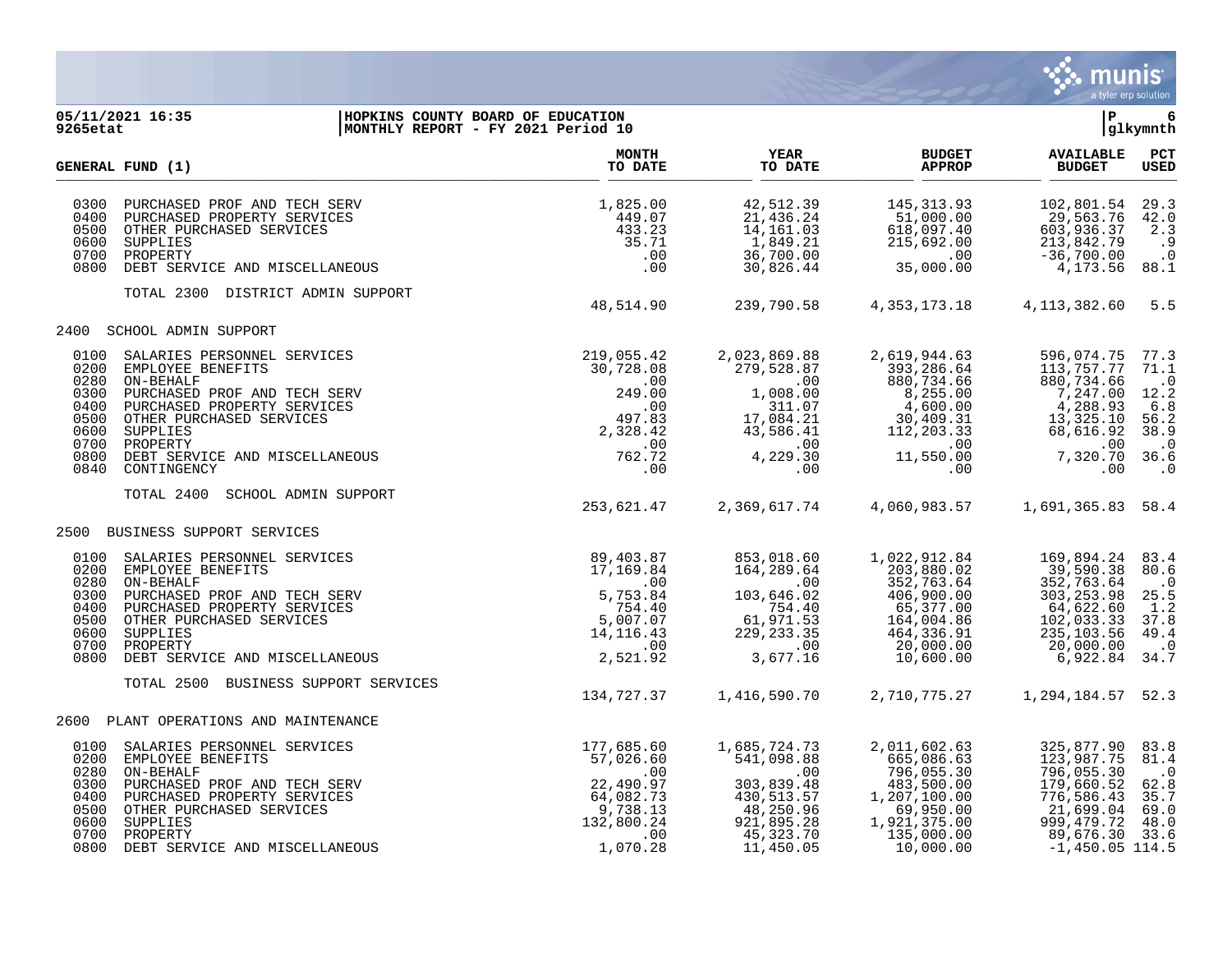

| 05/11/2021 16:35<br>9265etat                                                                                                                                                                                                                                                               | HOPKINS COUNTY BOARD OF EDUCATION<br>MONTHLY REPORT - FY 2021 Period 10 |                                                                                                        |                                                                                                                    |                                                                                                                        | lР                                                                                                                          | $7\phantom{.0}$<br> glkymnth                                      |
|--------------------------------------------------------------------------------------------------------------------------------------------------------------------------------------------------------------------------------------------------------------------------------------------|-------------------------------------------------------------------------|--------------------------------------------------------------------------------------------------------|--------------------------------------------------------------------------------------------------------------------|------------------------------------------------------------------------------------------------------------------------|-----------------------------------------------------------------------------------------------------------------------------|-------------------------------------------------------------------|
| GENERAL FUND (1)                                                                                                                                                                                                                                                                           |                                                                         | <b>MONTH</b><br>TO DATE                                                                                | <b>YEAR</b><br>TO DATE                                                                                             | <b>BUDGET</b><br><b>APPROP</b>                                                                                         | <b>AVAILABLE</b><br><b>BUDGET</b>                                                                                           | $_{\rm PCT}$<br><b>USED</b>                                       |
| TOTAL 2600                                                                                                                                                                                                                                                                                 | PLANT OPERATIONS AND MAINTENANCE                                        | 464,894.55                                                                                             | 3,988,096.65                                                                                                       | 7,299,669.56                                                                                                           | 3, 311, 572.91 54.6                                                                                                         |                                                                   |
| 2700 STUDENT TRANSPORTATION                                                                                                                                                                                                                                                                |                                                                         |                                                                                                        |                                                                                                                    |                                                                                                                        |                                                                                                                             |                                                                   |
| 0100<br>SALARIES PERSONNEL SERVICES<br>0200<br>EMPLOYEE BENEFITS<br>0280<br>ON-BEHALF<br>0300<br>PURCHASED PROF AND TECH SERV<br>0400<br>PURCHASED PROPERTY SERVICES<br>0500<br>OTHER PURCHASED SERVICES<br>0600<br>SUPPLIES<br>0700<br>PROPERTY<br>0800<br>DEBT SERVICE AND MISCELLANEOUS |                                                                         | 139,339.66<br>45,103.55<br>.00<br>1,001.74<br>126.04<br>13,587.72<br>46,169.81<br>318,290.00<br>474.44 | 1, 183, 462.54<br>372, 363. 71<br>.00<br>7,047.08<br>3,446.90<br>15,427.28<br>272,068.82<br>318,290.00<br>5,180.39 | 1,773,502.32<br>574,700.53<br>711,999.52<br>16,350.00<br>9,000.00<br>13,350.00<br>552,550.00<br>420,000.00<br>6,000.00 | 590,039.78<br>202,336.82<br>711,999.52<br>9,302.92<br>5,553.10<br>$-2,077.28$ 115.6<br>280, 481. 18<br>101,710.00<br>819.61 | 66.7<br>64.8<br>$\cdot$ 0<br>43.1<br>38.3<br>49.2<br>75.8<br>86.3 |
| TOTAL 2700                                                                                                                                                                                                                                                                                 | STUDENT TRANSPORTATION                                                  | 564,092.96                                                                                             | 2, 177, 286.72                                                                                                     | 4,077,452.37                                                                                                           | 1,900,165.65                                                                                                                | 53.4                                                              |
| 2900<br>OTHER INSTRUCTIONAL                                                                                                                                                                                                                                                                |                                                                         |                                                                                                        |                                                                                                                    |                                                                                                                        |                                                                                                                             |                                                                   |
| SUPPLIES<br>0600                                                                                                                                                                                                                                                                           |                                                                         | .00                                                                                                    | .00                                                                                                                | .00                                                                                                                    | .00                                                                                                                         | $\cdot$ 0                                                         |
| TOTAL 2900                                                                                                                                                                                                                                                                                 | OTHER INSTRUCTIONAL                                                     | .00                                                                                                    | .00                                                                                                                | $.00 \,$                                                                                                               | .00                                                                                                                         | . 0                                                               |
| 3100<br>FOOD SERVICE OPERATION                                                                                                                                                                                                                                                             |                                                                         |                                                                                                        |                                                                                                                    |                                                                                                                        |                                                                                                                             |                                                                   |
| 0280<br>ON-BEHALF                                                                                                                                                                                                                                                                          |                                                                         | .00                                                                                                    | .00                                                                                                                | $.00 \ \rm$                                                                                                            | .00                                                                                                                         | $\cdot$ 0                                                         |
| TOTAL 3100                                                                                                                                                                                                                                                                                 | FOOD SERVICE OPERATION                                                  | .00                                                                                                    | .00                                                                                                                | .00                                                                                                                    | .00                                                                                                                         | $\cdot$ 0                                                         |
| 3300<br>COMMUNITY SERVICES                                                                                                                                                                                                                                                                 |                                                                         |                                                                                                        |                                                                                                                    |                                                                                                                        |                                                                                                                             |                                                                   |
| 0100<br>SALARIES PERSONNEL SERVICES<br>0200<br>EMPLOYEE BENEFITS<br>0500<br>OTHER PURCHASED SERVICES<br>0600<br>SUPPLIES<br>0700<br>PROPERTY                                                                                                                                               |                                                                         | .00<br>.00<br>.00<br>.00<br>.00                                                                        | .00<br>.00<br>.00<br>.00<br>.00                                                                                    | .00<br>.00<br>.00<br>.00<br>.00                                                                                        | .00<br>.00<br>.00<br>.00<br>.00                                                                                             | $\cdot$ 0<br>$\cdot$ 0<br>$\cdot$ 0<br>$\cdot$ 0<br>$\cdot$ 0     |
| TOTAL 3300                                                                                                                                                                                                                                                                                 | COMMUNITY SERVICES                                                      | .00                                                                                                    | .00                                                                                                                | .00                                                                                                                    | .00                                                                                                                         | $\cdot$ 0                                                         |
| 5100<br>DEBT SERVICE                                                                                                                                                                                                                                                                       |                                                                         |                                                                                                        |                                                                                                                    |                                                                                                                        |                                                                                                                             |                                                                   |
| 0800<br>DEBT SERVICE AND MISCELLANEOUS<br>0900<br>OTHER ITEMS                                                                                                                                                                                                                              |                                                                         | .00<br>.00                                                                                             | 42,938.52<br>.00                                                                                                   | 42,948.76<br>.00                                                                                                       | .00                                                                                                                         | 10.24 100.0<br>$\cdot$ 0                                          |
| TOTAL 5100                                                                                                                                                                                                                                                                                 | DEBT SERVICE                                                            | .00                                                                                                    | 42,938.52                                                                                                          | 42,948.76                                                                                                              |                                                                                                                             | 10.24 100.0                                                       |

5200 FUND TRANSFERS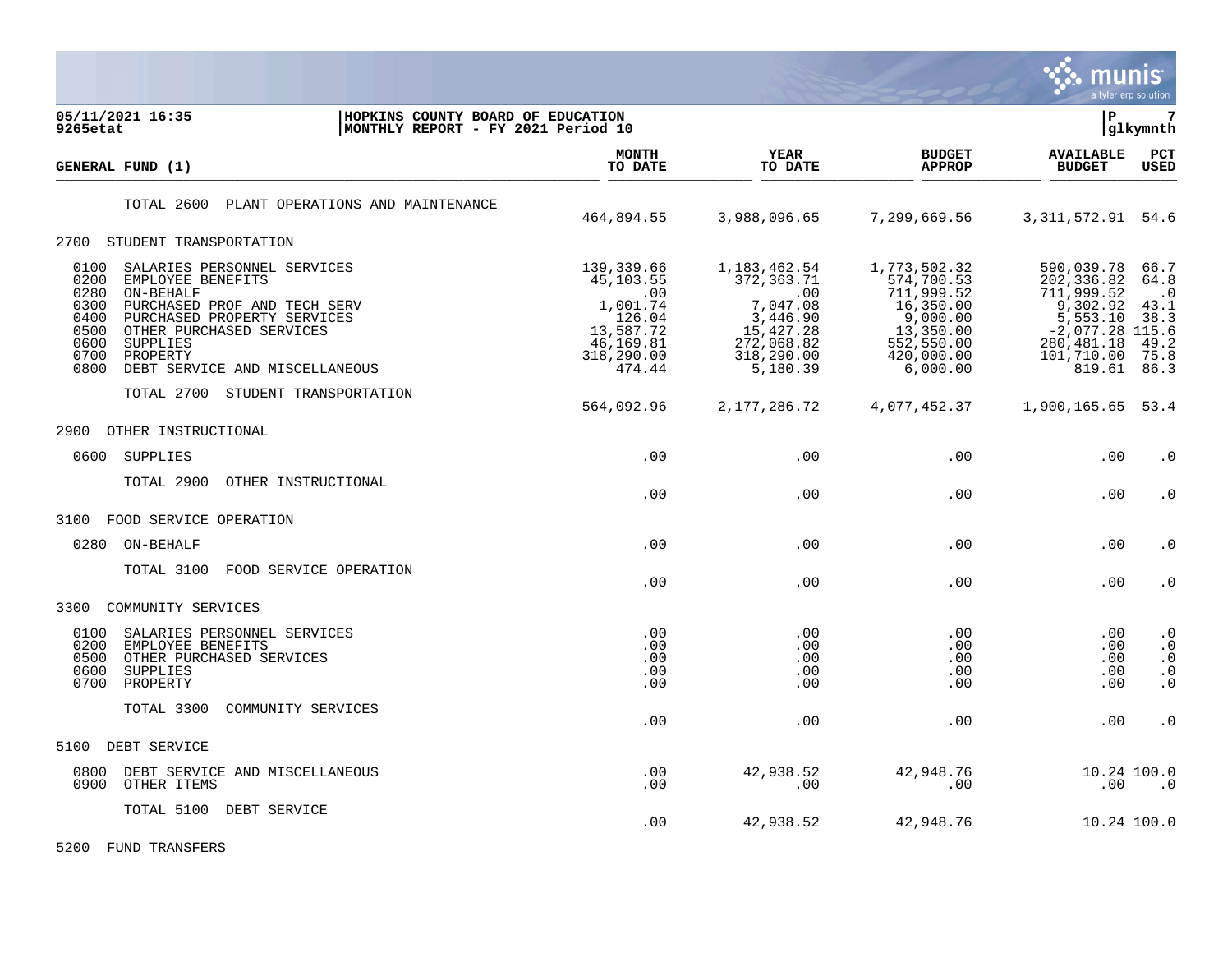

| 9265etat | 05/11/2021 16:35                    | HOPKINS COUNTY BOARD OF EDUCATION<br>MONTHLY REPORT - FY 2021 Period 10 |                 |                                | P                                 | 8<br> glkymnth |
|----------|-------------------------------------|-------------------------------------------------------------------------|-----------------|--------------------------------|-----------------------------------|----------------|
|          | GENERAL FUND (1)                    | <b>MONTH</b><br>TO DATE                                                 | YEAR<br>TO DATE | <b>BUDGET</b><br><b>APPROP</b> | <b>AVAILABLE</b><br><b>BUDGET</b> | PCT<br>USED    |
| 0900     | OTHER ITEMS                         | .00                                                                     | 86,233.00       | 126,500.00                     | 40,267.00                         | 68.2           |
|          | TOTAL 5200<br><b>FUND TRANSFERS</b> | .00                                                                     | 86,233.00       | 126,500.00                     | 40,267.00                         | 68.2           |
|          | 5300 CONTINGENCY                    |                                                                         |                 |                                |                                   |                |
| 0840     | CONTINGENCY                         | .00                                                                     | .00             | 5,000,000.00                   | 5,000,000.00                      | .0             |
|          | TOTAL 5300 CONTINGENCY              | .00                                                                     | .00             | 5,000,000.00                   | 5,000,000.00                      | .0             |
|          | TOTAL EXPENDITURES                  | 3,730,050.82                                                            | 29,571,921.37   | 65,612,234.89                  | 36,040,313.52 45.1                |                |
|          | TOTAL FOR GENERAL FUND (1)          | $-1,588,688.14$                                                         | 18,789,254.40   | $.00 \,$                       | $-18,789,254.40$                  | $\cdot$ 0      |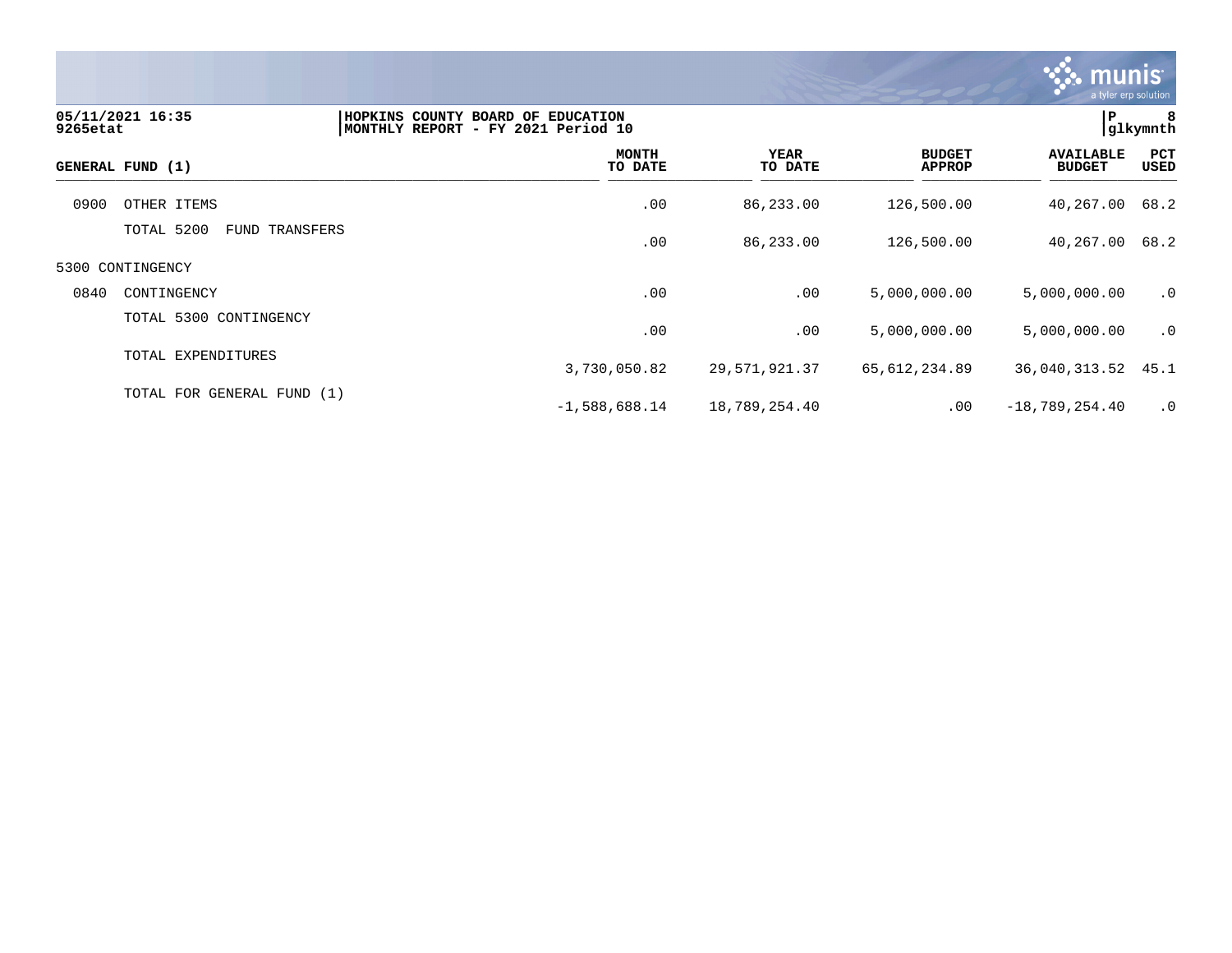|                                                                                                         |                         |                          |                                | munis<br>a tyler erp solution        |                        |
|---------------------------------------------------------------------------------------------------------|-------------------------|--------------------------|--------------------------------|--------------------------------------|------------------------|
| 05/11/2021 16:35<br>HOPKINS COUNTY BOARD OF EDUCATION<br>9265etat<br>MONTHLY REPORT - FY 2021 Period 10 |                         |                          |                                | l P                                  | 9<br> glkymnth         |
| SPECIAL REVENUE (2)                                                                                     | <b>MONTH</b><br>TO DATE | YEAR<br>TO DATE          | <b>BUDGET</b><br><b>APPROP</b> | <b>AVAILABLE</b><br><b>BUDGET</b>    | PCT<br><b>USED</b>     |
| <b>REVENUES</b>                                                                                         |                         |                          |                                |                                      |                        |
| 0999 BEGINNING BALANCE                                                                                  |                         |                          |                                |                                      |                        |
| TOTAL 0999 BEGINNING BALANCE                                                                            | .00                     | .00                      | .00                            | .00                                  | . 0                    |
| <b>RECEIPTS</b>                                                                                         |                         |                          |                                |                                      |                        |
| REVENUE FROM LOCAL SOURCES                                                                              |                         |                          |                                |                                      |                        |
| EARNINGS ON INVESTMENTS                                                                                 |                         |                          |                                |                                      |                        |
| 1510 INTEREST ON INVESTMENTS                                                                            | 960.30                  | 11,485.04                | .00                            | $-11,485.04$                         | $\cdot$ 0              |
| TOTAL EARNINGS ON INVESTMENTS                                                                           | 960.30                  | 11,485.04                | .00                            | $-11,485.04$                         | $\cdot$ 0              |
| STUDENT ACTIVITIES                                                                                      |                         |                          |                                |                                      |                        |
| 1750 REVENUE FROM ENTERPRISE ACTIVI<br>1790 OTHER STUD INCOME DIST ACT FUN                              | .00<br>.00              | .00<br>1,473.00          | .00<br>.00                     | .00<br>$-1,473.00$                   | $\cdot$ 0<br>$\cdot$ 0 |
| TOTAL STUDENT ACTIVITIES                                                                                | .00                     | 1,473.00                 | .00                            | $-1,473.00$                          | $\cdot$ 0              |
| OTHER REVENUE FROM LOCAL SOURCES                                                                        |                         |                          |                                |                                      |                        |
| 1920 CONTRIBUTIONS DONATIONS<br>1990 MISCELLANEOUS REVENUE<br>1999 FUND TRANSFER                        | 2,000.00<br>.00<br>.00  | 237,069.02<br>.00<br>.00 | 10,000.00<br>.00<br>.00        | $-227,069.02***$ *****<br>.00<br>.00 | $\cdot$ 0<br>$\cdot$ 0 |
| TOTAL OTHER REVENUE FROM LOCAL SOURCES                                                                  | 2,000.00                | 237,069.02               | 10,000.00                      | $-227,069.02***$                     |                        |
| TOTAL REVENUE FROM LOCAL SOURCES                                                                        | 2,960.30                | 250,027.06               | 10,000.00                      | $-240,027.06******$                  |                        |
| REVENUE FROM STATE SOURCES                                                                              |                         |                          |                                |                                      |                        |
| STATE PROGRAM                                                                                           |                         |                          |                                |                                      |                        |
| 3111 SEEK PROGRAM                                                                                       | .00                     | 1,398,212.00             | 1,398,212.00                   |                                      | .00 100.0              |
| TOTAL STATE PROGRAM                                                                                     | .00                     | 1,398,212.00             | 1,398,212.00                   |                                      | .00 100.0              |
| EXPENDITURE REIMBURSEMENTS                                                                              |                         |                          |                                |                                      |                        |
| 3131 STATE MISC REIMBURSEMENTS                                                                          | .00                     | .00                      | .00                            | .00                                  | $\cdot$ 0              |
| TOTAL EXPENDITURE REIMBURSEMENTS                                                                        |                         |                          |                                |                                      |                        |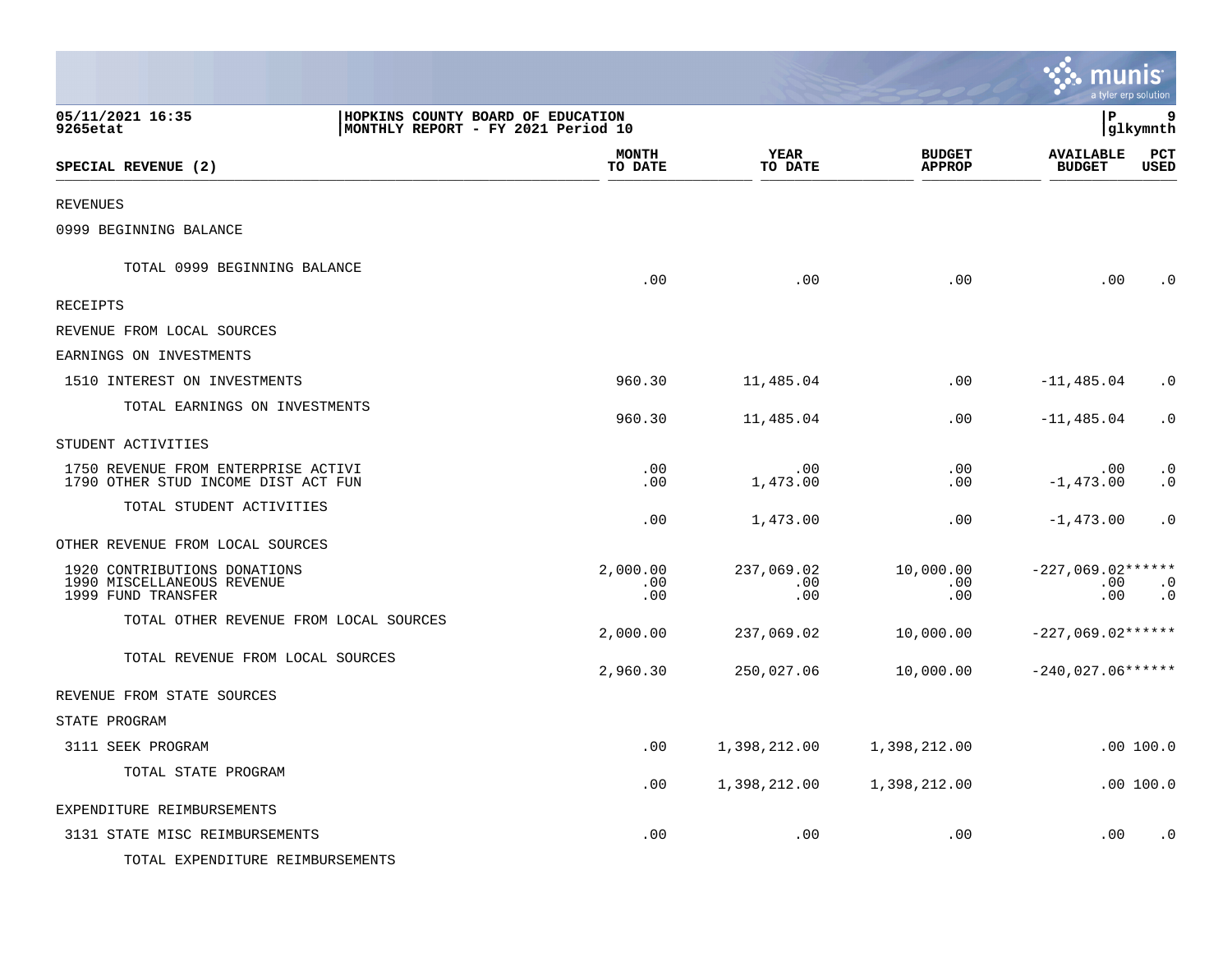

| 05/11/2021 16:35<br>9265etat                                                                                                           | HOPKINS COUNTY BOARD OF EDUCATION<br>MONTHLY REPORT - FY 2021 Period 10 |                                |                                 |                                | lР                                 | 10<br>glkymnth                                   |
|----------------------------------------------------------------------------------------------------------------------------------------|-------------------------------------------------------------------------|--------------------------------|---------------------------------|--------------------------------|------------------------------------|--------------------------------------------------|
| SPECIAL REVENUE (2)                                                                                                                    |                                                                         | <b>MONTH</b><br>TO DATE        | YEAR<br>TO DATE                 | <b>BUDGET</b><br><b>APPROP</b> | <b>AVAILABLE</b><br><b>BUDGET</b>  | <b>PCT</b><br><b>USED</b>                        |
|                                                                                                                                        |                                                                         | .00                            | .00                             | .00                            | .00                                | $\cdot$ 0                                        |
| RESTRICTED                                                                                                                             |                                                                         |                                |                                 |                                |                                    |                                                  |
| 3200 RESTRICTED STATE REVENUE<br>3200 REVENUE HIGH SCHOOL                                                                              |                                                                         | 47,352.44<br>.00               | 3,048,390.98<br>.00             | 2, 253, 949.91<br>.00          | $-794, 441.07$ 135.3<br>.00        | $\cdot$ 0                                        |
| TOTAL RESTRICTED                                                                                                                       |                                                                         | 47,352.44                      | 3,048,390.98                    | 2,253,949.91                   | $-794, 441.07$ 135.3               |                                                  |
| REVENUE ON BEHALF PAYMENTS                                                                                                             |                                                                         |                                |                                 |                                |                                    |                                                  |
| 3900 ON BEHALF                                                                                                                         |                                                                         | .00                            | .00                             | .00                            | .00                                | $\cdot$ 0                                        |
| TOTAL REVENUE ON BEHALF PAYMENTS                                                                                                       |                                                                         | .00                            | .00                             | .00                            | .00                                | $\cdot$ 0                                        |
| TOTAL REVENUE FROM STATE SOURCES                                                                                                       |                                                                         | 47,352.44                      | 4,446,602.98                    | 3,652,161.91                   | $-794, 441.07$ 121.8               |                                                  |
| REVENUE FROM FEDERAL SOURCES                                                                                                           |                                                                         |                                |                                 |                                |                                    |                                                  |
| RESTRICTED DIRECT                                                                                                                      |                                                                         |                                |                                 |                                |                                    |                                                  |
| 4300 RESTRICTED DIRECT FEDERAL<br>4300 EARLINGTON CHILD CARE RECT<br>4300 GVINE CHILD CARE RECEIPT<br>4300 SSIDE RECEIPT FOR CHILDCARE |                                                                         | 24,062.27<br>.00<br>.00<br>.00 | 105,004.14<br>.00<br>.00<br>.00 | .00<br>.00<br>.00<br>.00       | $-105,004.14$<br>.00<br>.00<br>.00 | $\cdot$ 0<br>$\cdot$ 0<br>$\cdot$ 0<br>$\cdot$ 0 |
| TOTAL RESTRICTED DIRECT                                                                                                                |                                                                         | 24,062.27                      | 105,004.14                      | .00                            | $-105,004.14$                      | $\cdot$ 0                                        |
| RESTRICTED THROUGH THE STATE                                                                                                           |                                                                         |                                |                                 |                                |                                    |                                                  |
| 4500 RESTRICTED FED THRU STATE                                                                                                         |                                                                         | 189,366.91                     | 3,280,620.52                    | 4,573,170.08                   | 1,292,549.56                       | 71.7                                             |
| TOTAL RESTRICTED THROUGH THE STATE                                                                                                     |                                                                         | 189,366.91                     | 3,280,620.52                    | 4,573,170.08                   | 1,292,549.56 71.7                  |                                                  |
| THROUGH INTERMEDIATE AGENCIES                                                                                                          |                                                                         |                                |                                 |                                |                                    |                                                  |
| 4700 FEDERAL REV THRU INTERMED SRC                                                                                                     |                                                                         | .00                            | .00                             | .00                            | .00                                | $\cdot$ 0                                        |
| TOTAL THROUGH INTERMEDIATE AGENCIES                                                                                                    |                                                                         | .00                            | .00                             | .00                            | .00                                | $\cdot$ 0                                        |
| TOTAL REVENUE FROM FEDERAL SOURCES                                                                                                     |                                                                         | 213,429.18                     | 3,385,624.66                    | 4,573,170.08                   | 1,187,545.42 74.0                  |                                                  |

OTHER RECEIPTS

INTERFUND TRANSFERS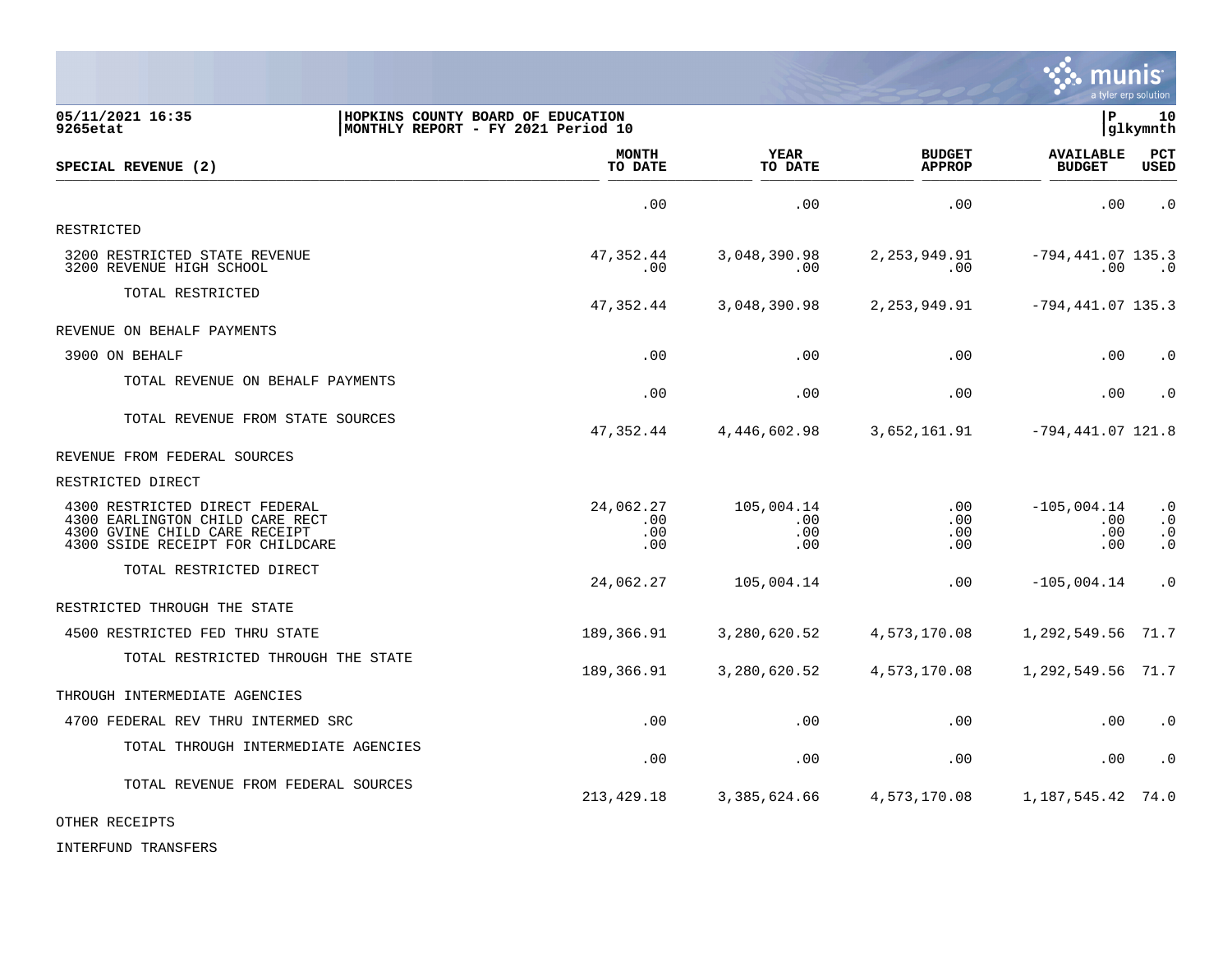

| 05/11/2021 16:35<br>9265etat                       | 11<br>HOPKINS COUNTY BOARD OF EDUCATION<br>l P<br>glkymnth<br>MONTHLY REPORT - FY 2021 Period 10 |                        |                                |                                   |             |  |  |
|----------------------------------------------------|--------------------------------------------------------------------------------------------------|------------------------|--------------------------------|-----------------------------------|-------------|--|--|
| SPECIAL REVENUE (2)                                | <b>MONTH</b><br>TO DATE                                                                          | <b>YEAR</b><br>TO DATE | <b>BUDGET</b><br><b>APPROP</b> | <b>AVAILABLE</b><br><b>BUDGET</b> | PCT<br>USED |  |  |
| 5210 FUND TRANSFER<br>5220 INDIRECT COSTS TRANSFER | .00<br>.00                                                                                       | 86,233.00<br>.00       | 126,500.00<br>.00              | 40,267.00 68.2<br>$.00 \,$        | $\cdot$ 0   |  |  |
| TOTAL INTERFUND TRANSFERS                          | .00                                                                                              | 86,233.00              | 126,500.00                     | 40,267.00                         | 68.2        |  |  |
| SALE OR COMP FOR LOSS OF ASSETS                    |                                                                                                  |                        |                                |                                   |             |  |  |
| 5341 SALE OF EQUIPMENT ETC                         | .00                                                                                              | .00                    | .00                            | .00                               | $\cdot$ 0   |  |  |
| TOTAL SALE OR COMP FOR LOSS OF ASSETS              | .00                                                                                              | .00                    | .00                            | .00                               | $\cdot$ 0   |  |  |
| TOTAL OTHER RECEIPTS                               | .00                                                                                              | 86,233.00              | 126,500.00                     | 40,267.00                         | 68.2        |  |  |
| TOTAL RECEIPTS                                     | 263,741.92                                                                                       | 8,168,487.70           | 8,361,831.99                   | 193,344.29 97.7                   |             |  |  |
| TOTAL REVENUE                                      | 263,741.92                                                                                       | 8,168,487.70           | 8,361,831.99                   | 193,344.29 97.7                   |             |  |  |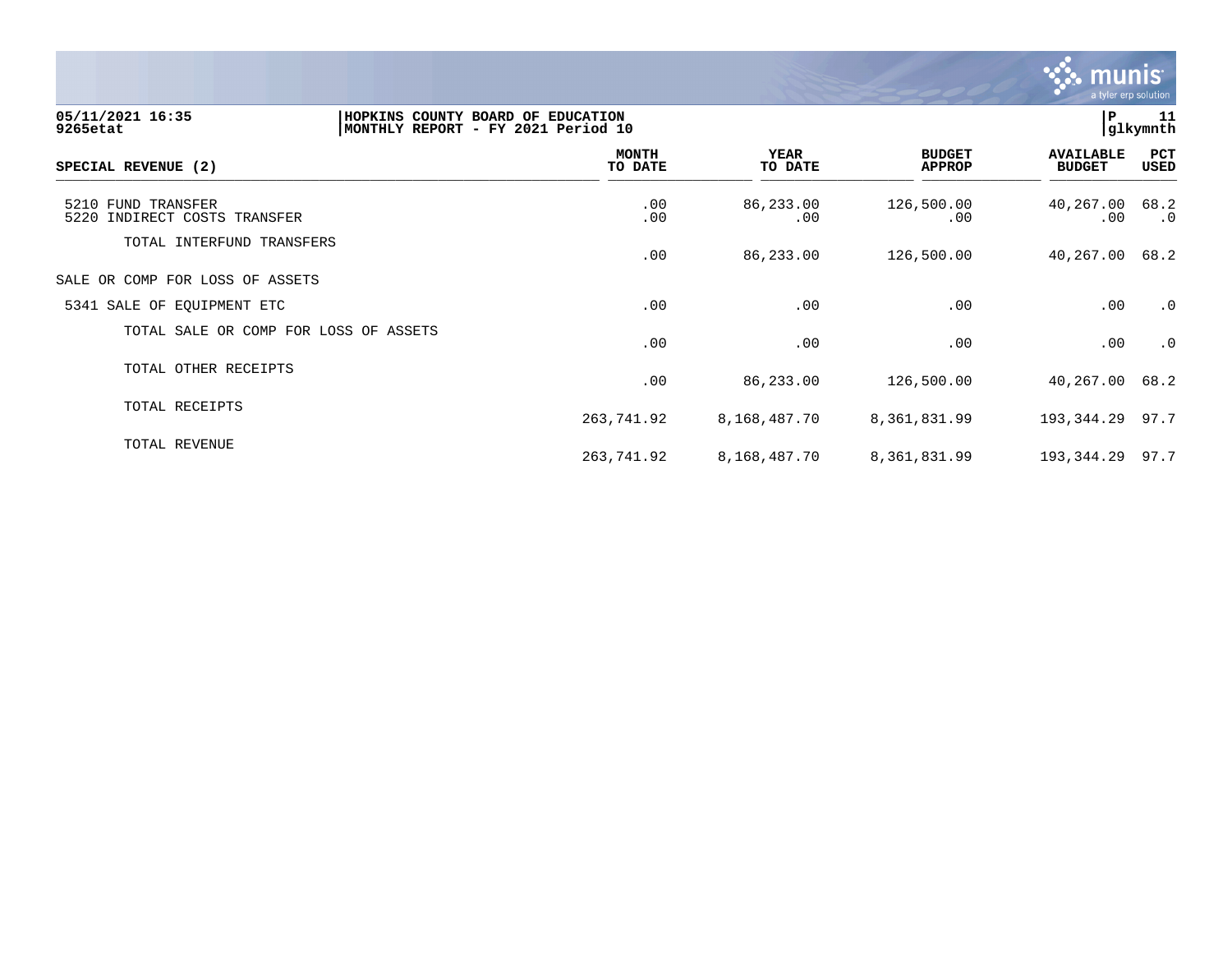

| 9265etat                                                             | 05/11/2021 16:35                                                                                                                                                                                                     | HOPKINS COUNTY BOARD OF EDUCATION<br>MONTHLY REPORT - FY 2021 Period 10 |                                                                                                     |                                                                                                                    |                                                                                                                      | l P                                                                                                                       | 12<br>glkymnth                                                    |
|----------------------------------------------------------------------|----------------------------------------------------------------------------------------------------------------------------------------------------------------------------------------------------------------------|-------------------------------------------------------------------------|-----------------------------------------------------------------------------------------------------|--------------------------------------------------------------------------------------------------------------------|----------------------------------------------------------------------------------------------------------------------|---------------------------------------------------------------------------------------------------------------------------|-------------------------------------------------------------------|
|                                                                      | SPECIAL REVENUE (2)                                                                                                                                                                                                  |                                                                         | MONTH<br>TO DATE                                                                                    | YEAR<br>TO DATE                                                                                                    | <b>BUDGET</b><br><b>APPROP</b>                                                                                       | <b>AVAILABLE</b><br><b>BUDGET</b>                                                                                         | PCT<br>USED                                                       |
| <b>EXPENDITURES</b>                                                  |                                                                                                                                                                                                                      |                                                                         |                                                                                                     |                                                                                                                    |                                                                                                                      |                                                                                                                           |                                                                   |
|                                                                      | 1000 INSTRUCTION                                                                                                                                                                                                     |                                                                         |                                                                                                     |                                                                                                                    |                                                                                                                      |                                                                                                                           |                                                                   |
| 0100<br>0200<br>0300<br>0400<br>0500<br>0600<br>0700<br>0800<br>0900 | SALARIES PERSONNEL SERVICES<br>EMPLOYEE BENEFITS<br>PURCHASED PROF AND TECH SERV<br>PURCHASED PROPERTY SERVICES<br>OTHER PURCHASED SERVICES<br>SUPPLIES<br>PROPERTY<br>DEBT SERVICE AND MISCELLANEOUS<br>OTHER ITEMS |                                                                         | 309,708.73<br>84, 573. 32<br>957.00<br>.00<br>2,672.53<br>96, 137. 21<br>14,524.40<br>420.00<br>.00 | 2, 257, 219.41<br>636, 355. 15<br>29,464.89<br>6,359.90<br>27,945.25<br>705,573.30<br>70,683.85<br>5,119.40<br>.00 | 3,092,315.20<br>1,036,671.28<br>71,474.53<br>36,000.00<br>91,538.72<br>1,197,153.75<br>16,381.01<br>34,700.00<br>.00 | 835,095.79<br>400, 316.13<br>42,009.64<br>29,640.10<br>63,593.47<br>491,580.45<br>$-54, 302.84$ 431.5<br>29,580.60<br>.00 | 73.0<br>61.4<br>41.2<br>17.7<br>30.5<br>58.9<br>14.8<br>$\cdot$ 0 |
|                                                                      | TOTAL 1000<br>INSTRUCTION                                                                                                                                                                                            |                                                                         | 508,993.19                                                                                          | 3,738,721.15                                                                                                       | 5,576,234.49                                                                                                         | 1,837,513.34 67.1                                                                                                         |                                                                   |
| 2100                                                                 | STUDENT SUPPORT SERVICES                                                                                                                                                                                             |                                                                         |                                                                                                     |                                                                                                                    |                                                                                                                      |                                                                                                                           |                                                                   |
| 0100<br>0200<br>0300<br>0400<br>0500                                 | SALARIES PERSONNEL SERVICES<br>EMPLOYEE BENEFITS<br>PURCHASED PROF AND TECH SERV<br>PURCHASED PROPERTY SERVICES<br>OTHER PURCHASED SERVICES                                                                          |                                                                         | 14, 153.04<br>2,306.74<br>.00<br>.00<br>1,250.01                                                    | 96,788.34<br>18,078.43<br>.00<br>.00<br>5,063.83                                                                   | 234, 219.83<br>32,910.20<br>2,500.00<br>.00<br>10,496.00                                                             | 137,431.49<br>14,831.77<br>2,500.00<br>.00<br>5,432.17                                                                    | 41.3<br>54.9<br>$\cdot$ 0<br>$\cdot$ 0<br>48.3                    |
| 0600<br>0700<br>0800                                                 | SUPPLIES<br>PROPERTY<br>DEBT SERVICE AND MISCELLANEOUS                                                                                                                                                               |                                                                         | 7,771.56<br>.00<br>.00                                                                              | 38,553.62<br>.00<br>.00                                                                                            | 10, 215.39<br>.00<br>.00                                                                                             | $-28, 338.23$ 377.4<br>.00<br>.00                                                                                         | $\cdot$ 0<br>$\cdot$ 0                                            |
|                                                                      | TOTAL 2100 STUDENT SUPPORT SERVICES                                                                                                                                                                                  |                                                                         | 25,481.35                                                                                           | 158,484.22                                                                                                         | 290,341.42                                                                                                           | 131,857.20 54.6                                                                                                           |                                                                   |
| 2200                                                                 | INSTRUCTIONAL STAFF SUPP SERV                                                                                                                                                                                        |                                                                         |                                                                                                     |                                                                                                                    |                                                                                                                      |                                                                                                                           |                                                                   |
| 0100<br>0200<br>0300<br>0500<br>0600<br>0700                         | SALARIES PERSONNEL SERVICES<br>EMPLOYEE BENEFITS<br>PURCHASED PROF AND TECH SERV<br>OTHER PURCHASED SERVICES<br>SUPPLIES<br>PROPERTY                                                                                 |                                                                         | .00<br>.00<br>.00<br>.00<br>91,865.81<br>.00                                                        | .00<br>.00<br>487.50<br>91,685.06<br>1,571,741.62<br>.00                                                           | .00<br>.00<br>.00<br>81,495.00<br>.00<br>.00                                                                         | .00<br>.00<br>$-487.50$<br>$-10, 190.06$ 112.5<br>$-1,571,741.62$<br>.00                                                  | $\cdot$ 0<br>$\cdot$ 0<br>$\cdot$ 0<br>$\cdot$ 0<br>$\cdot$ 0     |
|                                                                      | TOTAL 2200<br>INSTRUCTIONAL STAFF SUPP SERV                                                                                                                                                                          |                                                                         | 91,865.81                                                                                           | 1,663,914.18                                                                                                       | 81,495.00                                                                                                            | $-1,582,419.18*****$                                                                                                      |                                                                   |
| 2300                                                                 | DISTRICT ADMIN SUPPORT                                                                                                                                                                                               |                                                                         |                                                                                                     |                                                                                                                    |                                                                                                                      |                                                                                                                           |                                                                   |
|                                                                      | 0500 OTHER PURCHASED SERVICES                                                                                                                                                                                        |                                                                         | .00                                                                                                 | 505,841.87                                                                                                         | 505,841.87                                                                                                           |                                                                                                                           | .00100.0                                                          |
|                                                                      | TOTAL 2300 DISTRICT ADMIN SUPPORT                                                                                                                                                                                    |                                                                         | .00                                                                                                 | 505,841.87                                                                                                         | 505,841.87                                                                                                           |                                                                                                                           | .00 100.0                                                         |
| 2400                                                                 | SCHOOL ADMIN SUPPORT                                                                                                                                                                                                 |                                                                         |                                                                                                     |                                                                                                                    |                                                                                                                      |                                                                                                                           |                                                                   |
|                                                                      | 0100 SALARIES PERSONNEL SERVICES                                                                                                                                                                                     |                                                                         | .00                                                                                                 | .00                                                                                                                | 34,675.45                                                                                                            | 34,675.45                                                                                                                 | $\cdot$ 0                                                         |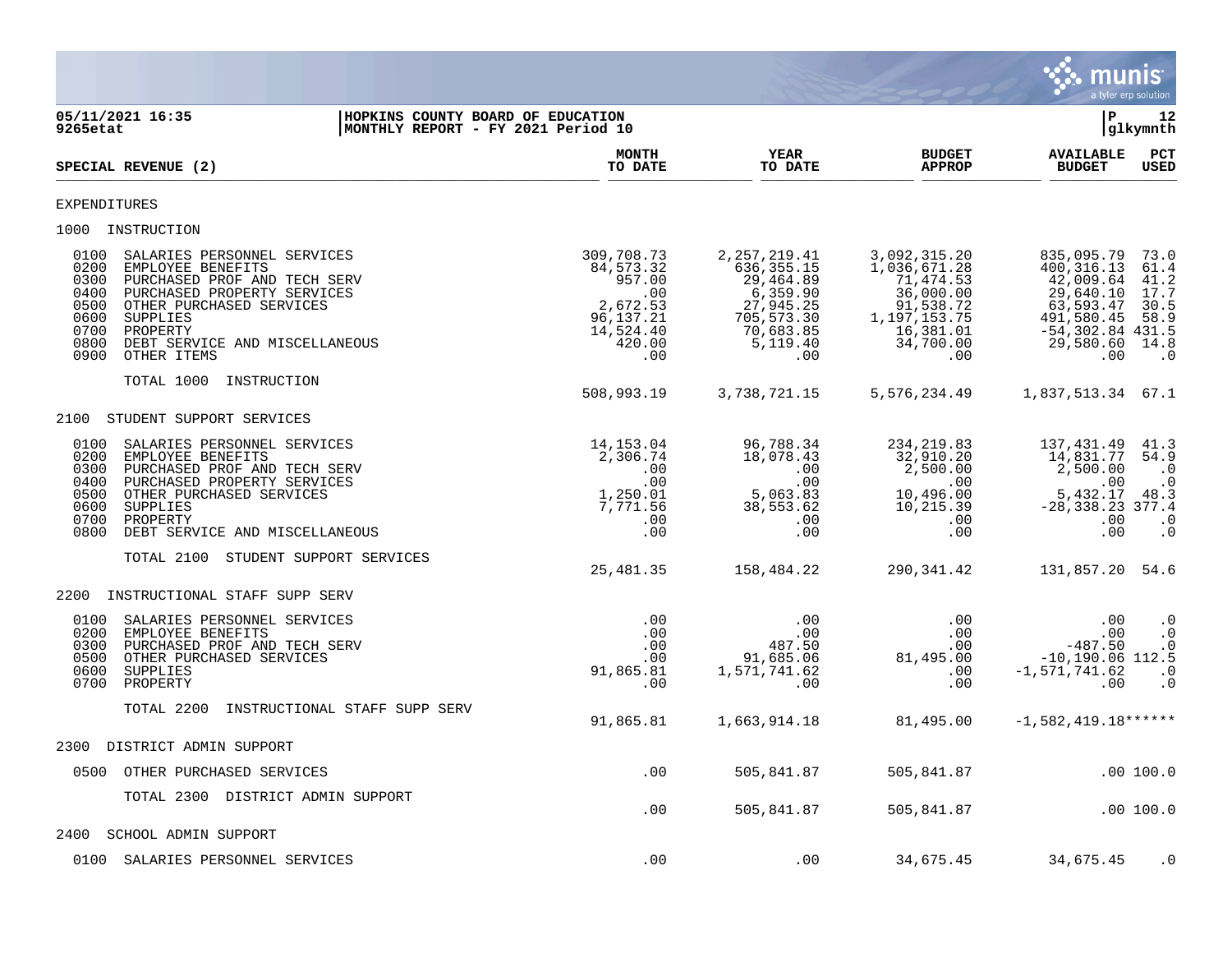

| 05/11/2021 16:35<br>HOPKINS COUNTY BOARD OF EDUCATION<br>9265etat<br>MONTHLY REPORT - FY 2021 Period 10                                                                                                                        |                                                  |                                                                        |                                                                     | ΙP                                                                               | 13<br>glkymnth                                                                          |
|--------------------------------------------------------------------------------------------------------------------------------------------------------------------------------------------------------------------------------|--------------------------------------------------|------------------------------------------------------------------------|---------------------------------------------------------------------|----------------------------------------------------------------------------------|-----------------------------------------------------------------------------------------|
| SPECIAL REVENUE (2)                                                                                                                                                                                                            | <b>MONTH</b><br>TO DATE                          | <b>YEAR</b><br>TO DATE                                                 | <b>BUDGET</b><br><b>APPROP</b>                                      | <b>AVAILABLE</b><br><b>BUDGET</b>                                                | PCT<br><b>USED</b>                                                                      |
| 0200<br>EMPLOYEE BENEFITS                                                                                                                                                                                                      | .00                                              | .00                                                                    | 2,331.95                                                            | 2,331.95                                                                         | $\cdot$ 0                                                                               |
| TOTAL 2400 SCHOOL ADMIN SUPPORT                                                                                                                                                                                                |                                                  |                                                                        |                                                                     |                                                                                  |                                                                                         |
|                                                                                                                                                                                                                                | .00                                              | .00                                                                    | 37,007.40                                                           | 37,007.40                                                                        | $\cdot$ 0                                                                               |
| 2500 BUSINESS SUPPORT SERVICES                                                                                                                                                                                                 |                                                  |                                                                        |                                                                     |                                                                                  |                                                                                         |
| 0100<br>SALARIES PERSONNEL SERVICES<br>0200<br>EMPLOYEE BENEFITS<br>0300<br>PURCHASED PROF AND TECH SERV<br>0500<br>OTHER PURCHASED SERVICES<br>0600<br>SUPPLIES<br>0700<br>PROPERTY<br>0800<br>DEBT SERVICE AND MISCELLANEOUS | .00<br>.00<br>.00<br>.00<br>.00<br>.00<br>.00    | 4,348.56<br>3,739.52<br>278,997.28<br>.00<br>.00<br>.00<br>.00         | 4,348.56<br>3,739.52<br>278,997.28<br>.00<br>$.00 \,$<br>.00<br>.00 | .00<br>.00<br>.00<br>.00                                                         | .00 100.0<br>.00 100.0<br>.00 100.0<br>$\cdot$ 0<br>$\cdot$ 0<br>$\cdot$ 0<br>$\cdot$ 0 |
| TOTAL 2500 BUSINESS SUPPORT SERVICES                                                                                                                                                                                           | .00                                              | 287,085.36                                                             | 287,085.36                                                          |                                                                                  | .00 100.0                                                                               |
| PLANT OPERATIONS AND MAINTENANCE<br>2600                                                                                                                                                                                       |                                                  |                                                                        |                                                                     |                                                                                  |                                                                                         |
| 0100<br>SALARIES PERSONNEL SERVICES<br>0200<br>EMPLOYEE BENEFITS<br>0300<br>PURCHASED PROF AND TECH SERV<br>PURCHASED PROPERTY SERVICES<br>0400<br>0500<br>OTHER PURCHASED SERVICES<br>0600<br>SUPPLIES<br>0700<br>PROPERTY    | .00<br>.00<br>.00<br>.00<br>.00<br>731.00<br>.00 | .00<br>.00<br>135,804.31<br>22,000.00<br>$.00 \,$<br>605,809.39<br>.00 | .00<br>.00<br>84,861.07<br>.00<br>.00<br>670,778.82<br>.00          | .00<br>.00<br>$-50,943.24$ 160.0<br>$-22,000.00$<br>.00<br>64,969.43 90.3<br>.00 | $\cdot$ 0<br>$\cdot$ 0<br>$\cdot$ 0<br>$\cdot$ 0<br>$\cdot$ 0                           |
| TOTAL 2600<br>PLANT OPERATIONS AND MAINTENANCE                                                                                                                                                                                 | 731.00                                           | 763,613.70                                                             | 755,639.89                                                          | $-7,973.81$ 101.1                                                                |                                                                                         |
| STUDENT TRANSPORTATION<br>2700                                                                                                                                                                                                 |                                                  |                                                                        |                                                                     |                                                                                  |                                                                                         |
| 0100<br>SALARIES PERSONNEL SERVICES<br>0200<br>EMPLOYEE BENEFITS<br>0600<br>SUPPLIES<br>DEBT SERVICE AND MISCELLANEOUS<br>0800                                                                                                 | 12,124.97<br>4,464.65<br>.00<br>.00              | 66,279.37<br>23, 139.97<br>7,683.96<br>.00                             | 92,096.00<br>31, 143.00<br>10,183.96<br>.00                         | 25,816.63<br>8,003.03<br>2,500.00<br>.00                                         | 72.0<br>74.3<br>75.5<br>$\cdot$ 0                                                       |
| TOTAL 2700 STUDENT TRANSPORTATION                                                                                                                                                                                              | 16,589.62                                        | 97,103.30                                                              | 133,422.96                                                          | 36,319.66                                                                        | 72.8                                                                                    |
| 2900<br>OTHER INSTRUCTIONAL                                                                                                                                                                                                    |                                                  |                                                                        |                                                                     |                                                                                  |                                                                                         |
| 0600<br>SUPPLIES<br>0800 DEBT SERVICE AND MISCELLANEOUS                                                                                                                                                                        | .00<br>.00                                       | .00<br>.00                                                             | .00<br>.00                                                          | .00<br>$.00 \,$                                                                  | $\cdot$ 0<br>$\cdot$ 0                                                                  |
| TOTAL 2900 OTHER INSTRUCTIONAL                                                                                                                                                                                                 | .00                                              | .00                                                                    | .00                                                                 | .00                                                                              | $\cdot$ 0                                                                               |
| 3100 FOOD SERVICE OPERATION                                                                                                                                                                                                    |                                                  |                                                                        |                                                                     |                                                                                  |                                                                                         |
| 0100 SALARIES PERSONNEL SERVICES<br>0200 EMPLOYEE BENEFITS                                                                                                                                                                     | 4,511.17<br>3, 117, 76                           | 5,050.72<br>3,835.39                                                   | .00<br>.00                                                          | $-5,050.72$<br>$-3,835.39$                                                       | $\cdot$ 0<br>$\cdot$ 0                                                                  |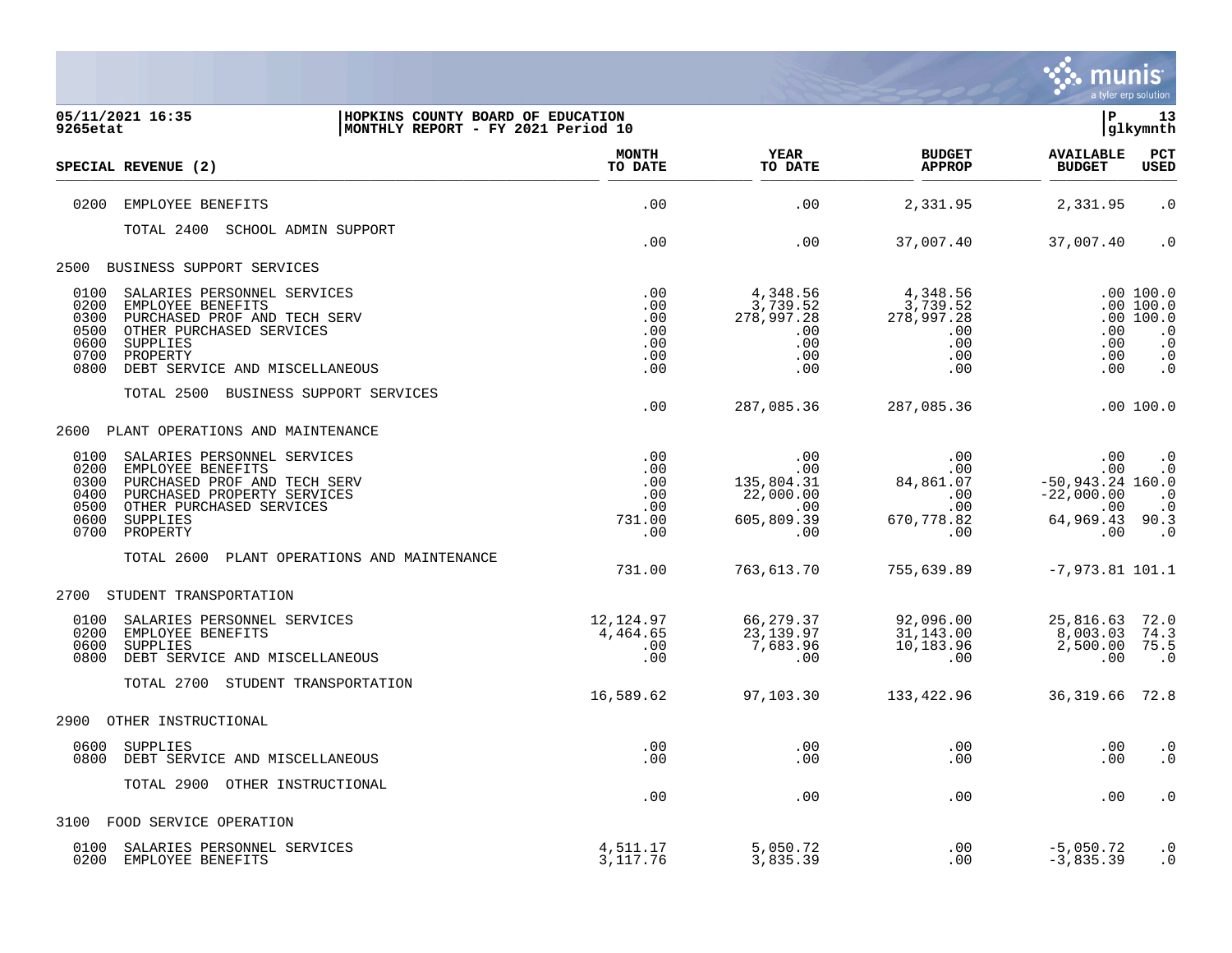

| 9265etat                                                     | 05/11/2021 16:35                                                                                                                                                                                      | HOPKINS COUNTY BOARD OF EDUCATION<br>MONTHLY REPORT - FY 2021 Period 10        |                                                                                    |                                                                                            | l P                                                                                | 14<br>glkymnth                                                           |
|--------------------------------------------------------------|-------------------------------------------------------------------------------------------------------------------------------------------------------------------------------------------------------|--------------------------------------------------------------------------------|------------------------------------------------------------------------------------|--------------------------------------------------------------------------------------------|------------------------------------------------------------------------------------|--------------------------------------------------------------------------|
|                                                              | SPECIAL REVENUE (2)                                                                                                                                                                                   | <b>MONTH</b><br>TO DATE                                                        | <b>YEAR</b><br>TO DATE                                                             | <b>BUDGET</b><br><b>APPROP</b>                                                             | <b>AVAILABLE</b><br><b>BUDGET</b>                                                  | PCT<br>USED                                                              |
| 0600                                                         | SUPPLIES                                                                                                                                                                                              | .00                                                                            | 32,109.84                                                                          | .00                                                                                        | $-32, 109.84$                                                                      | $\cdot$ 0                                                                |
|                                                              | TOTAL 3100<br>FOOD SERVICE OPERATION                                                                                                                                                                  | 7,628.93                                                                       | 40,995.95                                                                          | .00                                                                                        | $-40,995.95$                                                                       | $\cdot$ 0                                                                |
| 3200                                                         | DAY CARE OPERATIONS                                                                                                                                                                                   |                                                                                |                                                                                    |                                                                                            |                                                                                    |                                                                          |
| 0100<br>0200                                                 | SALARIES PERSONNEL SERVICES<br>EMPLOYEE BENEFITS                                                                                                                                                      | 1,354.20<br>645.88                                                             | 4,739.70<br>2,260.58                                                               | .00<br>.00                                                                                 | $-4,739.70$<br>$-2, 260.58$                                                        | $\cdot$ 0<br>$\cdot$ 0                                                   |
|                                                              | TOTAL 3200 DAY CARE OPERATIONS                                                                                                                                                                        | 2,000.08                                                                       | 7,000.28                                                                           | .00                                                                                        | $-7,000.28$                                                                        | $\cdot$ 0                                                                |
| 3300                                                         | COMMUNITY SERVICES                                                                                                                                                                                    |                                                                                |                                                                                    |                                                                                            |                                                                                    |                                                                          |
| 0100<br>0200<br>0300<br>0400<br>0500<br>0600<br>0700<br>0800 | SALARIES PERSONNEL SERVICES<br>EMPLOYEE BENEFITS<br>PURCHASED PROF AND TECH SERV<br>PURCHASED PROPERTY SERVICES<br>OTHER PURCHASED SERVICES<br>SUPPLIES<br>PROPERTY<br>DEBT SERVICE AND MISCELLANEOUS | 39,920.48<br>13,050.38<br>.00<br>.00<br>556.68<br>10,494.32<br>$.00 \,$<br>.00 | 352, 230. 25<br>116,001.20<br>.00<br>.00<br>781.90<br>43,883.80<br>$.00 \,$<br>.00 | 489,368.99<br>165,740.72<br>$.00 \ \rm$<br>.00<br>1,519.99<br>34,683.90<br>$.00 \,$<br>.00 | 137,138.74<br>49,739.52<br>.00<br>.00<br>738.09<br>$-9,199.90$ 126.5<br>.00<br>.00 | 72.0<br>70.0<br>$\cdot$ 0<br>$\cdot$ 0<br>51.4<br>$\cdot$ 0<br>$\cdot$ 0 |
|                                                              | TOTAL 3300<br>COMMUNITY SERVICES                                                                                                                                                                      | 64,021.86                                                                      | 512,897.15                                                                         | 691,313.60                                                                                 | 178, 416. 45 74. 2                                                                 |                                                                          |
| 5100                                                         | DEBT SERVICE                                                                                                                                                                                          |                                                                                |                                                                                    |                                                                                            |                                                                                    |                                                                          |
| 0800                                                         | DEBT SERVICE AND MISCELLANEOUS                                                                                                                                                                        | .00                                                                            | .00                                                                                | .00                                                                                        | .00                                                                                | $\cdot$ 0                                                                |
|                                                              | TOTAL 5100 DEBT SERVICE                                                                                                                                                                               | .00                                                                            | .00                                                                                | .00                                                                                        | .00                                                                                | $\cdot$ 0                                                                |
| 5200                                                         | FUND TRANSFERS                                                                                                                                                                                        |                                                                                |                                                                                    |                                                                                            |                                                                                    |                                                                          |
| 0800<br>0900                                                 | DEBT SERVICE AND MISCELLANEOUS<br>OTHER ITEMS                                                                                                                                                         | .00<br>.00                                                                     | .00<br>.00                                                                         | .00<br>3,450.00                                                                            | .00<br>3,450.00                                                                    | $\cdot$ 0<br>$\boldsymbol{\cdot}$ 0                                      |
|                                                              | TOTAL 5200<br>FUND TRANSFERS                                                                                                                                                                          | .00                                                                            | .00                                                                                | 3,450.00                                                                                   | 3,450.00                                                                           | $\cdot$ 0                                                                |
|                                                              | TOTAL EXPENDITURES                                                                                                                                                                                    | 717,311.84                                                                     | 7,775,657.16                                                                       | 8,361,831.99                                                                               | 586,174.83                                                                         | 93.0                                                                     |
|                                                              | TOTAL FOR SPECIAL REVENUE (2)                                                                                                                                                                         | $-453, 569.92$                                                                 | 392,830.54                                                                         | $.00 \ \rm$                                                                                | $-392,830.54$                                                                      | $\cdot$ 0                                                                |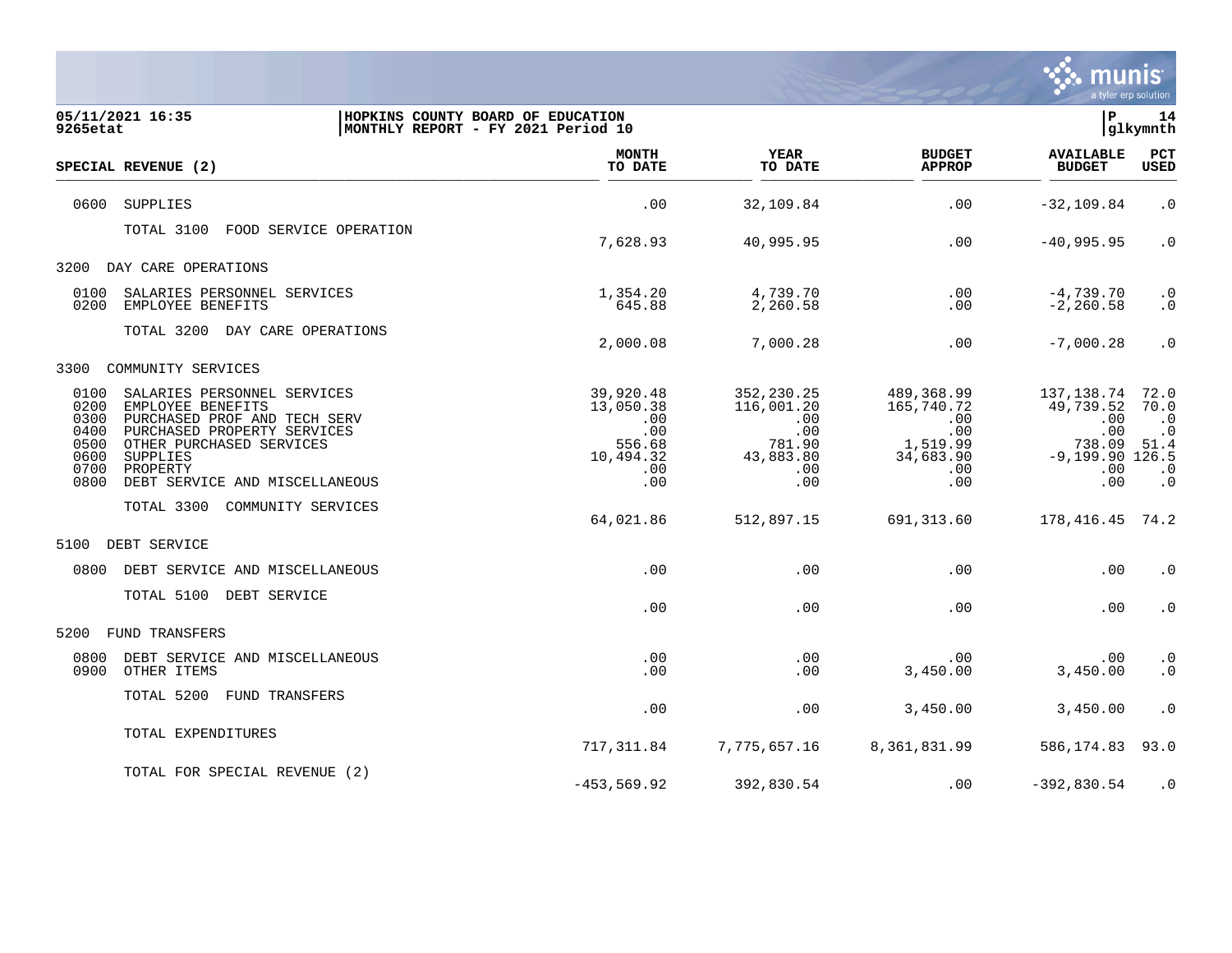|                                                            |                                                                         |                         |                        |                                | <u>ኛው munis</u><br>a tyler erp solution |                 |
|------------------------------------------------------------|-------------------------------------------------------------------------|-------------------------|------------------------|--------------------------------|-----------------------------------------|-----------------|
| 05/11/2021 16:35<br>9265etat                               | HOPKINS COUNTY BOARD OF EDUCATION<br>MONTHLY REPORT - FY 2021 Period 10 |                         |                        |                                | P                                       | 15<br> glkymnth |
| DIST ACTIVITY (SPEC REV ANN) (                             |                                                                         | <b>MONTH</b><br>TO DATE | <b>YEAR</b><br>TO DATE | <b>BUDGET</b><br><b>APPROP</b> | <b>AVAILABLE</b><br><b>BUDGET</b>       | PCT<br>USED     |
| <b>REVENUES</b>                                            |                                                                         |                         |                        |                                |                                         |                 |
| 0999 BEGINNING BALANCE                                     |                                                                         |                         |                        |                                |                                         |                 |
| TOTAL 0999 BEGINNING BALANCE                               |                                                                         | .00                     | 507,716.48             | 507,716.48                     |                                         | .00100.0        |
| RECEIPTS                                                   |                                                                         |                         |                        |                                |                                         |                 |
| REVENUE FROM LOCAL SOURCES                                 |                                                                         |                         |                        |                                |                                         |                 |
| STUDENT ACTIVITIES                                         |                                                                         |                         |                        |                                |                                         |                 |
| 1790 OTHER STUD INCOME DIST ACT FUN                        |                                                                         | 7,780.69                | 31,732.13              | 31,732.13                      |                                         | .00 100.0       |
| TOTAL STUDENT ACTIVITIES                                   |                                                                         | 7,780.69                | 31,732.13              | 31,732.13                      |                                         | .00 100.0       |
| OTHER REVENUE FROM LOCAL SOURCES                           |                                                                         |                         |                        |                                |                                         |                 |
| 1920 CONTRIBUTIONS DONATIONS<br>1990 MISCELLANEOUS REVENUE |                                                                         | .00<br>.00              | .00<br>.00             | .00<br>.00                     | .00<br>.00                              | $\cdot$ 0<br>.0 |
| TOTAL OTHER REVENUE FROM LOCAL SOURCES                     |                                                                         | .00                     | .00                    | .00                            | .00                                     | $\cdot$ 0       |
| TOTAL REVENUE FROM LOCAL SOURCES                           |                                                                         | 7,780.69                | 31,732.13              | 31,732.13                      |                                         | .00 100.0       |
| TOTAL RECEIPTS                                             |                                                                         | 7,780.69                | 31,732.13              | 31,732.13                      |                                         | .00 100.0       |
| TOTAL REVENUE                                              |                                                                         | 7,780.69                | 539,448.61             | 539,448.61                     |                                         | .00 100.0       |

and the contract of the contract of the contract of the contract of the contract of the contract of the contract of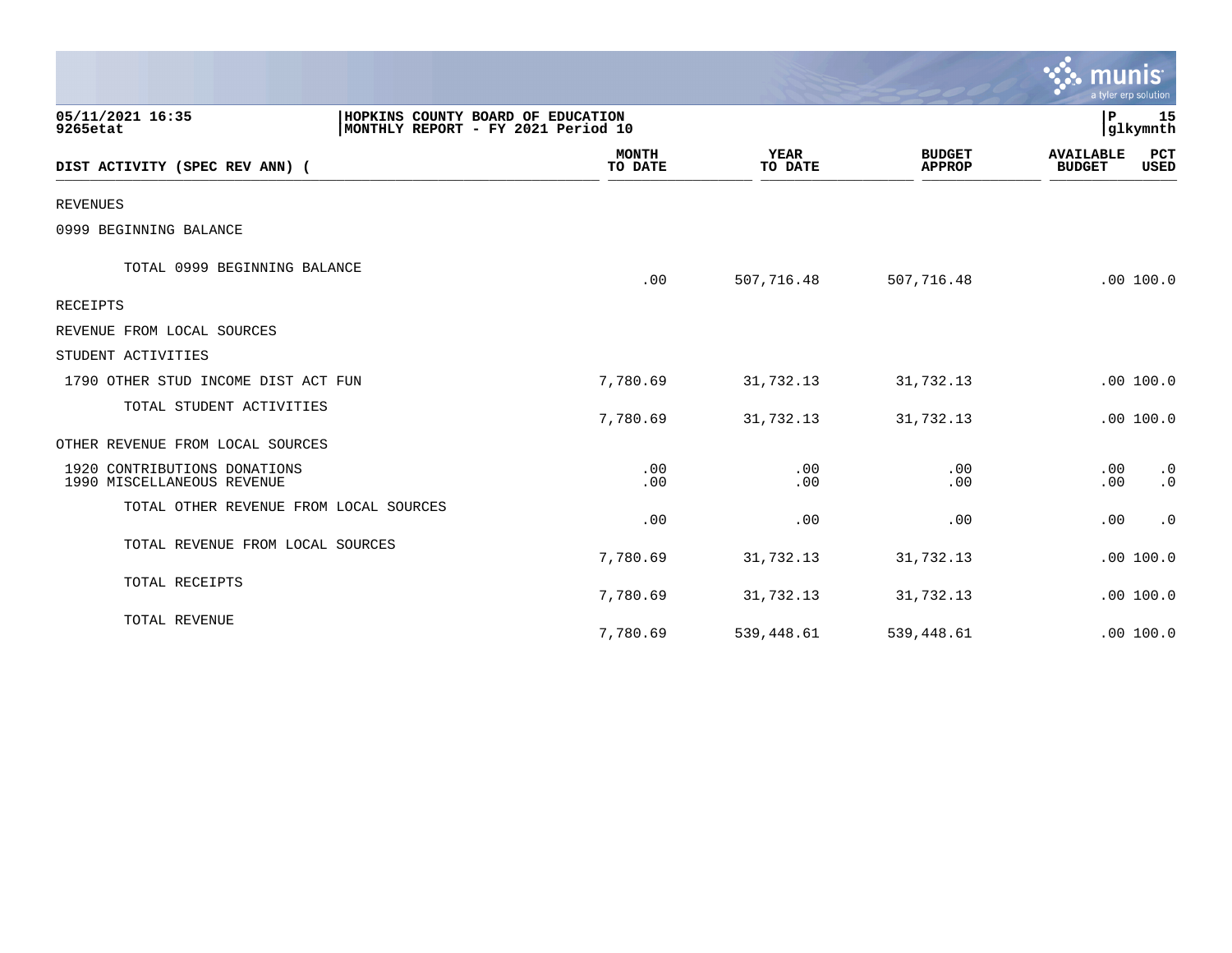

| 9265etat                                             | 05/11/2021 16:35<br>HOPKINS COUNTY BOARD OF EDUCATION<br>MONTHLY REPORT - FY 2021 Period 10                                                                      |                                                    |                                                                        |                                                                                       | $\mathbf{P}$                                                                           | 16<br>glkymnth                                     |
|------------------------------------------------------|------------------------------------------------------------------------------------------------------------------------------------------------------------------|----------------------------------------------------|------------------------------------------------------------------------|---------------------------------------------------------------------------------------|----------------------------------------------------------------------------------------|----------------------------------------------------|
|                                                      | DIST ACTIVITY (SPEC REV ANN) (                                                                                                                                   | <b>MONTH</b><br>TO DATE                            | YEAR<br>TO DATE                                                        | <b>BUDGET</b><br><b>APPROP</b>                                                        | <b>AVAILABLE</b><br><b>BUDGET</b>                                                      | PCT<br>USED                                        |
| <b>EXPENDITURES</b>                                  |                                                                                                                                                                  |                                                    |                                                                        |                                                                                       |                                                                                        |                                                    |
|                                                      | 1000 INSTRUCTION                                                                                                                                                 |                                                    |                                                                        |                                                                                       |                                                                                        |                                                    |
| 0300<br>0400<br>0500<br>0600<br>0700<br>0800<br>0840 | PURCHASED PROF AND TECH SERV<br>PURCHASED PROPERTY SERVICES<br>OTHER PURCHASED SERVICES<br>SUPPLIES<br>PROPERTY<br>DEBT SERVICE AND MISCELLANEOUS<br>CONTINGENCY | .00<br>.00<br>.00<br>7,116.97<br>.00<br>.00<br>.00 | 95.00<br>488.28<br>550.00<br>55,329.18<br>6,604.50<br>360.00<br>940.43 | 3,180.03<br>2,467.17<br>3,529.99<br>415,966.54<br>33,677.31<br>1,894.92<br>52, 114.59 | 3,085.03<br>1,978.89<br>2,979.99<br>360,637.36<br>27,072.81<br>1,534.92<br>51, 174. 16 | 3.0<br>19.8<br>15.6<br>13.3<br>19.6<br>19.0<br>1.8 |
|                                                      | TOTAL 1000<br>INSTRUCTION                                                                                                                                        | 7,116.97                                           | 64,367.39                                                              | 512,830.55                                                                            | 448,463.16                                                                             | 12.6                                               |
| 2200                                                 | INSTRUCTIONAL STAFF SUPP SERV                                                                                                                                    |                                                    |                                                                        |                                                                                       |                                                                                        |                                                    |
| 0300<br>0500<br>0600                                 | PURCHASED PROF AND TECH SERV<br>OTHER PURCHASED SERVICES<br>SUPPLIES                                                                                             | .00<br>.00<br>71.43                                | $.00 \,$<br>.00<br>598.12                                              | $.00 \,$<br>719.88<br>7,955.23                                                        | .00<br>719.88<br>7,357.11                                                              | $\cdot$ 0<br>$\cdot$ 0<br>7.5                      |
|                                                      | TOTAL 2200<br>INSTRUCTIONAL STAFF SUPP SERV                                                                                                                      | 71.43                                              | 598.12                                                                 | 8,675.11                                                                              | 8,076.99                                                                               | 6.9                                                |
| 2600                                                 | PLANT OPERATIONS AND MAINTENANCE                                                                                                                                 |                                                    |                                                                        |                                                                                       |                                                                                        |                                                    |
| 0400<br>0600<br>0700                                 | PURCHASED PROPERTY SERVICES<br>SUPPLIES<br>PROPERTY                                                                                                              | 30.98<br>.00<br>.00                                | 1,149.25<br>.00<br>.00                                                 | 5,481.14<br>4,381.81<br>$.00 \,$                                                      | 4,331.89<br>4,381.81<br>.00                                                            | 21.0<br>$\cdot$ 0<br>$\cdot$ 0                     |
|                                                      | TOTAL 2600<br>PLANT OPERATIONS AND MAINTENANCE                                                                                                                   | 30.98                                              | 1,149.25                                                               | 9,862.95                                                                              | 8,713.70                                                                               | 11.7                                               |
| 2700                                                 | STUDENT TRANSPORTATION                                                                                                                                           |                                                    |                                                                        |                                                                                       |                                                                                        |                                                    |
| 0300<br>0800                                         | PURCHASED PROF AND TECH SERV<br>DEBT SERVICE AND MISCELLANEOUS                                                                                                   | .00<br>.00                                         | .00<br>.00.                                                            | $.00 \,$<br>8,080.00                                                                  | .00<br>8,080.00                                                                        | $\cdot$ 0<br>$\cdot$ 0                             |
|                                                      | TOTAL 2700 STUDENT TRANSPORTATION                                                                                                                                | .00                                                | .00                                                                    | 8,080.00                                                                              | 8,080.00                                                                               | $\cdot$ 0                                          |
|                                                      | TOTAL EXPENDITURES                                                                                                                                               | 7,219.38                                           | 66,114.76                                                              | 539,448.61                                                                            | 473,333.85                                                                             | 12.3                                               |
|                                                      | TOTAL FOR DIST ACTIVITY (SPEC REV ANN) (21)                                                                                                                      | 561.31                                             | 473,333.85                                                             | .00                                                                                   | $-473, 333.85$                                                                         | $\cdot$ 0                                          |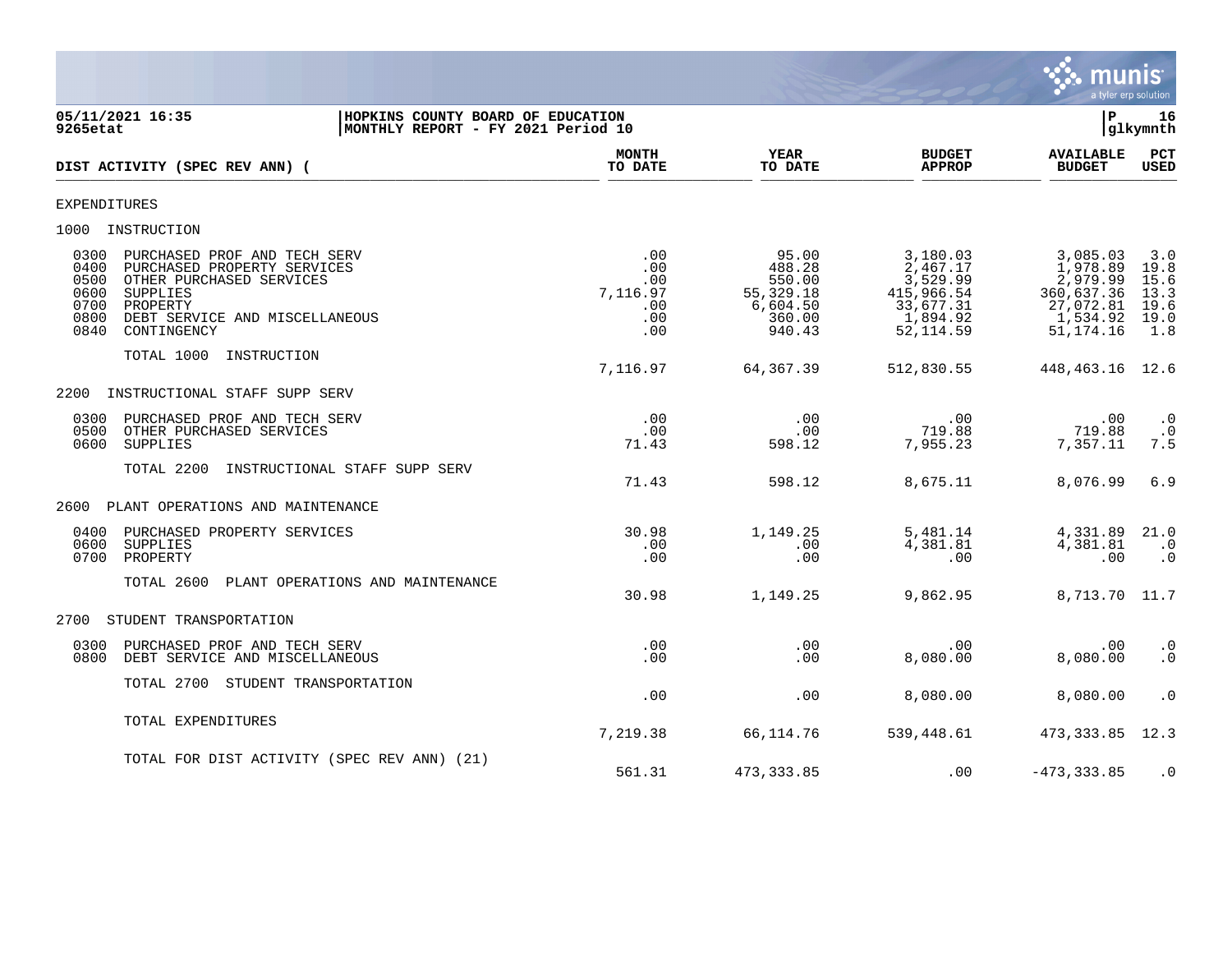

| 05/11/2021 16:35<br>HOPKINS COUNTY BOARD OF EDUCATION<br>9265etat<br>MONTHLY REPORT - FY 2021 Period 10                                                                              |                                 |                                 |                                 | P.                                   | 17<br>glkymnth                                                |
|--------------------------------------------------------------------------------------------------------------------------------------------------------------------------------------|---------------------------------|---------------------------------|---------------------------------|--------------------------------------|---------------------------------------------------------------|
| STUDENT ACTIVITY (SPEC REV ANN)                                                                                                                                                      | <b>MONTH</b><br>TO DATE         | YEAR<br>TO DATE                 | <b>BUDGET</b><br><b>APPROP</b>  | <b>AVAILABLE</b><br><b>BUDGET</b>    | PCT<br>USED                                                   |
| <b>EXPENDITURES</b>                                                                                                                                                                  |                                 |                                 |                                 |                                      |                                                               |
| 1000<br>INSTRUCTION                                                                                                                                                                  |                                 |                                 |                                 |                                      |                                                               |
| SALARIES PERSONNEL SERVICES<br>0100<br>0300<br>PURCHASED PROF AND TECH SERV<br>0500<br>OTHER PURCHASED SERVICES<br>0600<br>SUPPLIES<br>0800<br>DEBT SERVICE AND MISCELLANEOUS        | .00<br>.00<br>.00<br>.00<br>.00 | .00<br>.00<br>.00<br>.00<br>.00 | .00<br>.00<br>.00<br>.00<br>.00 | .00<br>.00<br>.00<br>.00<br>.00      | $\cdot$ 0<br>$\cdot$ 0<br>$\cdot$ 0<br>$\cdot$ 0<br>$\cdot$ 0 |
| TOTAL 1000 INSTRUCTION                                                                                                                                                               | .00                             | .00                             | .00                             | .00                                  | $\cdot$ 0                                                     |
| INSTRUCTIONAL STAFF SUPP SERV<br>2200                                                                                                                                                |                                 |                                 |                                 |                                      |                                                               |
| SALARIES PERSONNEL SERVICES<br>0100<br>0300<br>PURCHASED PROF AND TECH SERV<br>0500<br>OTHER PURCHASED SERVICES<br><b>SUPPLIES</b><br>0600<br>0800<br>DEBT SERVICE AND MISCELLANEOUS | .00<br>.00<br>.00<br>.00<br>.00 | .00<br>.00<br>.00<br>.00<br>.00 | .00<br>.00<br>.00<br>.00<br>.00 | .00<br>.00<br>.00<br>.00<br>.00      | $\cdot$ 0<br>$\cdot$ 0<br>$\cdot$ 0<br>$\cdot$ 0<br>$\cdot$ 0 |
| TOTAL 2200<br>INSTRUCTIONAL STAFF SUPP SERV                                                                                                                                          | .00                             | .00                             | .00                             | .00                                  | $\cdot$ 0                                                     |
| STUDENT TRANSPORTATION<br>2700                                                                                                                                                       |                                 |                                 |                                 |                                      |                                                               |
| 0100<br>SALARIES PERSONNEL SERVICES<br>0300<br>PURCHASED PROF AND TECH SERV<br>0500<br>OTHER PURCHASED SERVICES<br>0600<br>SUPPLIES<br>0800<br>DEBT SERVICE AND MISCELLANEOUS        | .00<br>.00<br>.00<br>.00<br>.00 | .00<br>.00<br>.00<br>.00<br>.00 | .00<br>.00<br>.00<br>.00<br>.00 | .00<br>.00<br>.00<br>$.00 \,$<br>.00 | $\cdot$ 0<br>$\cdot$ 0<br>$\cdot$ 0<br>$\cdot$ 0<br>$\cdot$ 0 |
| TOTAL 2700 STUDENT TRANSPORTATION                                                                                                                                                    | .00                             | .00                             | .00                             | .00                                  | $\cdot$ 0                                                     |
| TOTAL EXPENDITURES                                                                                                                                                                   | .00                             | .00                             | .00                             | .00                                  | $\cdot$ 0                                                     |
| TOTAL FOR STUDENT ACTIVITY (SPEC REV ANN) (25)                                                                                                                                       | .00                             | .00                             | .00                             | .00                                  | $\cdot$ 0                                                     |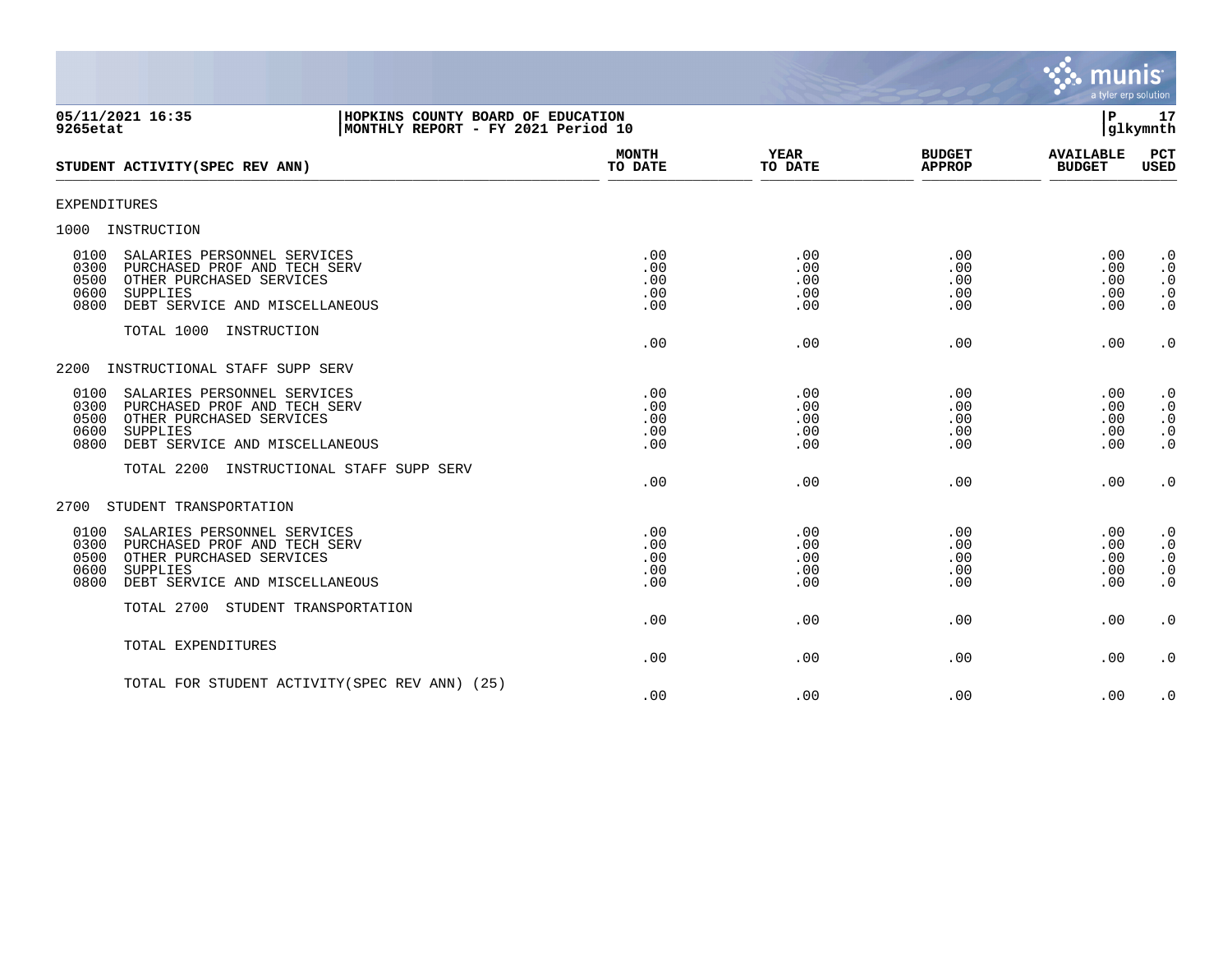|                                                                  |                                                                         |                        |                                | munis                             | a tyler erp solution   |
|------------------------------------------------------------------|-------------------------------------------------------------------------|------------------------|--------------------------------|-----------------------------------|------------------------|
| 05/11/2021 16:35<br>9265etat                                     | HOPKINS COUNTY BOARD OF EDUCATION<br>MONTHLY REPORT - FY 2021 Period 10 |                        |                                | l P                               | 18<br> glkymnth        |
| CAPITAL OUTLAY FUND (310)                                        | MONTH<br>TO DATE                                                        | <b>YEAR</b><br>TO DATE | <b>BUDGET</b><br><b>APPROP</b> | <b>AVAILABLE</b><br><b>BUDGET</b> | PCT<br><b>USED</b>     |
| <b>REVENUES</b>                                                  |                                                                         |                        |                                |                                   |                        |
| 0999 BEGINNING BALANCE                                           |                                                                         |                        |                                |                                   |                        |
| TOTAL 0999 BEGINNING BALANCE                                     | .00                                                                     | .00                    | .00                            | .00                               | $\cdot$ 0              |
| RECEIPTS                                                         |                                                                         |                        |                                |                                   |                        |
| REVENUE FROM LOCAL SOURCES                                       |                                                                         |                        |                                |                                   |                        |
| EARNINGS ON INVESTMENTS                                          |                                                                         |                        |                                |                                   |                        |
| 1510 INTEREST ON INVESTMENTS<br>1510 Interest on Escrow for SFCC | .00<br>.00                                                              | .00<br>.00             | .00<br>.00                     | .00<br>.00                        | $\cdot$ 0<br>$\cdot$ 0 |
| TOTAL EARNINGS ON INVESTMENTS                                    | .00                                                                     | .00                    | .00                            | .00                               | $\cdot$ 0              |
| TOTAL REVENUE FROM LOCAL SOURCES                                 | .00                                                                     | .00                    | .00                            | .00                               | $\cdot$ 0              |
| REVENUE FROM STATE SOURCES                                       |                                                                         |                        |                                |                                   |                        |
| RESTRICTED                                                       |                                                                         |                        |                                |                                   |                        |
| 3200 RESTRICTED STATE REVENUE                                    | .00                                                                     | 297,356.00             | 594,712.00                     | 297,356.00                        | 50.0                   |
| TOTAL RESTRICTED                                                 | .00                                                                     | 297,356.00             | 594,712.00                     | 297,356.00                        | 50.0                   |
| TOTAL REVENUE FROM STATE SOURCES                                 | .00                                                                     | 297,356.00             | 594,712.00                     | 297,356.00                        | 50.0                   |
| OTHER RECEIPTS                                                   |                                                                         |                        |                                |                                   |                        |
| INTERFUND TRANSFERS                                              |                                                                         |                        |                                |                                   |                        |
| 5210 FUND TRANSFER                                               | .00                                                                     | .00                    | .00                            | .00                               | $\cdot$ 0              |
| TOTAL INTERFUND TRANSFERS                                        | .00                                                                     | .00                    | .00                            | .00                               | $\cdot$ 0              |
| TOTAL OTHER RECEIPTS                                             | .00                                                                     | .00                    | .00                            | .00                               | $\cdot$ 0              |
| TOTAL RECEIPTS                                                   | .00                                                                     | 297,356.00             | 594,712.00                     | 297,356.00                        | 50.0                   |
| TOTAL REVENUE                                                    | .00                                                                     | 297,356.00             | 594,712.00                     | 297,356.00                        | 50.0                   |

**The State**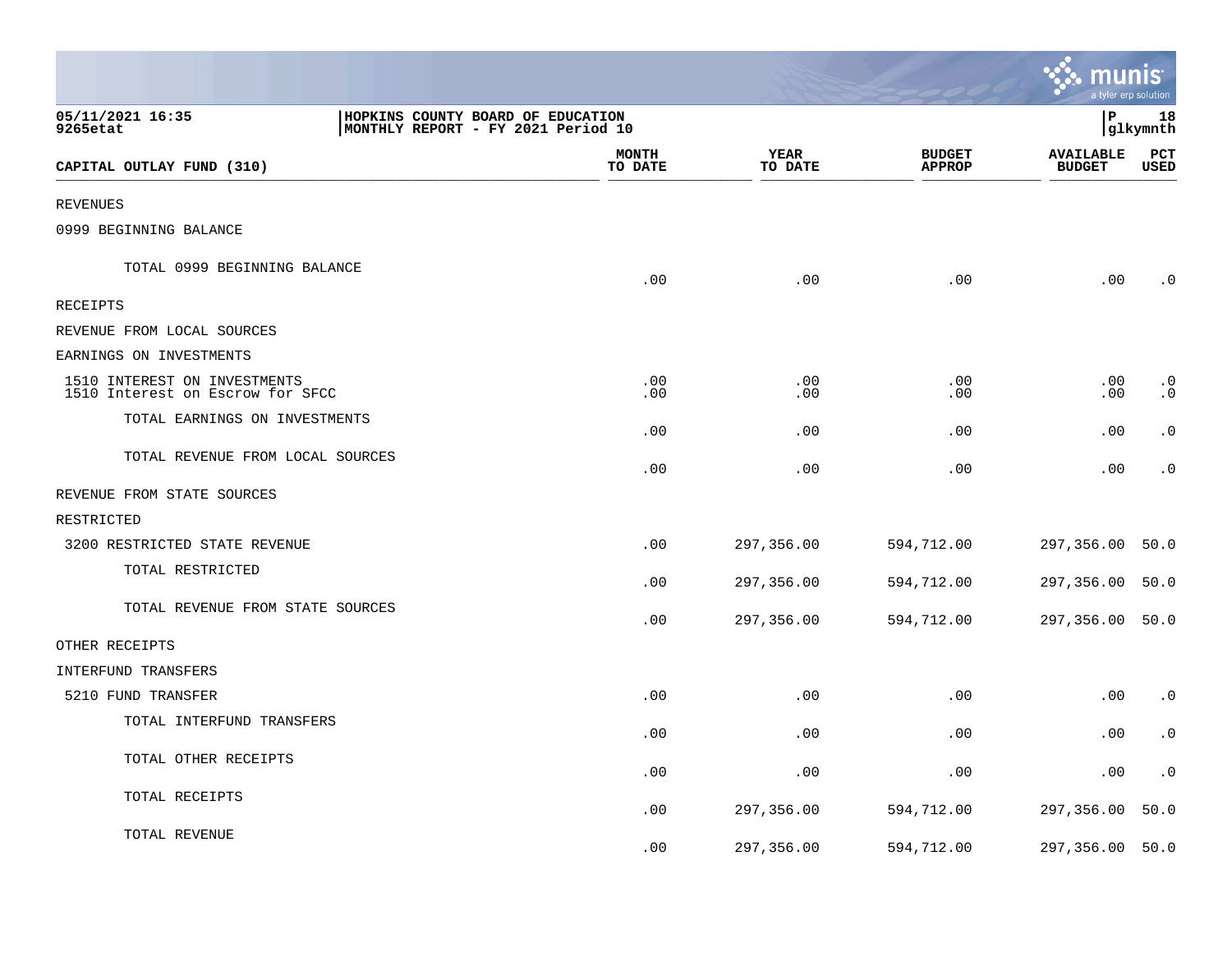|                                                                                                         |                         |                        |                                | munis<br>a tyler erp solution     |                        |
|---------------------------------------------------------------------------------------------------------|-------------------------|------------------------|--------------------------------|-----------------------------------|------------------------|
| 05/11/2021 16:35<br>HOPKINS COUNTY BOARD OF EDUCATION<br>MONTHLY REPORT - FY 2021 Period 10<br>9265etat |                         |                        |                                | P.                                | 19<br> glkymnth        |
| CAPITAL OUTLAY FUND (310)                                                                               | <b>MONTH</b><br>TO DATE | <b>YEAR</b><br>TO DATE | <b>BUDGET</b><br><b>APPROP</b> | <b>AVAILABLE</b><br><b>BUDGET</b> | PCT<br>USED            |
| <b>EXPENDITURES</b>                                                                                     |                         |                        |                                |                                   |                        |
| ARCHITECTURAL/ENGIN<br>4300                                                                             |                         |                        |                                |                                   |                        |
| 0400<br>PURCHASED PROPERTY SERVICES                                                                     | .00                     | .00                    | .00                            | .00                               | $\cdot$ 0              |
| TOTAL 4300<br>ARCHITECTURAL/ENGIN                                                                       | .00                     | .00                    | .00                            | .00                               | $\cdot$ 0              |
| DEBT SERVICE<br>5100                                                                                    |                         |                        |                                |                                   |                        |
| 0800<br>DEBT SERVICE AND MISCELLANEOUS<br>0840<br>CONTINGENCY                                           | .00<br>.00              | .00<br>.00             | .00<br>.00                     | .00<br>.00                        | $\cdot$ 0<br>$\cdot$ 0 |
| TOTAL 5100<br>DEBT SERVICE                                                                              | .00                     | .00                    | .00                            | .00                               | $\cdot$ 0              |
| 5200<br><b>FUND TRANSFERS</b>                                                                           |                         |                        |                                |                                   |                        |
| 0900<br>OTHER ITEMS                                                                                     | .00                     | .00                    | 594,712.00                     | 594,712.00                        | $\cdot$ 0              |
| TOTAL 5200<br><b>FUND TRANSFERS</b>                                                                     | .00                     | .00                    | 594,712.00                     | 594,712.00                        | $\cdot$ 0              |
| TOTAL EXPENDITURES                                                                                      | .00                     | .00                    | 594,712.00                     | 594,712.00                        | $\cdot$ 0              |
| TOTAL FOR CAPITAL OUTLAY FUND (310)                                                                     | .00                     | 297,356.00             | .00                            | $-297, 356.00$                    | $\cdot$ 0              |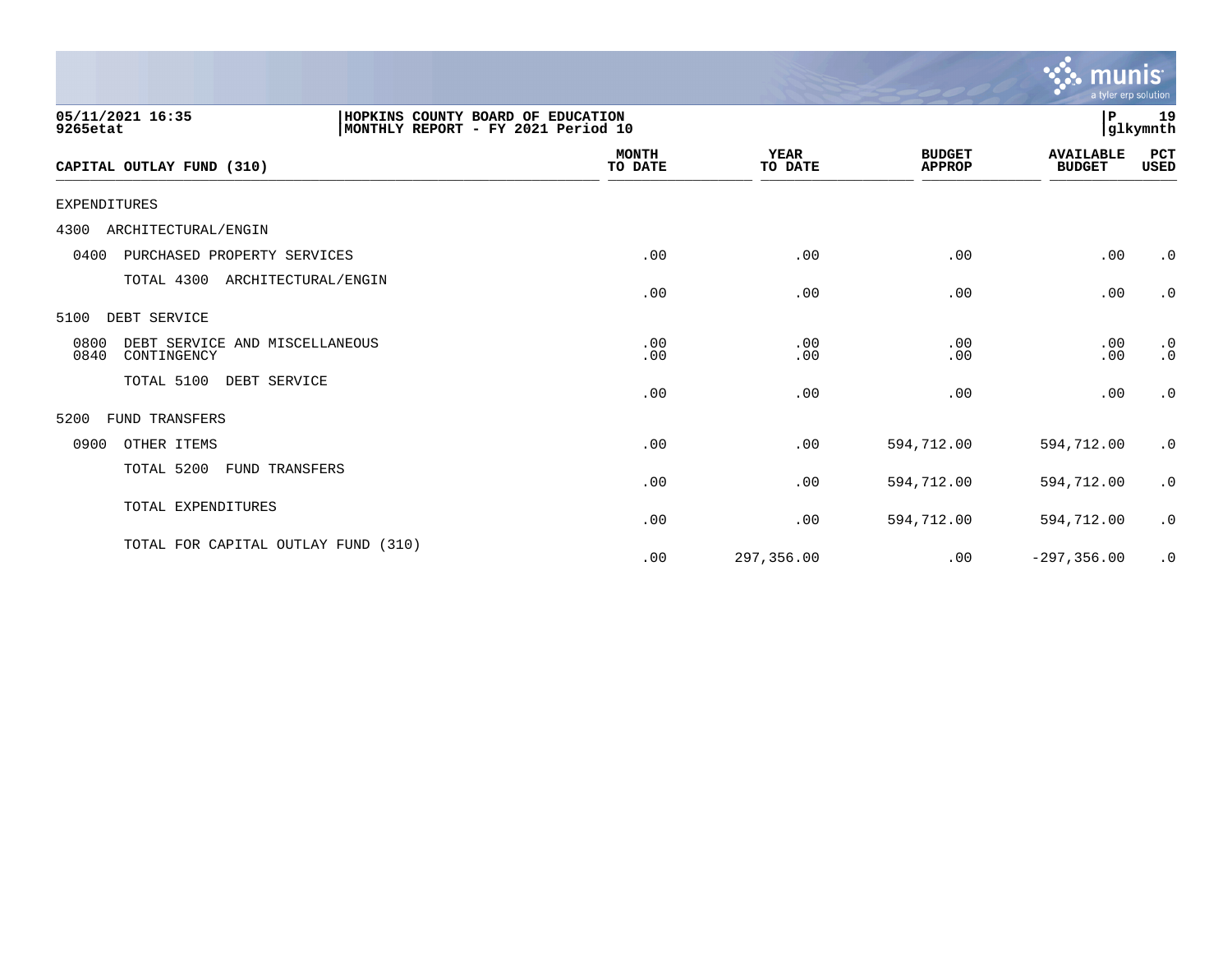|                                                                                                                                                                         |                                                                         |                                             |                                                 |                                                 |                                                        | munıs<br>a tyler erp solution                                 |
|-------------------------------------------------------------------------------------------------------------------------------------------------------------------------|-------------------------------------------------------------------------|---------------------------------------------|-------------------------------------------------|-------------------------------------------------|--------------------------------------------------------|---------------------------------------------------------------|
| 05/11/2021 16:35<br>9265etat                                                                                                                                            | HOPKINS COUNTY BOARD OF EDUCATION<br>MONTHLY REPORT - FY 2021 Period 10 |                                             |                                                 |                                                 | lР                                                     | 20<br> glkymnth                                               |
| BUILDING FUND (5 CENT LEVY) (3                                                                                                                                          |                                                                         | <b>MONTH</b><br>TO DATE                     | YEAR<br>TO DATE                                 | <b>BUDGET</b><br><b>APPROP</b>                  | <b>AVAILABLE</b><br><b>BUDGET</b>                      | PCT<br>USED                                                   |
| <b>REVENUES</b>                                                                                                                                                         |                                                                         |                                             |                                                 |                                                 |                                                        |                                                               |
| 0999 BEGINNING BALANCE                                                                                                                                                  |                                                                         |                                             |                                                 |                                                 |                                                        |                                                               |
| TOTAL 0999 BEGINNING BALANCE                                                                                                                                            |                                                                         | .00                                         | .00                                             | .00                                             | .00                                                    | $\cdot$ 0                                                     |
| <b>RECEIPTS</b>                                                                                                                                                         |                                                                         |                                             |                                                 |                                                 |                                                        |                                                               |
| REVENUE FROM LOCAL SOURCES                                                                                                                                              |                                                                         |                                             |                                                 |                                                 |                                                        |                                                               |
| AD VALOREM TAXES                                                                                                                                                        |                                                                         |                                             |                                                 |                                                 |                                                        |                                                               |
| 1111 GENERAL PROPERTY TAX<br>1113 PSC PROPERTY TAX<br>1115 DELINQUENT PROPERTY TAX<br>1116 DISTILLED SPIRITS TAX<br>1117 MOTOR VEHICLE TAX<br>1118 UNMINED MINERALS TAX |                                                                         | $.00 \,$<br>.00<br>.00<br>.00<br>.00<br>.00 | 1,773,867.00<br>.00<br>.00<br>.00<br>.00<br>.00 | 1,463,359.00<br>.00<br>.00<br>.00<br>.00<br>.00 | $-310,508.00$ 121.2<br>.00<br>.00<br>.00<br>.00<br>.00 | $\cdot$ 0<br>$\cdot$ 0<br>$\cdot$ 0<br>$\cdot$ 0<br>$\cdot$ 0 |
| TOTAL AD VALOREM TAXES                                                                                                                                                  |                                                                         | .00                                         | 1,773,867.00                                    | 1,463,359.00                                    | $-310,508.00$ 121.2                                    |                                                               |
| PENALTIES & INTEREST ON TAXES                                                                                                                                           |                                                                         |                                             |                                                 |                                                 |                                                        |                                                               |
| 1140 PENALTIES & INTEREST ON TAXES                                                                                                                                      |                                                                         | .00                                         | .00                                             | .00                                             | .00                                                    | $\cdot$ 0                                                     |
| TOTAL PENALTIES & INTEREST ON TAXES                                                                                                                                     |                                                                         | .00                                         | .00                                             | .00                                             | .00                                                    | $\cdot$ 0                                                     |
| OTHER TAXES                                                                                                                                                             |                                                                         |                                             |                                                 |                                                 |                                                        |                                                               |
| 1191 OMITTED PROPERTY TAX<br>1192 EXCISE TAX                                                                                                                            |                                                                         | .00<br>.00                                  | .00<br>.00                                      | .00<br>.00                                      | .00<br>.00                                             | $\cdot$ 0<br>$\cdot$ 0                                        |
| TOTAL OTHER TAXES                                                                                                                                                       |                                                                         | .00                                         | .00                                             | .00                                             | .00                                                    | $\cdot$ 0                                                     |
| EARNINGS ON INVESTMENTS                                                                                                                                                 |                                                                         |                                             |                                                 |                                                 |                                                        |                                                               |
| 1510 INTEREST ON INVESTMENTS<br>1510 Interest on Escrow for SFCC                                                                                                        |                                                                         | .00<br>.00                                  | .00<br>.00                                      | .00<br>.00                                      | .00<br>.00                                             | $\cdot$ 0<br>$\cdot$ 0                                        |
| TOTAL EARNINGS ON INVESTMENTS                                                                                                                                           |                                                                         | .00                                         | .00                                             | .00                                             | .00                                                    | $\cdot$ 0                                                     |
| TOTAL REVENUE FROM LOCAL SOURCES                                                                                                                                        |                                                                         | .00                                         | 1,773,867.00                                    | 1,463,359.00                                    | $-310,508.00$ 121.2                                    |                                                               |
| REVENUE FROM STATE SOURCES                                                                                                                                              |                                                                         |                                             |                                                 |                                                 |                                                        |                                                               |

RESTRICTED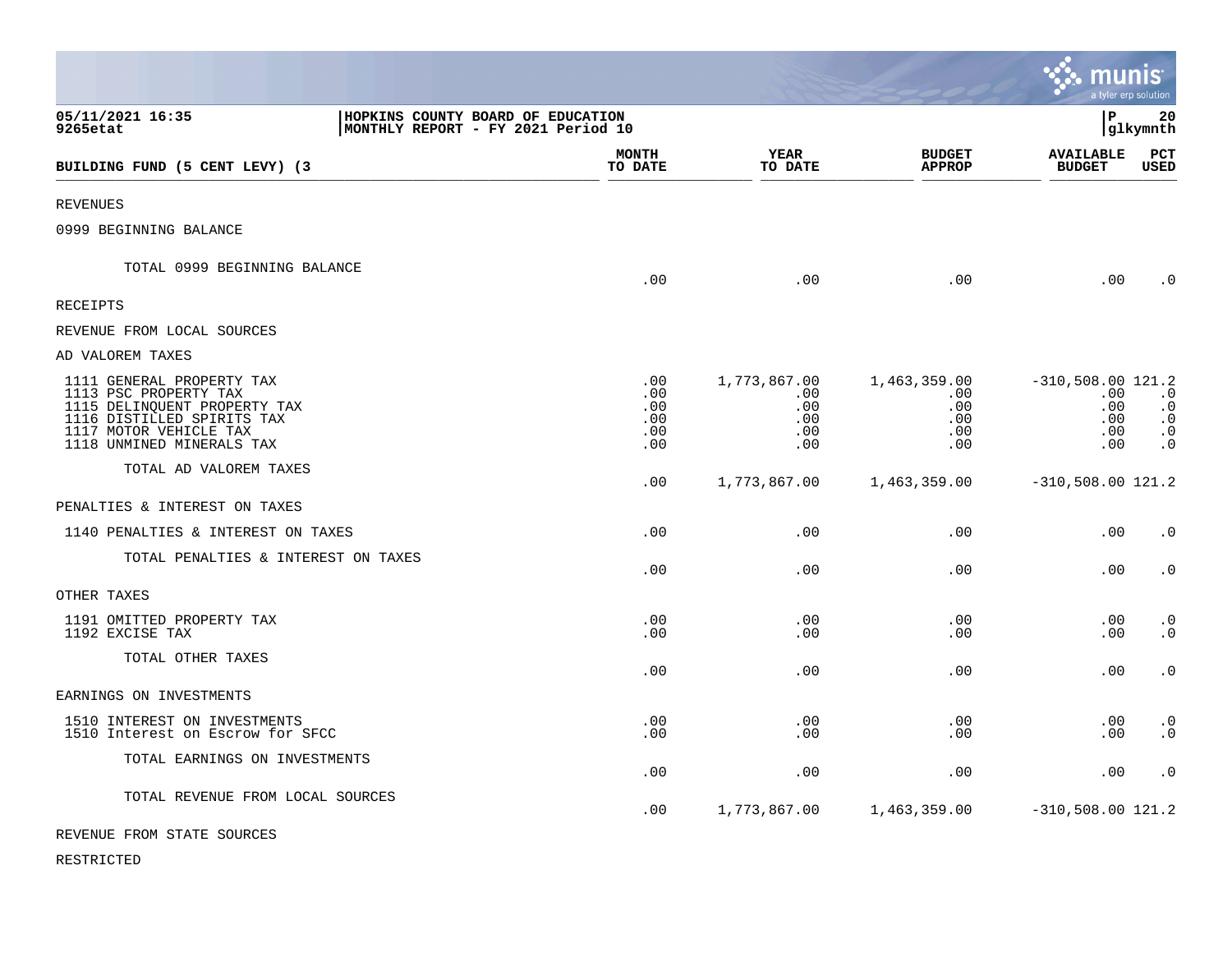

| 05/11/2021 16:35<br>9265etat                         | HOPKINS COUNTY BOARD OF EDUCATION<br>MONTHLY REPORT - FY 2021 Period 10 |                         |                        |                                | $\, {\bf P}$                      | 21<br>glkymnth         |
|------------------------------------------------------|-------------------------------------------------------------------------|-------------------------|------------------------|--------------------------------|-----------------------------------|------------------------|
| BUILDING FUND (5 CENT LEVY) (3                       |                                                                         | <b>MONTH</b><br>TO DATE | <b>YEAR</b><br>TO DATE | <b>BUDGET</b><br><b>APPROP</b> | <b>AVAILABLE</b><br><b>BUDGET</b> | PCT<br><b>USED</b>     |
|                                                      |                                                                         |                         |                        |                                |                                   |                        |
| 3200 RESTRICTED STATE REVENUE                        |                                                                         | .00                     | 630,212.00             | 1,260,423.00                   | 630,211.00                        | 50.0                   |
| TOTAL RESTRICTED                                     |                                                                         |                         |                        |                                |                                   |                        |
|                                                      |                                                                         | .00                     | 630,212.00             | 1,260,423.00                   | 630,211.00                        | 50.0                   |
| TOTAL REVENUE FROM STATE SOURCES                     |                                                                         | .00                     | 630,212.00             | 1,260,423.00                   | 630,211.00                        | 50.0                   |
| OTHER RECEIPTS                                       |                                                                         |                         |                        |                                |                                   |                        |
| INTERFUND TRANSFERS                                  |                                                                         |                         |                        |                                |                                   |                        |
| 5210 FUND TRANSFER                                   |                                                                         | .00                     | .00                    | .00                            | .00                               | $\cdot$ 0              |
| TOTAL INTERFUND TRANSFERS                            |                                                                         | .00                     | .00                    | .00                            | .00                               | $\cdot$ 0              |
| SALE OR COMP FOR LOSS OF ASSETS                      |                                                                         |                         |                        |                                |                                   |                        |
| 5311 SALE OF LAND & IMPROVEMENTS                     |                                                                         | .00                     | .00                    | .00                            | .00                               | $\cdot$ 0              |
| 5312 LOSS COMPENSATION                               |                                                                         | .00                     | .00                    | .00                            | .00                               | $\cdot$ 0              |
| 5331 SALE OF BUILDINGS<br>5332 LOSS COMP - BUILDINGS |                                                                         | .00<br>.00              | .00<br>.00             | .00<br>.00                     | .00<br>.00                        | $\cdot$ 0<br>$\cdot$ 0 |
| 5341 SALE OF EQUIPMENT ETC                           |                                                                         | .00                     | .00                    | .00                            | $.00 \,$                          | $\cdot$ 0              |
| 5342 LOSS COMP - EQUIPMENT ETC                       |                                                                         | .00                     | .00                    | .00                            | .00                               | $\cdot$ 0              |
| TOTAL SALE OR COMP FOR LOSS OF ASSETS                |                                                                         | .00                     | .00                    | .00                            | .00                               | $\cdot$ 0              |
| SPECIAL ITEMS                                        |                                                                         |                         |                        |                                |                                   |                        |
|                                                      |                                                                         |                         |                        |                                |                                   |                        |
| 5630 SPECIAL ITEMS                                   |                                                                         | .00                     | .00                    | .00                            | .00                               | $\cdot$ 0              |
| TOTAL SPECIAL ITEMS                                  |                                                                         | .00                     | .00                    | .00                            | .00                               | $\cdot$ 0              |
| TOTAL OTHER RECEIPTS                                 |                                                                         | .00                     | .00                    | .00                            | .00                               | $\cdot$ 0              |
| TOTAL RECEIPTS                                       |                                                                         |                         |                        |                                |                                   |                        |
|                                                      |                                                                         | .00                     | 2,404,079.00           | 2,723,782.00                   | 319,703.00                        | 88.3                   |
| TOTAL REVENUE                                        |                                                                         | .00                     | 2,404,079.00           | 2,723,782.00                   | 319,703.00                        | 88.3                   |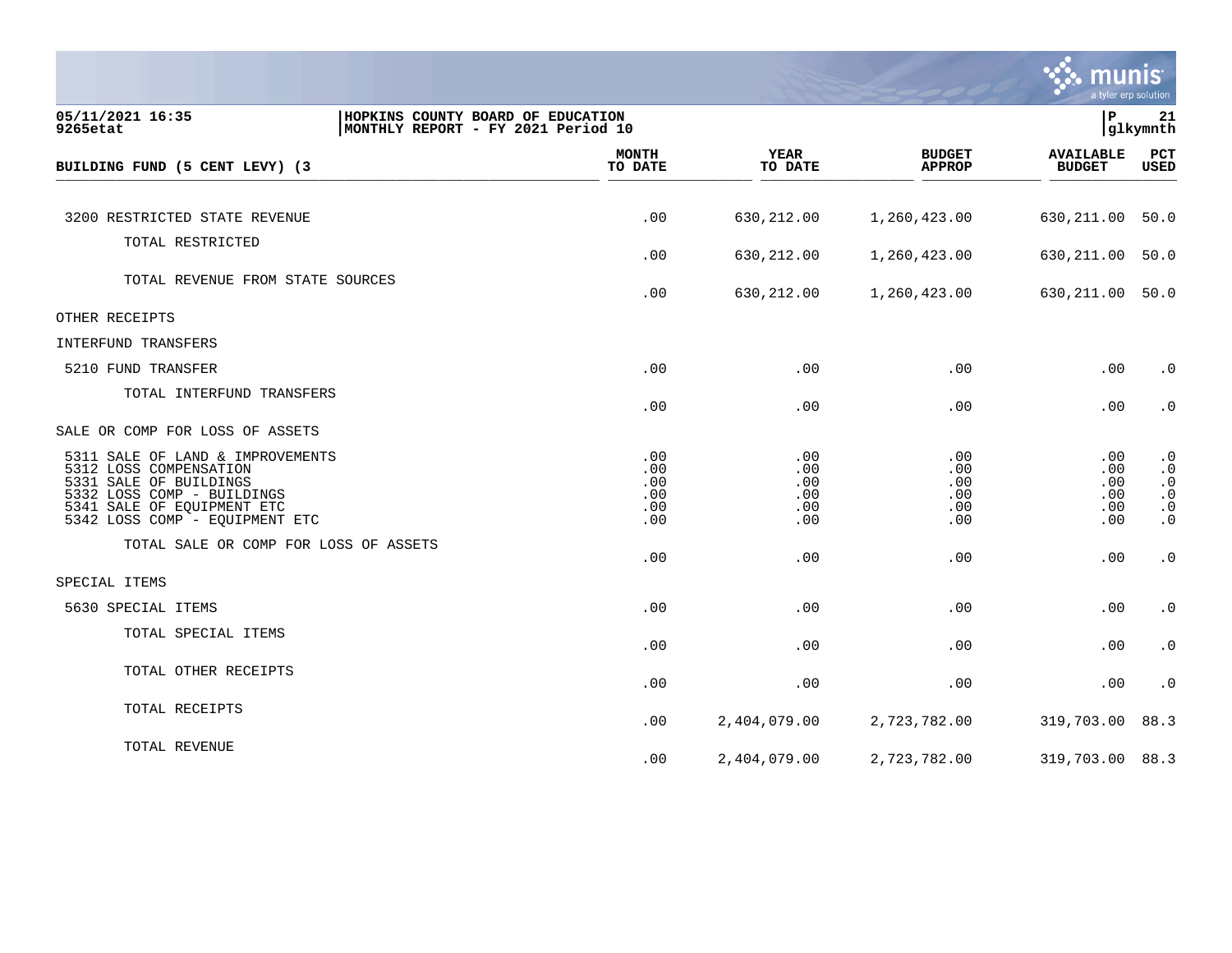|                                                                                                         |                         |                        |                                | a tyler erp solution              |                                                               |
|---------------------------------------------------------------------------------------------------------|-------------------------|------------------------|--------------------------------|-----------------------------------|---------------------------------------------------------------|
| 05/11/2021 16:35<br>HOPKINS COUNTY BOARD OF EDUCATION<br>MONTHLY REPORT - FY 2021 Period 10<br>9265etat |                         |                        |                                | lР                                | 22<br> glkymnth                                               |
| BUILDING FUND (5 CENT LEVY) (3                                                                          | <b>MONTH</b><br>TO DATE | <b>YEAR</b><br>TO DATE | <b>BUDGET</b><br><b>APPROP</b> | <b>AVAILABLE</b><br><b>BUDGET</b> | PCT<br>USED                                                   |
| <b>EXPENDITURES</b>                                                                                     |                         |                        |                                |                                   |                                                               |
| 4300<br>ARCHITECTURAL/ENGIN                                                                             |                         |                        |                                |                                   |                                                               |
| 0400<br>PURCHASED PROPERTY SERVICES                                                                     | .00                     | .00                    | .00                            | .00                               | $\cdot$ 0                                                     |
| TOTAL 4300 ARCHITECTURAL/ENGIN                                                                          | .00                     | .00                    | .00                            | .00                               | $\cdot$ 0                                                     |
| DEBT SERVICE<br>5100                                                                                    |                         |                        |                                |                                   |                                                               |
| 0800<br>DEBT SERVICE AND MISCELLANEOUS<br>0840<br>CONTINGENCY<br>0900<br>OTHER ITEMS                    | .00<br>.00<br>.00       | .00<br>.00<br>.00      | .00<br>.00<br>.00              | .00<br>.00<br>.00                 | $\cdot$ 0<br>$\boldsymbol{\cdot}$ 0<br>$\boldsymbol{\cdot}$ 0 |
| TOTAL 5100<br>DEBT SERVICE                                                                              | .00                     | .00                    | .00                            | .00                               | $\cdot$ 0                                                     |
| <b>FUND TRANSFERS</b><br>5200                                                                           |                         |                        |                                |                                   |                                                               |
| 0900<br>OTHER ITEMS                                                                                     | .00                     | .00                    | 2,723,782.00                   | 2,723,782.00                      | $\cdot$ 0                                                     |
| TOTAL 5200<br>FUND TRANSFERS                                                                            | .00                     | .00                    | 2,723,782.00                   | 2,723,782.00                      | $\cdot$ 0                                                     |
| TOTAL EXPENDITURES                                                                                      | .00                     | .00                    | 2,723,782.00                   | 2,723,782.00                      | $\cdot$ 0                                                     |
| TOTAL FOR BUILDING FUND (5 CENT LEVY) (320)                                                             | .00                     | 2,404,079.00           | .00                            | $-2,404,079.00$                   | $\cdot$ 0                                                     |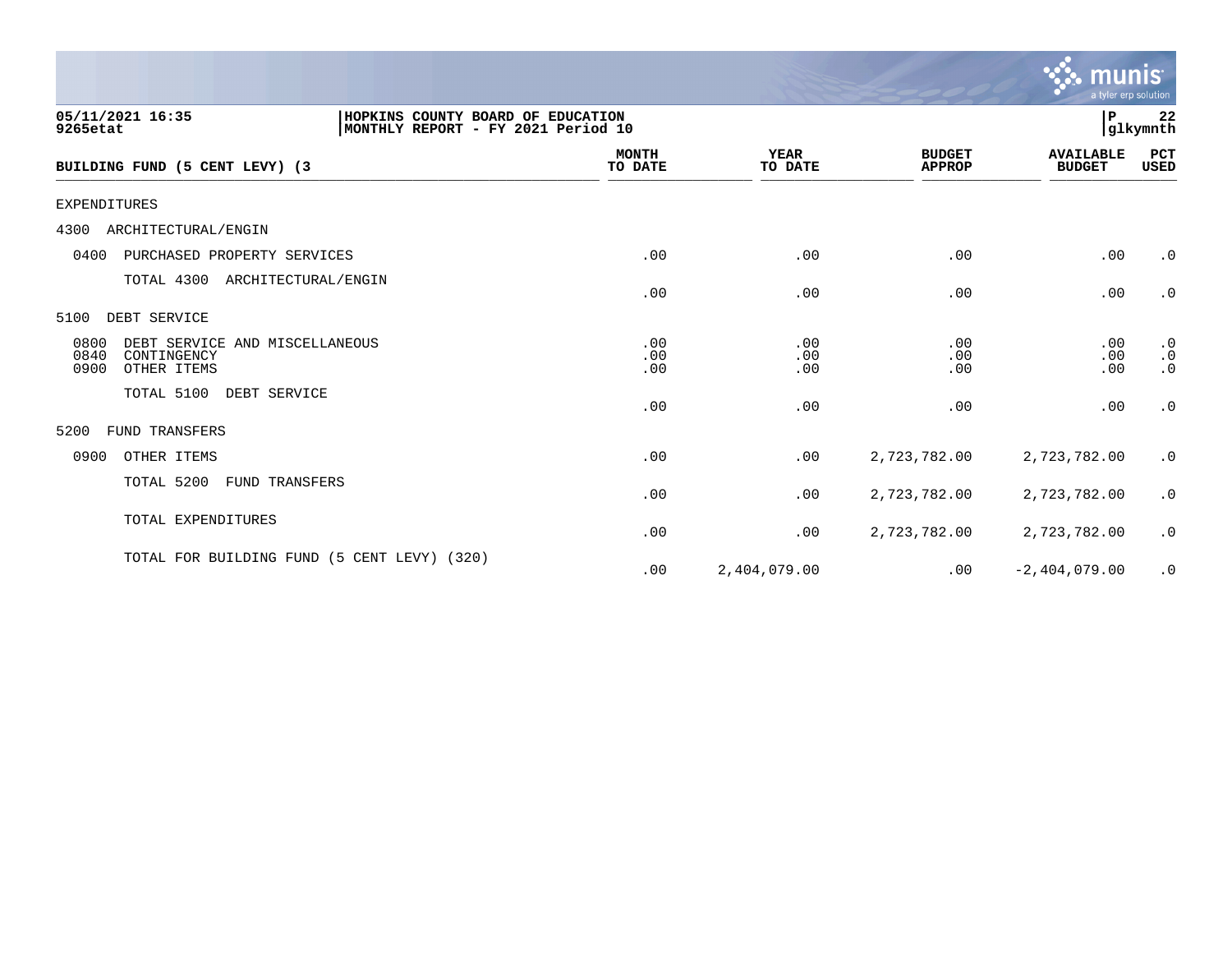|                                                                                                         |                         |                        |                                | <b>A: munis</b><br>a tyler erp solution |                    |
|---------------------------------------------------------------------------------------------------------|-------------------------|------------------------|--------------------------------|-----------------------------------------|--------------------|
| 05/11/2021 16:35<br>HOPKINS COUNTY BOARD OF EDUCATION<br>MONTHLY REPORT - FY 2021 Period 10<br>9265etat |                         |                        |                                | l P                                     | 23<br> glkymnth    |
| CONSTRUCTION FUND (360)                                                                                 | <b>MONTH</b><br>TO DATE | <b>YEAR</b><br>TO DATE | <b>BUDGET</b><br><b>APPROP</b> | <b>AVAILABLE</b><br><b>BUDGET</b>       | PCT<br><b>USED</b> |
| <b>REVENUES</b>                                                                                         |                         |                        |                                |                                         |                    |
| 0999 BEGINNING BALANCE                                                                                  |                         |                        |                                |                                         |                    |
| TOTAL 0999 BEGINNING BALANCE                                                                            | .00                     | .00                    | .00                            | .00                                     | $\cdot$ 0          |
| RECEIPTS                                                                                                |                         |                        |                                |                                         |                    |
| REVENUE FROM LOCAL SOURCES                                                                              |                         |                        |                                |                                         |                    |
| EARNINGS ON INVESTMENTS                                                                                 |                         |                        |                                |                                         |                    |
| 1510 INTEREST ON INVESTMENTS                                                                            | .00                     | .00                    | .00                            | .00                                     | $\cdot$ 0          |
| TOTAL EARNINGS ON INVESTMENTS                                                                           | .00                     | .00                    | .00                            | .00                                     | $\cdot$ 0          |
| OTHER REVENUE FROM LOCAL SOURCES                                                                        |                         |                        |                                |                                         |                    |
| 1920 CONTRIBUTIONS DONATIONS                                                                            | .00                     | 5,500.00               | .00                            | $-5,500.00$                             | $\cdot$ 0          |
| TOTAL OTHER REVENUE FROM LOCAL SOURCES                                                                  | .00                     | 5,500.00               | .00                            | $-5,500.00$                             | $\cdot$ 0          |
| TOTAL REVENUE FROM LOCAL SOURCES                                                                        | .00                     | 5,500.00               | .00                            | $-5,500.00$                             | $\cdot$ 0          |
| REVENUE FROM STATE SOURCES                                                                              |                         |                        |                                |                                         |                    |
| EXPENDITURE REIMBURSEMENTS                                                                              |                         |                        |                                |                                         |                    |
| 3131 STATE MISC REIMBURSEMENTS                                                                          | .00                     | .00                    | .00                            | .00                                     | $\cdot$ 0          |
| TOTAL EXPENDITURE REIMBURSEMENTS                                                                        | .00                     | .00                    | .00                            | .00                                     | $\cdot$ 0          |
| TOTAL REVENUE FROM STATE SOURCES                                                                        | .00                     | .00                    | .00                            | .00                                     | $\cdot$ 0          |
| OTHER RECEIPTS                                                                                          |                         |                        |                                |                                         |                    |
| BOND ISSUANCE                                                                                           |                         |                        |                                |                                         |                    |
| 5110 BOND PRINCIPAL PROCEEDS                                                                            | .00                     | .00                    | .00                            | .00                                     | $\cdot$ 0          |
| TOTAL BOND ISSUANCE                                                                                     | .00                     | .00                    | .00                            | .00                                     | $\cdot$ 0          |
| INTERFUND TRANSFERS                                                                                     |                         |                        |                                |                                         |                    |
| 5210 FUND TRANSFER                                                                                      | .00                     | .00                    | .00                            | .00                                     | $\cdot$ 0          |

and the contract of the contract of the contract of the contract of the contract of the contract of the contract of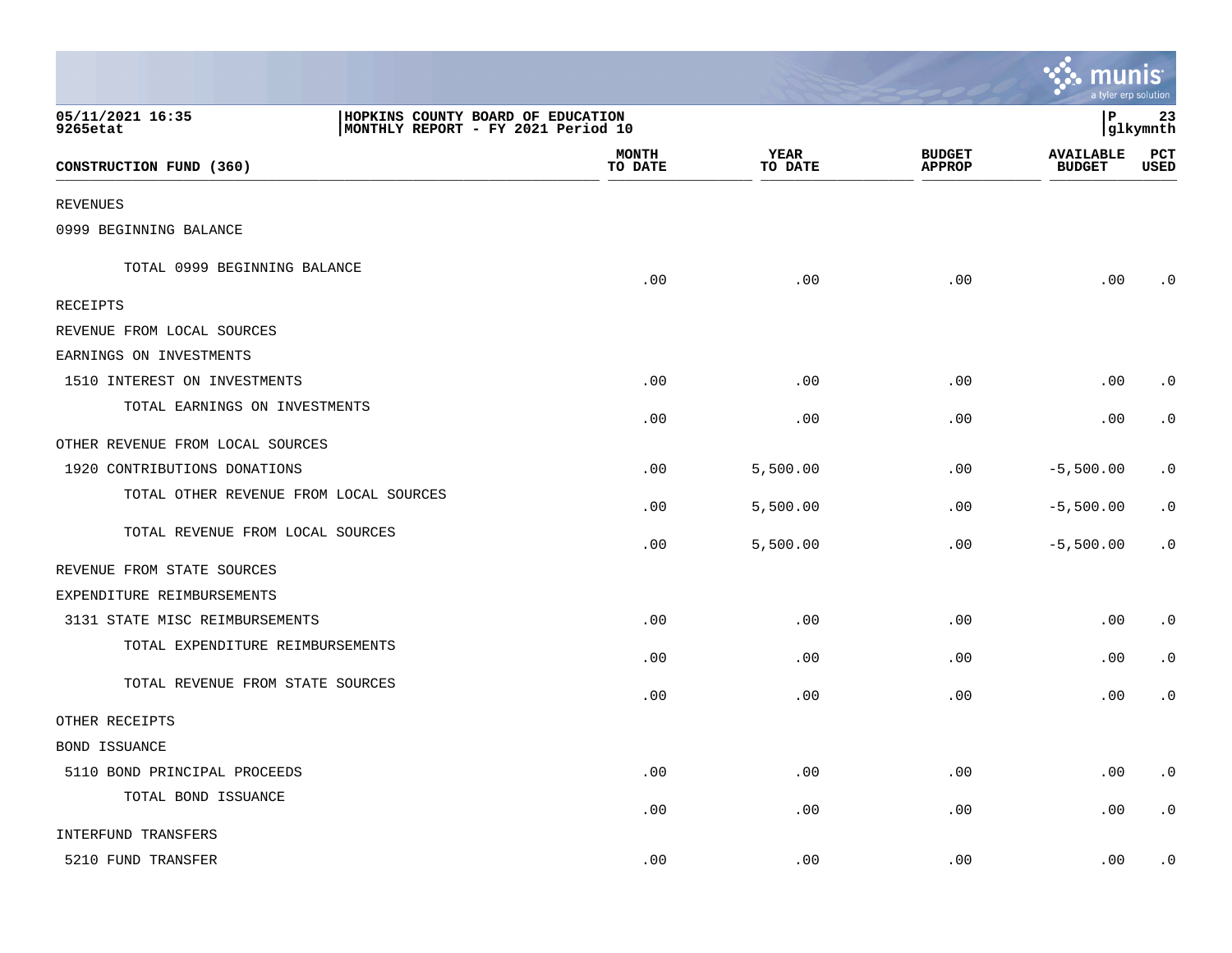

| 05/11/2021 16:35<br>HOPKINS COUNTY BOARD OF EDUCATION<br>MONTHLY REPORT - FY 2021 Period 10<br>9265etat |  |                         |                        |                                | ίP.                               | 24<br>glkymnth |
|---------------------------------------------------------------------------------------------------------|--|-------------------------|------------------------|--------------------------------|-----------------------------------|----------------|
| CONSTRUCTION FUND (360)                                                                                 |  | <b>MONTH</b><br>TO DATE | <b>YEAR</b><br>TO DATE | <b>BUDGET</b><br><b>APPROP</b> | <b>AVAILABLE</b><br><b>BUDGET</b> | PCT<br>USED    |
| TOTAL INTERFUND TRANSFERS                                                                               |  | .00                     | .00                    | .00                            | .00                               | $\cdot$ 0      |
| SALE OR COMP FOR LOSS OF ASSETS                                                                         |  |                         |                        |                                |                                   |                |
| 5332 LOSS COMP - BUILDINGS                                                                              |  | .00                     | .00                    | .00                            | .00                               | $\cdot$ 0      |
| TOTAL SALE OR COMP FOR LOSS OF ASSETS                                                                   |  | .00                     | .00                    | .00                            | .00                               | $\cdot$ 0      |
| TOTAL OTHER RECEIPTS                                                                                    |  | .00                     | .00                    | .00                            | .00                               | $\cdot$ 0      |
| TOTAL RECEIPTS                                                                                          |  | .00                     | 5,500.00               | .00                            | $-5,500.00$                       | $\cdot$ 0      |
| TOTAL REVENUE                                                                                           |  | .00                     | 5,500.00               | .00                            | $-5,500.00$                       | $\cdot$ 0      |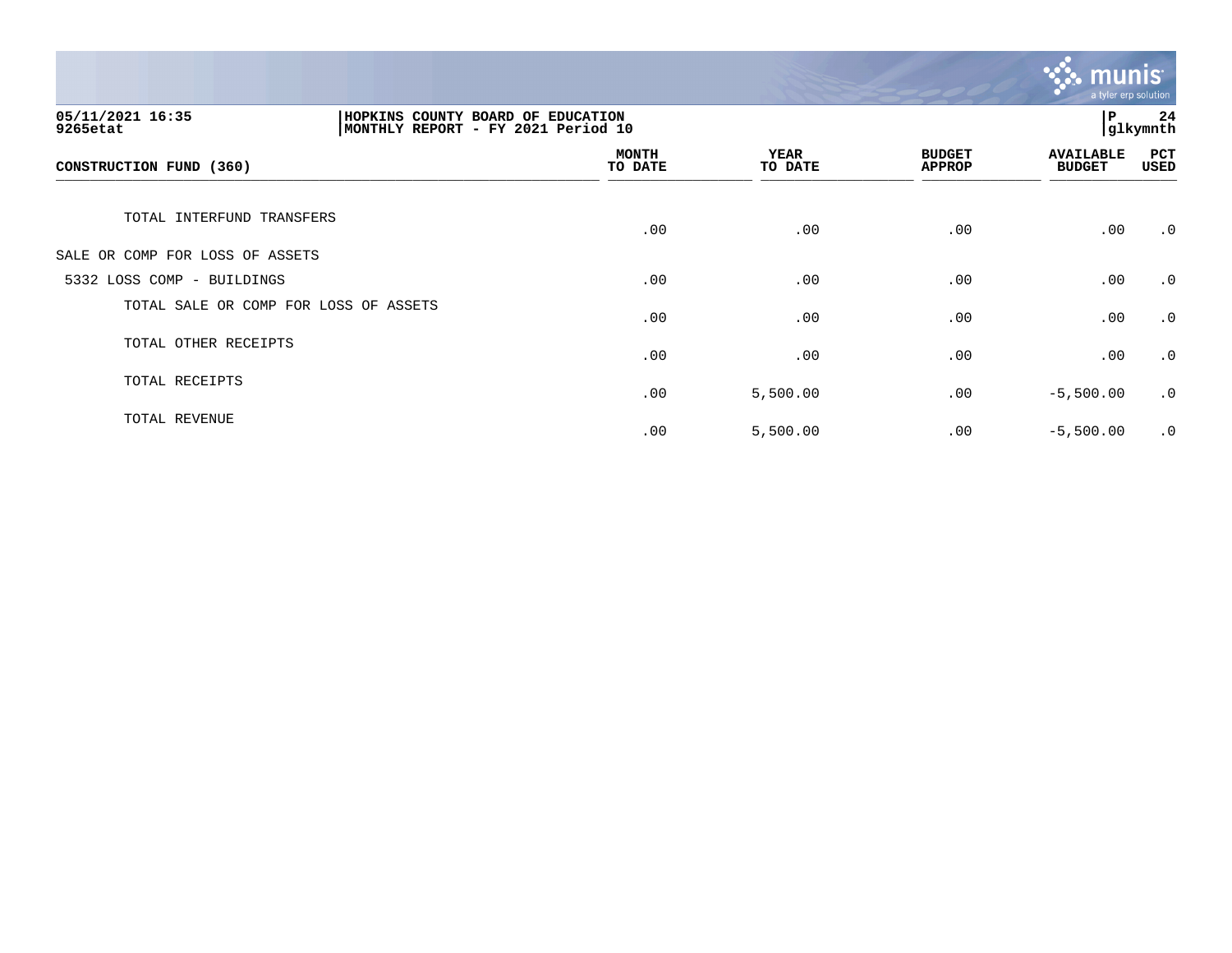

| 05/11/2021 16:35<br>HOPKINS COUNTY BOARD OF EDUCATION<br>9265etat<br>MONTHLY REPORT - FY 2021 Period 10                                                                                                                                                                                                             |                                                                          |                                                                                    |                                                                    | ΙP<br>glkymnth                                                                               |                                                                                                                                                                                                            |  |
|---------------------------------------------------------------------------------------------------------------------------------------------------------------------------------------------------------------------------------------------------------------------------------------------------------------------|--------------------------------------------------------------------------|------------------------------------------------------------------------------------|--------------------------------------------------------------------|----------------------------------------------------------------------------------------------|------------------------------------------------------------------------------------------------------------------------------------------------------------------------------------------------------------|--|
| CONSTRUCTION FUND (360)                                                                                                                                                                                                                                                                                             | <b>MONTH</b><br>TO DATE                                                  | <b>YEAR</b><br>TO DATE                                                             | <b>BUDGET</b><br><b>APPROP</b>                                     | <b>AVAILABLE</b><br><b>BUDGET</b>                                                            | PCT<br><b>USED</b>                                                                                                                                                                                         |  |
| <b>EXPENDITURES</b>                                                                                                                                                                                                                                                                                                 |                                                                          |                                                                                    |                                                                    |                                                                                              |                                                                                                                                                                                                            |  |
| 4100 LAND/SITE ACQUISITIONS                                                                                                                                                                                                                                                                                         |                                                                          |                                                                                    |                                                                    |                                                                                              |                                                                                                                                                                                                            |  |
| 0300<br>PURCHASED PROF AND TECH SERV<br>0400<br>PURCHASED PROPERTY SERVICES<br>0500<br>OTHER PURCHASED SERVICES<br>0600<br>SUPPLIES<br>0700<br>PROPERTY                                                                                                                                                             | .00<br>.00<br>.00<br>.00<br>.00                                          | .00<br>.00<br>.00<br>.00<br>.00                                                    | .00<br>.00<br>.00<br>.00<br>.00                                    | $.00 \,$<br>.00<br>$.00 \,$<br>.00<br>.00                                                    | $\cdot$ 0<br>$\cdot$ 0<br>$\cdot$ 0<br>$\begin{smallmatrix} 0.1 \\ 0.1 \end{smallmatrix}$                                                                                                                  |  |
| TOTAL 4100<br>LAND/SITE ACQUISITIONS                                                                                                                                                                                                                                                                                | .00                                                                      | .00                                                                                | .00                                                                | .00                                                                                          | $\cdot$ 0                                                                                                                                                                                                  |  |
| 4500 BUILDING ACQUISTIONS & CONSTRUCTION                                                                                                                                                                                                                                                                            |                                                                          |                                                                                    |                                                                    |                                                                                              |                                                                                                                                                                                                            |  |
| 0300<br>PURCHASED PROF AND TECH SERV<br>0400<br>PURCHASED PROPERTY SERVICES<br>0500<br>OTHER PURCHASED SERVICES<br>0600<br>SUPPLIES<br>0700<br>PROPERTY<br>0800<br>DEBT SERVICE AND MISCELLANEOUS<br>0840<br>CONTINGENCY<br>0900<br>OTHER ITEMS                                                                     | 13,170.48<br>35, 357. 27<br>.00<br>.00<br>.00<br>.00<br>.00<br>.00       | 353,553.10<br>541,042.69<br>22,196.65<br>.00<br>.00<br>.00<br>.00<br>.00           | .00<br>.00<br>.00<br>.00<br>.00<br>.00<br>.00<br>.00               | $-353, 553.10$<br>$-541,042.69$<br>$-22, 196.65$<br>.00<br>.00<br>.00<br>.00<br>.00          | $\cdot$ 0<br>$\cdot$ 0<br>$\frac{.0}{.0}$<br>$\begin{smallmatrix} 0.1 \\ 0.1 \end{smallmatrix}$<br>$\cdot$ 0<br>$\cdot$ 0                                                                                  |  |
| TOTAL 4500 BUILDING ACQUISTIONS & CONSTRUCTION                                                                                                                                                                                                                                                                      | 48,527.75                                                                | 916,792.44                                                                         | .00                                                                | $-916, 792.44$                                                                               | $\cdot$ 0                                                                                                                                                                                                  |  |
| 4600<br>SITE IMPROVEMENT                                                                                                                                                                                                                                                                                            |                                                                          |                                                                                    |                                                                    |                                                                                              |                                                                                                                                                                                                            |  |
| 0700<br>PROPERTY                                                                                                                                                                                                                                                                                                    | .00                                                                      | .00                                                                                | .00                                                                | .00                                                                                          | $\cdot$ 0                                                                                                                                                                                                  |  |
| TOTAL 4600<br>SITE IMPROVEMENT                                                                                                                                                                                                                                                                                      | .00                                                                      | .00                                                                                | .00                                                                | .00                                                                                          | $\cdot$ 0                                                                                                                                                                                                  |  |
| 4700<br>BUILDING IMPROVEMENTS                                                                                                                                                                                                                                                                                       |                                                                          |                                                                                    |                                                                    |                                                                                              |                                                                                                                                                                                                            |  |
| 0100<br>SALARIES PERSONNEL SERVICES<br>0200<br>EMPLOYEE BENEFITS<br>0300<br>PURCHASED PROF AND TECH SERV<br>0400<br>PURCHASED PROPERTY SERVICES<br>0500<br>OTHER PURCHASED SERVICES<br>0600<br>SUPPLIES<br>0700<br>PROPERTY<br>0800<br>DEBT SERVICE AND MISCELLANEOUS<br>0840<br>CONTINGENCY<br>0900<br>OTHER ITEMS | .00<br>.00<br>.00<br>76,715.00<br>.00<br>.00<br>.00<br>.00<br>.00<br>.00 | .00<br>.00<br>12,435.00<br>186,986.48<br>119.11<br>.00<br>.00<br>.00<br>.00<br>.00 | .00<br>.00<br>.00<br>.00<br>.00<br>.00<br>.00<br>.00<br>.00<br>.00 | .00<br>.00<br>$-12, 435.00$<br>$-186,986.48$<br>$-119.11$<br>.00<br>.00<br>.00<br>.00<br>.00 | $\cdot$ 0<br>$\begin{smallmatrix} 0 \\ 0 \\ 0 \end{smallmatrix}$<br>$\begin{smallmatrix} 0.1 \\ 0.1 \end{smallmatrix}$<br>$\begin{array}{c} 0.0 \\ 0.0 \end{array}$<br>$\cdot$ 0<br>$\cdot$ 0<br>$\cdot$ 0 |  |
| TOTAL 4700<br>BUILDING IMPROVEMENTS                                                                                                                                                                                                                                                                                 | 76,715.00                                                                | 199,540.59                                                                         | .00                                                                | $-199,540.59$                                                                                | $\cdot$ 0                                                                                                                                                                                                  |  |
| 4900<br>OTHER - FACILITIES                                                                                                                                                                                                                                                                                          |                                                                          |                                                                                    |                                                                    |                                                                                              |                                                                                                                                                                                                            |  |
| 0400<br>PURCHASED PROPERTY SERVICES                                                                                                                                                                                                                                                                                 | .00                                                                      | .00                                                                                | .00                                                                | .00                                                                                          | $\cdot$ 0                                                                                                                                                                                                  |  |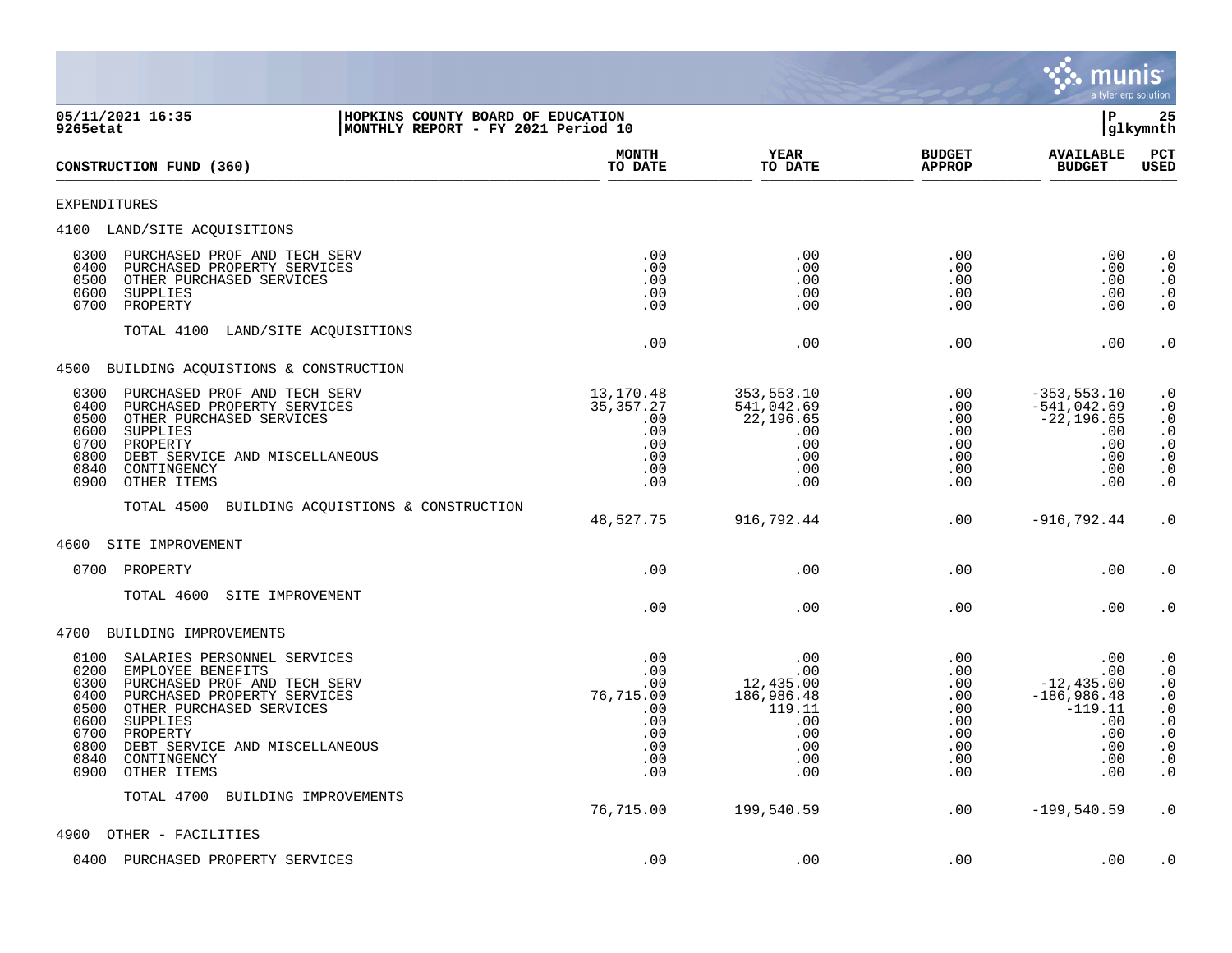

| 05/11/2021 16:35<br>9265etat         | HOPKINS COUNTY BOARD OF EDUCATION<br>MONTHLY REPORT - FY 2021 Period 10 |                         |                   |                                | ΙP                                | 26<br>glkymnth         |
|--------------------------------------|-------------------------------------------------------------------------|-------------------------|-------------------|--------------------------------|-----------------------------------|------------------------|
| CONSTRUCTION FUND (360)              |                                                                         | <b>MONTH</b><br>TO DATE | YEAR<br>TO DATE   | <b>BUDGET</b><br><b>APPROP</b> | <b>AVAILABLE</b><br><b>BUDGET</b> | PCT<br>USED            |
| 0600<br>SUPPLIES<br>0700<br>PROPERTY |                                                                         | .00<br>.00              | .00<br>.00        | .00<br>.00                     | .00.00                            | $\cdot$ 0<br>$\cdot$ 0 |
| TOTAL 4900                           | OTHER - FACILITIES                                                      | .00                     | .00               | .00                            | .00                               | $\cdot$ 0              |
| 5200<br>FUND TRANSFERS               |                                                                         |                         |                   |                                |                                   |                        |
| 0900<br>OTHER ITEMS                  |                                                                         | .00                     | .00               | .00                            | .00                               | $\cdot$ 0              |
| TOTAL 5200<br><b>FUND TRANSFERS</b>  |                                                                         | .00                     | .00               | .00                            | .00                               | $\cdot$ 0              |
| TOTAL EXPENDITURES                   |                                                                         | 125, 242. 75            | 1,116,333.03      | .00                            | $-1, 116, 333.03$                 | $\cdot$ 0              |
| TOTAL FOR CONSTRUCTION FUND          | (360)                                                                   | $-125, 242.75$          | $-1, 110, 833.03$ | .00                            | 1,110,833.03                      | $\cdot$ 0              |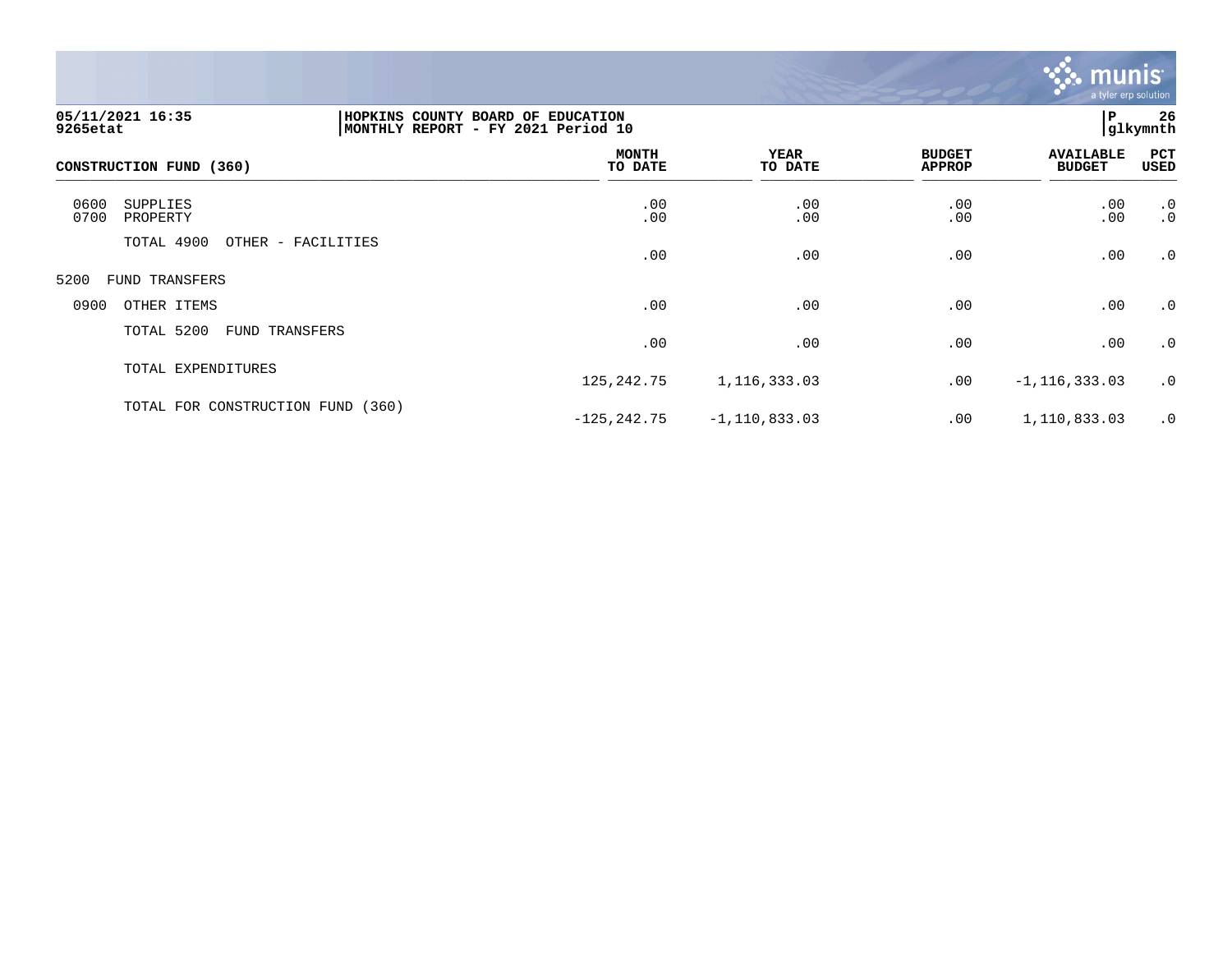|                                                                                 |                                                                         |                         |                        |                                | munis<br>a tyler erp solution     |                                     |
|---------------------------------------------------------------------------------|-------------------------------------------------------------------------|-------------------------|------------------------|--------------------------------|-----------------------------------|-------------------------------------|
| 05/11/2021 16:35<br>9265etat                                                    | HOPKINS COUNTY BOARD OF EDUCATION<br>MONTHLY REPORT - FY 2021 Period 10 |                         |                        |                                | l P                               | 27<br> glkymnth                     |
| DEBT SERVICE FUND (400)                                                         |                                                                         | <b>MONTH</b><br>TO DATE | <b>YEAR</b><br>TO DATE | <b>BUDGET</b><br><b>APPROP</b> | <b>AVAILABLE</b><br><b>BUDGET</b> | PCT<br><b>USED</b>                  |
| <b>REVENUES</b>                                                                 |                                                                         |                         |                        |                                |                                   |                                     |
| 0999 BEGINNING BALANCE                                                          |                                                                         |                         |                        |                                |                                   |                                     |
| TOTAL 0999 BEGINNING BALANCE                                                    |                                                                         | .00                     | 516,961.67             | .00                            | $-516, 961.67$                    | $\cdot$ 0                           |
| <b>RECEIPTS</b>                                                                 |                                                                         |                         |                        |                                |                                   |                                     |
| REVENUE FROM LOCAL SOURCES                                                      |                                                                         |                         |                        |                                |                                   |                                     |
| EARNINGS ON INVESTMENTS                                                         |                                                                         |                         |                        |                                |                                   |                                     |
| 1510 INTEREST ON INVESTMENTS                                                    |                                                                         | .00                     | .00                    | .00                            | .00                               | $\cdot$ 0                           |
| TOTAL EARNINGS ON INVESTMENTS                                                   |                                                                         | .00                     | .00                    | .00                            | .00                               | $\cdot$ 0                           |
| TOTAL REVENUE FROM LOCAL SOURCES                                                |                                                                         | .00                     | .00                    | .00                            | .00                               | $\cdot$ 0                           |
| REVENUE FROM STATE SOURCES                                                      |                                                                         |                         |                        |                                |                                   |                                     |
| RESTRICTED                                                                      |                                                                         |                         |                        |                                |                                   |                                     |
| 3200 RESTRICTED STATE REVENUE                                                   |                                                                         | .00                     | .00                    | .00                            | .00                               | $\cdot$ 0                           |
| TOTAL RESTRICTED                                                                |                                                                         | .00                     | .00                    | .00                            | .00                               | $\cdot$ 0                           |
| REVENUE ON BEHALF PAYMENTS                                                      |                                                                         |                         |                        |                                |                                   |                                     |
| 3900 ON BEHALF                                                                  |                                                                         | .00                     | .00                    | 1,206,580.56                   | 1,206,580.56                      | $\cdot$ 0                           |
| TOTAL REVENUE ON BEHALF PAYMENTS                                                |                                                                         | .00                     | .00                    | 1,206,580.56                   | 1,206,580.56                      | $\cdot$ 0                           |
| TOTAL REVENUE FROM STATE SOURCES                                                |                                                                         | .00                     | .00                    | 1,206,580.56                   | 1,206,580.56                      | $\cdot$ 0                           |
| OTHER RECEIPTS                                                                  |                                                                         |                         |                        |                                |                                   |                                     |
| <b>BOND ISSUANCE</b>                                                            |                                                                         |                         |                        |                                |                                   |                                     |
| 5110 BOND PRINCIPAL PROCEEDS<br>5120 BOND PREMIUM<br>5130 ACCRUED BOND INTEREST |                                                                         | .00<br>.00<br>.00       | .00<br>.00<br>.00      | .00<br>.00<br>.00              | .00<br>.00<br>.00                 | $\cdot$ 0<br>$\cdot$ 0<br>$\cdot$ 0 |
| TOTAL BOND ISSUANCE                                                             |                                                                         | .00                     | .00                    | .00                            | .00                               | $\cdot$ 0                           |

**COLL** 

INTERFUND TRANSFERS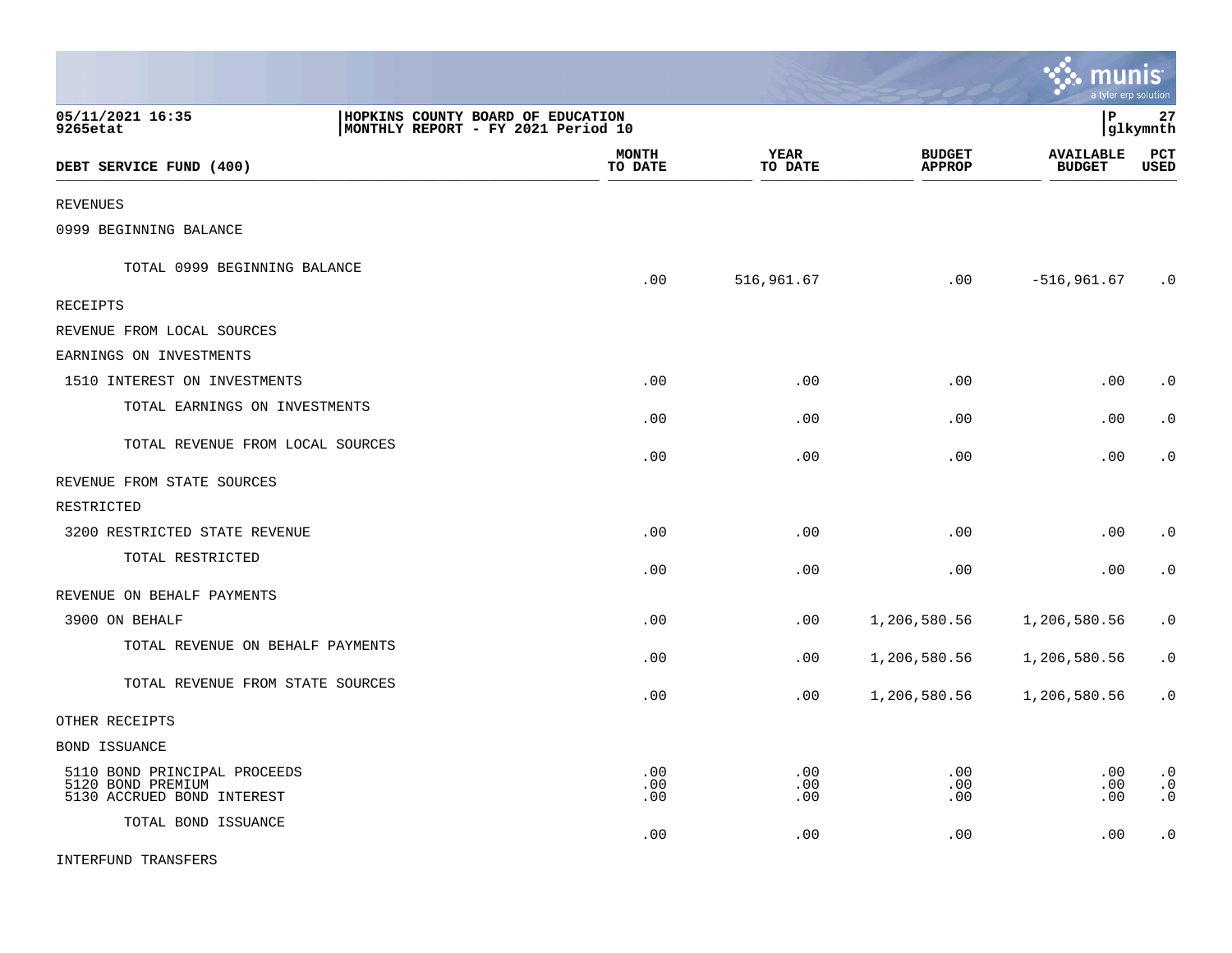

| 05/11/2021 16:35<br>9265etat | HOPKINS COUNTY BOARD OF EDUCATION<br>MONTHLY REPORT - FY 2021 Period 10 |                         |                        |                                | P                                 | 28<br> glkymnth |
|------------------------------|-------------------------------------------------------------------------|-------------------------|------------------------|--------------------------------|-----------------------------------|-----------------|
| DEBT SERVICE FUND (400)      |                                                                         | <b>MONTH</b><br>TO DATE | <b>YEAR</b><br>TO DATE | <b>BUDGET</b><br><b>APPROP</b> | <b>AVAILABLE</b><br><b>BUDGET</b> | PCT<br>USED     |
| 5210 FUND TRANSFER           |                                                                         | .00                     | .00                    | 3,318,494.00                   | 3,318,494.00                      | $\cdot$ 0       |
| TOTAL INTERFUND TRANSFERS    |                                                                         | .00                     | .00                    | 3,318,494.00                   | 3,318,494.00                      | $\cdot$ 0       |
| TOTAL OTHER RECEIPTS         |                                                                         | .00                     | .00                    | 3,318,494.00                   | 3,318,494.00                      | $\cdot$ 0       |
| TOTAL RECEIPTS               |                                                                         | .00                     | .00                    | 4,525,074.56                   | 4,525,074.56                      | $\cdot$ 0       |
| TOTAL REVENUE                |                                                                         | .00                     | 516,961.67             | 4,525,074.56                   | 4,008,112.89 11.4                 |                 |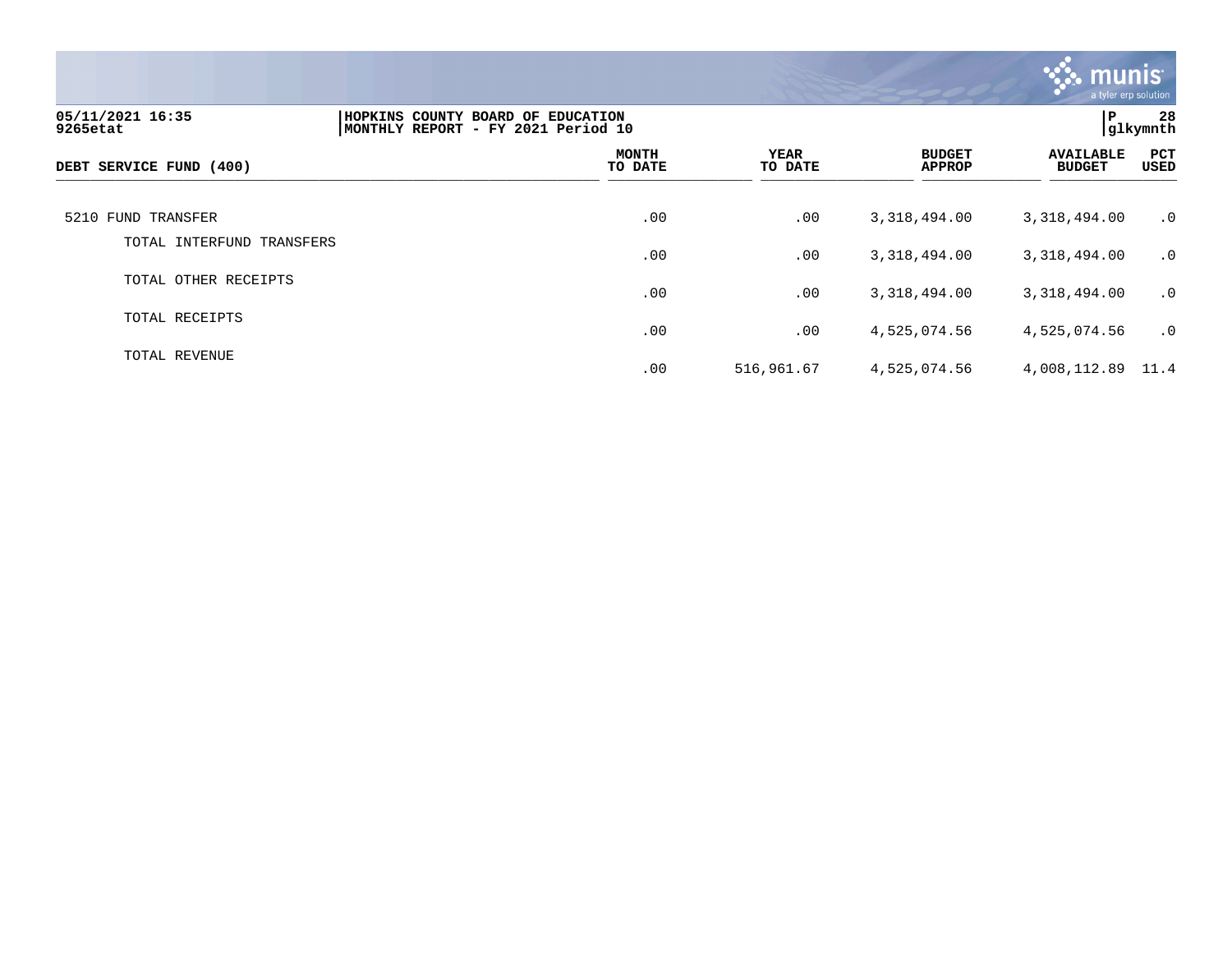

| 05/11/2021 16:35<br>9265etat                                  | HOPKINS COUNTY BOARD OF EDUCATION<br>MONTHLY REPORT - FY 2021 Period 10 |                         |                        |                                | lР                                | 29<br> glkymnth    |  |
|---------------------------------------------------------------|-------------------------------------------------------------------------|-------------------------|------------------------|--------------------------------|-----------------------------------|--------------------|--|
| DEBT SERVICE FUND (400)                                       |                                                                         | <b>MONTH</b><br>TO DATE | <b>YEAR</b><br>TO DATE | <b>BUDGET</b><br><b>APPROP</b> | <b>AVAILABLE</b><br><b>BUDGET</b> | PCT<br><b>USED</b> |  |
| <b>EXPENDITURES</b>                                           |                                                                         |                         |                        |                                |                                   |                    |  |
| RESTRICT TO REV & BAL SHT ONLY<br>0000                        |                                                                         |                         |                        |                                |                                   |                    |  |
| 0800<br>DEBT SERVICE AND MISCELLANEOUS                        |                                                                         | .00                     | .00                    | .00                            | .00                               | $\cdot$ 0          |  |
| TOTAL 0000                                                    | RESTRICT TO REV & BAL SHT ONLY                                          | .00                     | .00                    | .00                            | .00                               | $\cdot$ 0          |  |
| 5100<br>DEBT SERVICE                                          |                                                                         |                         |                        |                                |                                   |                    |  |
| 0800<br>DEBT SERVICE AND MISCELLANEOUS<br>0900<br>OTHER ITEMS |                                                                         | 321,472.50<br>.00       | 2,848,211.10<br>.00    | 4,525,074.56<br>.00            | 1,676,863.46<br>.00               | 62.9<br>$\cdot$ 0  |  |
| TOTAL 5100                                                    | DEBT SERVICE                                                            | 321,472.50              | 2,848,211.10           | 4,525,074.56                   | 1,676,863.46                      | 62.9               |  |
| 5200<br>FUND TRANSFERS                                        |                                                                         |                         |                        |                                |                                   |                    |  |
| 0900<br>OTHER ITEMS                                           |                                                                         | .00                     | .00                    | .00                            | .00                               | $\cdot$ 0          |  |
| TOTAL 5200                                                    | FUND TRANSFERS                                                          | .00                     | .00                    | .00                            | .00                               | $\cdot$ 0          |  |
| TOTAL EXPENDITURES                                            |                                                                         | 321,472.50              | 2,848,211.10           | 4,525,074.56                   | 1,676,863.46                      | 62.9               |  |
|                                                               | TOTAL FOR DEBT SERVICE FUND (400)                                       | $-321, 472.50$          | $-2,331,249.43$        | .00                            | 2,331,249.43                      | $\cdot$ 0          |  |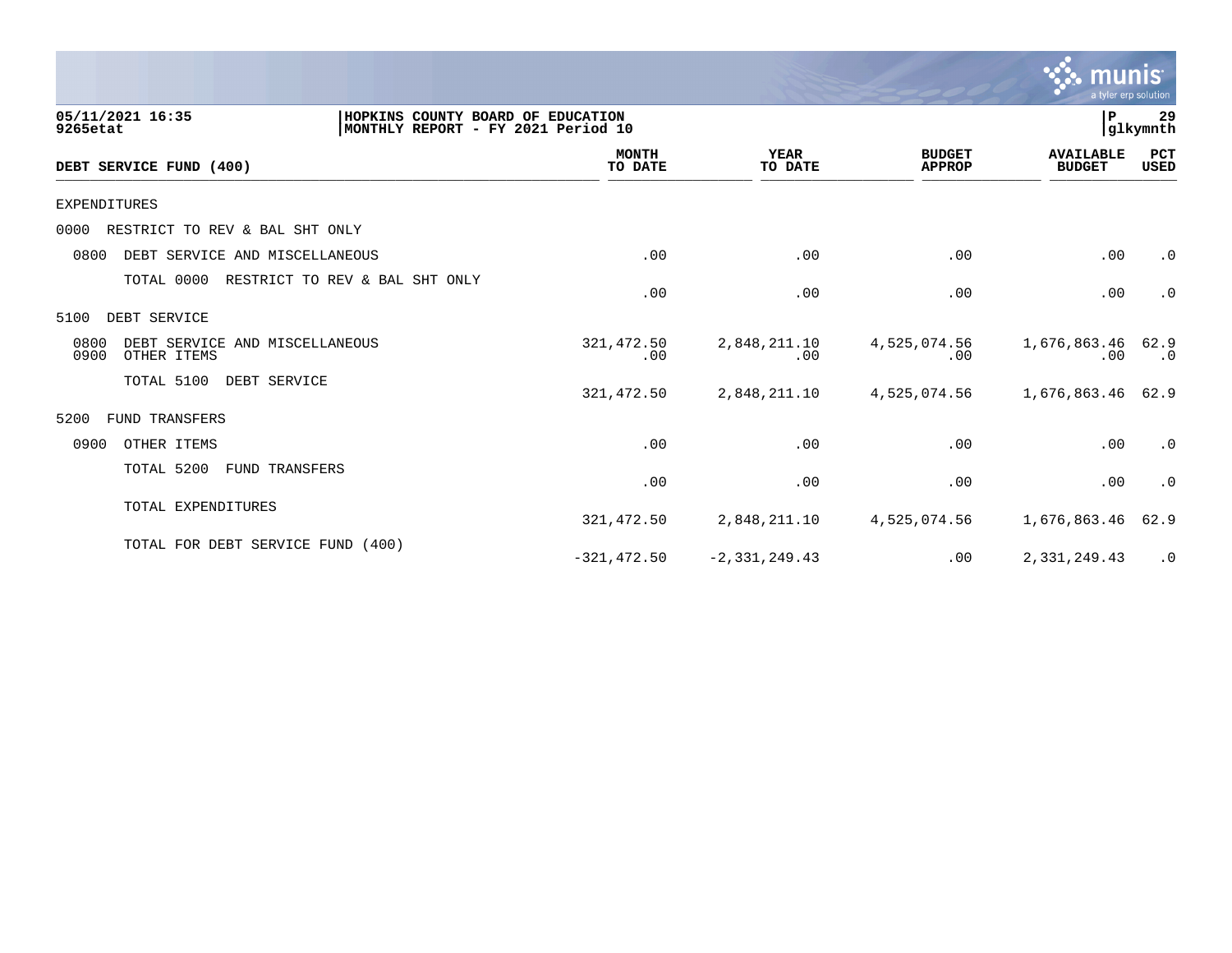|                                                                                                                                                                                                                                                                 |                                                                         |                                                    |                                                            |                                                            | munis                                                      | a tyler erp solution                                                              |
|-----------------------------------------------------------------------------------------------------------------------------------------------------------------------------------------------------------------------------------------------------------------|-------------------------------------------------------------------------|----------------------------------------------------|------------------------------------------------------------|------------------------------------------------------------|------------------------------------------------------------|-----------------------------------------------------------------------------------|
| 05/11/2021 16:35<br>9265etat                                                                                                                                                                                                                                    | HOPKINS COUNTY BOARD OF EDUCATION<br>MONTHLY REPORT - FY 2021 Period 10 |                                                    |                                                            |                                                            | l P                                                        | 30<br> glkymnth                                                                   |
| FOOD SERVICE FUND (51)                                                                                                                                                                                                                                          |                                                                         | <b>MONTH</b><br>TO DATE                            | <b>YEAR</b><br>TO DATE                                     | <b>BUDGET</b><br><b>APPROP</b>                             | <b>AVAILABLE</b><br><b>BUDGET</b>                          | $_{\rm PCT}$<br><b>USED</b>                                                       |
| <b>REVENUES</b>                                                                                                                                                                                                                                                 |                                                                         |                                                    |                                                            |                                                            |                                                            |                                                                                   |
| 0999 BEGINNING BALANCE                                                                                                                                                                                                                                          |                                                                         |                                                    |                                                            |                                                            |                                                            |                                                                                   |
| TOTAL 0999 BEGINNING BALANCE                                                                                                                                                                                                                                    |                                                                         | .00                                                | 1,671,353.11                                               |                                                            | 989,276.27 -682,076.84 169.0                               |                                                                                   |
| RECEIPTS                                                                                                                                                                                                                                                        |                                                                         |                                                    |                                                            |                                                            |                                                            |                                                                                   |
| REVENUE FROM LOCAL SOURCES                                                                                                                                                                                                                                      |                                                                         |                                                    |                                                            |                                                            |                                                            |                                                                                   |
| EARNINGS ON INVESTMENTS                                                                                                                                                                                                                                         |                                                                         |                                                    |                                                            |                                                            |                                                            |                                                                                   |
| 1510 INTEREST ON INVESTMENTS                                                                                                                                                                                                                                    |                                                                         | 2,233.11                                           | 31,075.63                                                  | 4,161.00                                                   | $-26,914.63746.8$                                          |                                                                                   |
| TOTAL EARNINGS ON INVESTMENTS                                                                                                                                                                                                                                   |                                                                         | 2,233.11                                           | 31,075.63                                                  | 4,161.00                                                   | $-26,914.63746.8$                                          |                                                                                   |
| FOOD SERVICE                                                                                                                                                                                                                                                    |                                                                         |                                                    |                                                            |                                                            |                                                            |                                                                                   |
| 1611 REIMBURSABLE SCHOOL LUNCH PROG<br>1612 REIMBURSABLE SCH BREAKFAST PRG<br>1621 NON-REIMBURSABLE LUNCH PROG<br>1622 NON-REIMBURSABLE BREAKFAST PRG<br>1624 NON-REIMBURSBLE A LA CARTE PRG<br>1629 NON-REIMBURSBLE OTHER FOOD PRG<br>1650 SUMMER FOOD PROGRAM |                                                                         | 1,577.88<br>.00<br>.00<br>.00<br>.00<br>.00<br>.00 | 9,075.60<br>$.00 \ \rm$<br>.00<br>.00<br>.00<br>.00<br>.00 | 554,105.47<br>.00<br>.00<br>.00<br>.00<br>12,000.00<br>.00 | 545,029.87<br>.00<br>.00<br>.00<br>.00<br>12,000.00<br>.00 | 1.6<br>$\cdot$ 0<br>$\cdot$ 0<br>$\cdot$ 0<br>$\cdot$ 0<br>$\cdot$ 0<br>$\cdot$ 0 |
| TOTAL FOOD SERVICE                                                                                                                                                                                                                                              |                                                                         | 1,577.88                                           | 9,075.60                                                   | 566,105.47                                                 | 557,029.87                                                 | 1.6                                                                               |
| OTHER REVENUE FROM LOCAL SOURCES                                                                                                                                                                                                                                |                                                                         |                                                    |                                                            |                                                            |                                                            |                                                                                   |
| 1920 CONTRIBUTIONS DONATIONS<br>1990 MISCELLANEOUS REVENUE                                                                                                                                                                                                      |                                                                         | .00<br>15.40                                       | $.00 \ \,$<br>26,198.40                                    | 3,800.00<br>40,382.95                                      | 3,800.00<br>14,184.55                                      | $\cdot$ 0<br>64.9                                                                 |
| TOTAL OTHER REVENUE FROM LOCAL SOURCES                                                                                                                                                                                                                          |                                                                         | 15.40                                              | 26,198.40                                                  | 44,182.95                                                  | 17,984.55                                                  | 59.3                                                                              |
| TOTAL REVENUE FROM LOCAL SOURCES                                                                                                                                                                                                                                |                                                                         | 3,826.39                                           | 66,349.63                                                  | 614,449.42                                                 | 548,099.79 10.8                                            |                                                                                   |
| REVENUE FROM STATE SOURCES                                                                                                                                                                                                                                      |                                                                         |                                                    |                                                            |                                                            |                                                            |                                                                                   |
| RESTRICTED                                                                                                                                                                                                                                                      |                                                                         |                                                    |                                                            |                                                            |                                                            |                                                                                   |
| 3200 RESTRICTED STATE REVENUE                                                                                                                                                                                                                                   |                                                                         | 32,981.52                                          | 36,733.82                                                  | 43,539.00                                                  | 6,805.18 84.4                                              |                                                                                   |
| TOTAL RESTRICTED                                                                                                                                                                                                                                                |                                                                         | 32,981.52                                          | 36,733.82                                                  | 43,539.00                                                  | 6,805.18 84.4                                              |                                                                                   |
| REVENUE ON BEHALF PAYMENTS                                                                                                                                                                                                                                      |                                                                         |                                                    |                                                            |                                                            |                                                            |                                                                                   |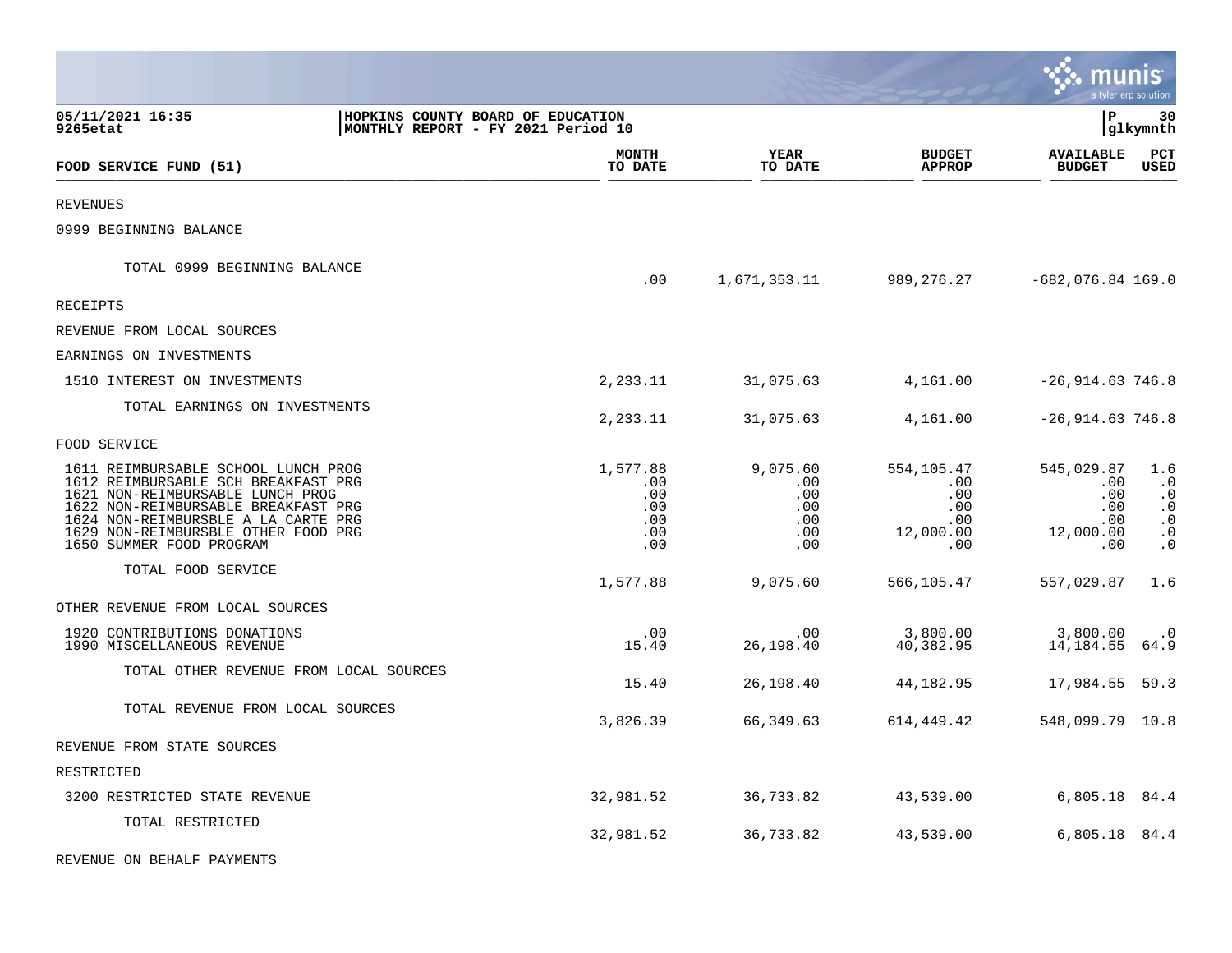

| 05/11/2021 16:35<br>HOPKINS COUNTY BOARD OF EDUCATION<br>MONTHLY REPORT - FY 2021 Period 10<br>9265etat |                         |                        |                                | $\mathbf P$                       | 31<br> glkymnth    |
|---------------------------------------------------------------------------------------------------------|-------------------------|------------------------|--------------------------------|-----------------------------------|--------------------|
| FOOD SERVICE FUND (51)                                                                                  | <b>MONTH</b><br>TO DATE | <b>YEAR</b><br>TO DATE | <b>BUDGET</b><br><b>APPROP</b> | <b>AVAILABLE</b><br><b>BUDGET</b> | PCT<br><b>USED</b> |
|                                                                                                         |                         |                        |                                |                                   |                    |
| 3900 ON BEHALF                                                                                          | .00                     | .00                    | 476,962.24                     | 476,962.24                        | $\cdot$ 0          |
| TOTAL REVENUE ON BEHALF PAYMENTS                                                                        | .00                     | .00                    | 476,962.24                     | 476,962.24                        | $\cdot$ 0          |
| TOTAL REVENUE FROM STATE SOURCES                                                                        | 32,981.52               | 36,733.82              | 520,501.24                     | 483,767.42                        | 7.1                |
| REVENUE FROM FEDERAL SOURCES                                                                            |                         |                        |                                |                                   |                    |
| RESTRICTED THROUGH THE STATE                                                                            |                         |                        |                                |                                   |                    |
| 4500 RESTRICTED FED THRU STATE                                                                          | 328,582.44              | 1,670,448.79           | 3,051,681.20                   | 1,381,232.41 54.7                 |                    |
| TOTAL RESTRICTED THROUGH THE STATE                                                                      | 328,582.44              | 1,670,448.79           | 3,051,681.20                   | 1,381,232.41                      | 54.7               |
| CHILD NUTRITION PROGRAM DONATED COMMODIT                                                                |                         |                        |                                |                                   |                    |
| 4950 CHILD NUTR PRG DONATED COMMOD                                                                      | .00                     | .00                    | .00                            | .00                               | $\cdot$ 0          |
| TOTAL CHILD NUTRITION PROGRAM DONATED COMMODIT                                                          | .00                     | .00                    | .00                            | .00                               | $\cdot$ 0          |
| TOTAL REVENUE FROM FEDERAL SOURCES                                                                      | 328,582.44              | 1,670,448.79           | 3,051,681.20                   | 1,381,232.41                      | 54.7               |
| OTHER RECEIPTS                                                                                          |                         |                        |                                |                                   |                    |
| INTERFUND TRANSFERS                                                                                     |                         |                        |                                |                                   |                    |
| 5210 FUND TRANSFER                                                                                      | .00                     | .00                    | .00                            | .00                               | $\cdot$ 0          |
| TOTAL INTERFUND TRANSFERS                                                                               | .00                     | .00                    | .00                            | .00                               | $\cdot$ 0          |
| TOTAL OTHER RECEIPTS                                                                                    | .00                     | .00                    | .00                            | .00                               | $\cdot$ 0          |
| TOTAL RECEIPTS                                                                                          | 365,390.35              | 1,773,532.24           | 4,186,631.86                   | 2,413,099.62                      | 42.4               |
| TOTAL REVENUE                                                                                           | 365,390.35              | 3, 444, 885. 35        | 5, 175, 908. 13                | 1,731,022.78                      | 66.6               |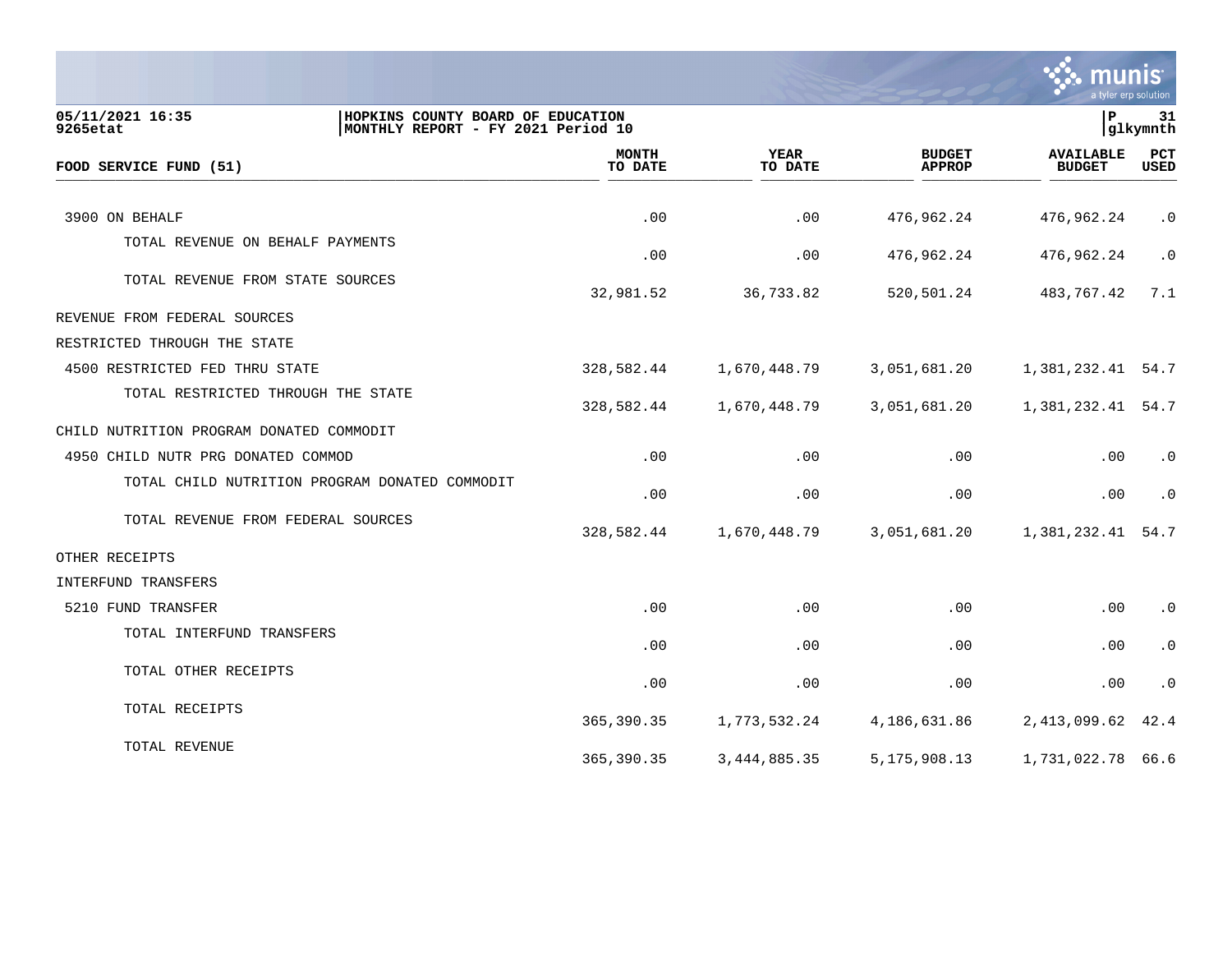

| 9265etat                                                                     | 05/11/2021 16:35                                                                                                                                                                                                                     | HOPKINS COUNTY BOARD OF EDUCATION<br>MONTHLY REPORT - FY 2021 Period 10                         |                                                                                                                   |                                                                                                                                   | ΙP                                                                                                                                  | 32<br>glkymnth                                                                              |
|------------------------------------------------------------------------------|--------------------------------------------------------------------------------------------------------------------------------------------------------------------------------------------------------------------------------------|-------------------------------------------------------------------------------------------------|-------------------------------------------------------------------------------------------------------------------|-----------------------------------------------------------------------------------------------------------------------------------|-------------------------------------------------------------------------------------------------------------------------------------|---------------------------------------------------------------------------------------------|
|                                                                              | FOOD SERVICE FUND (51)                                                                                                                                                                                                               | <b>MONTH</b><br>TO DATE                                                                         | YEAR<br>TO DATE                                                                                                   | <b>BUDGET</b><br><b>APPROP</b>                                                                                                    | <b>AVAILABLE</b><br><b>BUDGET</b>                                                                                                   | PCT<br>USED                                                                                 |
| EXPENDITURES                                                                 |                                                                                                                                                                                                                                      |                                                                                                 |                                                                                                                   |                                                                                                                                   |                                                                                                                                     |                                                                                             |
| 3100                                                                         | FOOD SERVICE OPERATION                                                                                                                                                                                                               |                                                                                                 |                                                                                                                   |                                                                                                                                   |                                                                                                                                     |                                                                                             |
| 0100<br>0200<br>0280<br>0300<br>0400<br>0500<br>0600<br>0700<br>0800<br>0840 | SALARIES PERSONNEL SERVICES<br>EMPLOYEE BENEFITS<br>ON-BEHALF<br>PURCHASED PROF AND TECH SERV<br>PURCHASED PROPERTY SERVICES<br>OTHER PURCHASED SERVICES<br>SUPPLIES<br>PROPERTY<br>DEBT SERVICE<br>AND MISCELLANEOUS<br>CONTINGENCY | 103, 115.33<br>32,545.22<br>.00<br>.00<br>830.10<br>422.00<br>84,991.67<br>.00<br>152.50<br>.00 | 878,331.17<br>270,018.97<br>.00<br>4,239.59<br>17,674.43<br>10,458.67<br>852,421.56<br>21,000.00<br>152.50<br>.00 | 1,294,296.95<br>451,375.99<br>476,962.24<br>6,750.00<br>117,000.00<br>41,900.00<br>2,064,642.95<br>21,480.00<br>.00<br>701,500.00 | 415,965.78<br>181,357.02<br>476,962.24<br>2,510.41<br>99,325.57<br>31,441.33<br>1, 212, 221.39<br>480.00<br>$-152.50$<br>701,500.00 | 67.9<br>59.8<br>$\cdot$ 0<br>62.8<br>15.1<br>25.0<br>41.3<br>97.8<br>$\cdot$ 0<br>$\cdot$ 0 |
|                                                                              | TOTAL 3100<br>FOOD SERVICE OPERATION                                                                                                                                                                                                 | 222,056.82                                                                                      | 2,054,296.89                                                                                                      | 5, 175, 908. 13                                                                                                                   | 3, 121, 611. 24                                                                                                                     | 39.7                                                                                        |
|                                                                              | TOTAL EXPENDITURES                                                                                                                                                                                                                   | 222,056.82                                                                                      | 2,054,296.89                                                                                                      | 5, 175, 908. 13                                                                                                                   | 3,121,611.24                                                                                                                        | 39.7                                                                                        |
|                                                                              | TOTAL FOR FOOD SERVICE FUND (51)                                                                                                                                                                                                     | 143, 333.53                                                                                     | 1,390,588.46                                                                                                      | $.00 \,$                                                                                                                          | $-1,390,588.46$                                                                                                                     | $\cdot$ 0                                                                                   |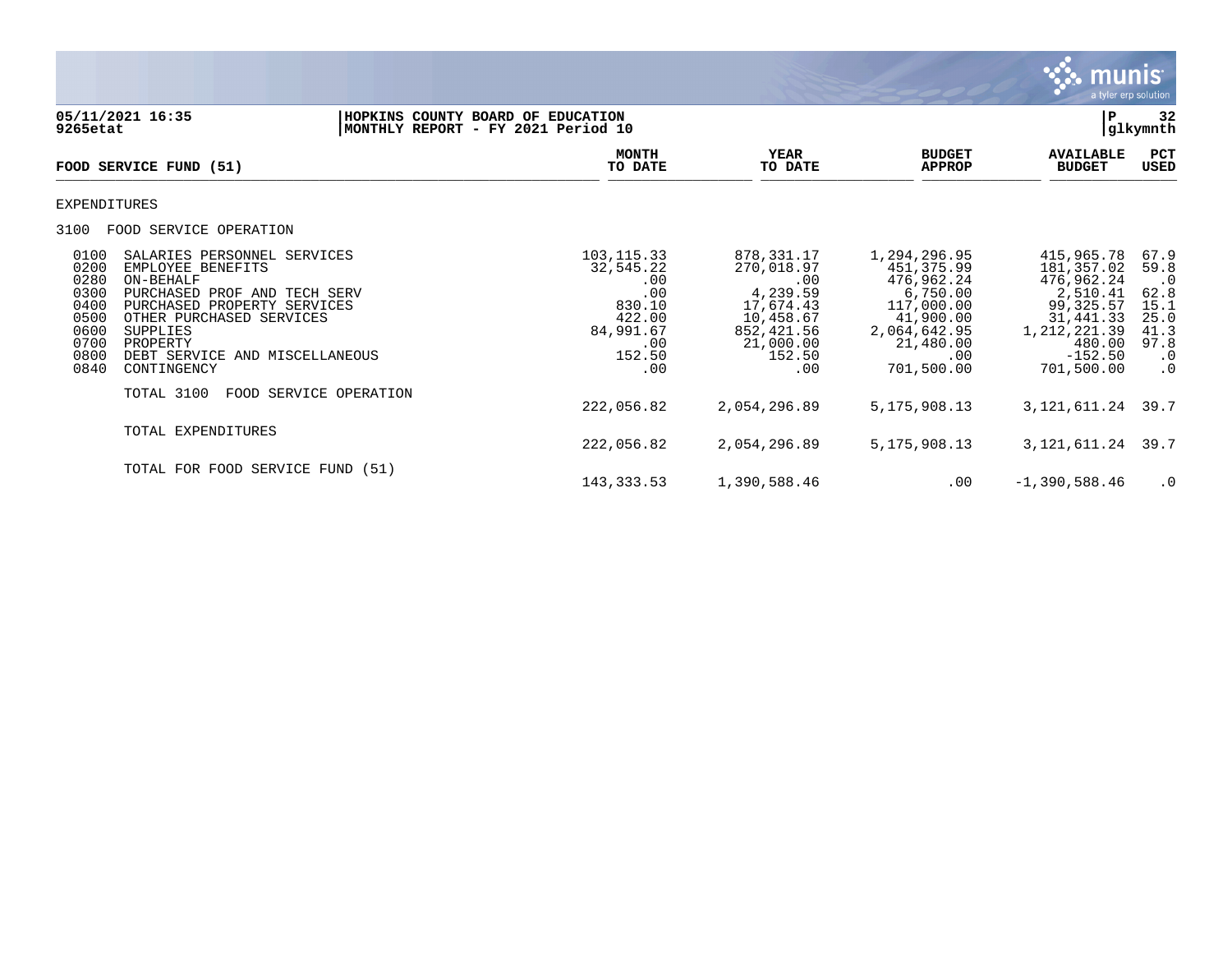|                                                                                                         |                         |                        |                                | mu                                | a tyler erp solution   |
|---------------------------------------------------------------------------------------------------------|-------------------------|------------------------|--------------------------------|-----------------------------------|------------------------|
| 05/11/2021 16:35<br>HOPKINS COUNTY BOARD OF EDUCATION<br>MONTHLY REPORT - FY 2021 Period 10<br>9265etat |                         |                        |                                | P                                 | 33<br> glkymnth        |
| CHILD CARE CENTER (52)                                                                                  | <b>MONTH</b><br>TO DATE | <b>YEAR</b><br>TO DATE | <b>BUDGET</b><br><b>APPROP</b> | <b>AVAILABLE</b><br><b>BUDGET</b> | PCT<br>USED            |
| <b>REVENUES</b>                                                                                         |                         |                        |                                |                                   |                        |
| 0999 BEGINNING BALANCE                                                                                  |                         |                        |                                |                                   |                        |
| TOTAL 0999 BEGINNING BALANCE                                                                            | .00                     | 76,149.31              | .00                            | $-76, 149.31$                     | $\cdot$ 0              |
| RECEIPTS                                                                                                |                         |                        |                                |                                   |                        |
| REVENUE FROM LOCAL SOURCES                                                                              |                         |                        |                                |                                   |                        |
| EARNINGS ON INVESTMENTS                                                                                 |                         |                        |                                |                                   |                        |
| 1510 INTEREST ON INVESTMENTS<br>1510 INTEREST ON INVESTMENTS                                            | 82.05<br>.00            | 953.59<br>$.00 \,$     | 190.00<br>.00                  | $-763.59 501.9$<br>$.00\,$        | $\cdot$ 0              |
| TOTAL EARNINGS ON INVESTMENTS                                                                           | 82.05                   | 953.59                 | 190.00                         | $-763.59501.9$                    |                        |
| COMMUNITY SERVICE ACTIVITIES                                                                            |                         |                        |                                |                                   |                        |
| 1810 COMMUNITY SERVICE ACTIVITIES<br>1810 COMMUNITY SERVICE ACTIVITIES                                  | 4,606.00<br>.00         | 27,711.00<br>.00       | 91,024.87<br>$.00 \,$          | 63, 313.87 30.4<br>.00            | $\cdot$ 0              |
| TOTAL COMMUNITY SERVICE ACTIVITIES                                                                      | 4,606.00                | 27,711.00              | 91,024.87                      | 63, 313.87 30.4                   |                        |
| TOTAL REVENUE FROM LOCAL SOURCES                                                                        | 4,688.05                | 28,664.59              | 91,214.87                      | 62,550.28 31.4                    |                        |
| REVENUE FROM STATE SOURCES                                                                              |                         |                        |                                |                                   |                        |
| RESTRICTED                                                                                              |                         |                        |                                |                                   |                        |
| 3200 RESTRICTED STATE REVENUE<br>3200 RESTRICTED STATE REVENUE                                          | 740.00<br>.00           | 5,100.00<br>.00        | 13,520.32<br>$.00 \,$          | 8,420.32 37.7<br>$.00 \,$         | $\cdot$ 0              |
| TOTAL RESTRICTED                                                                                        | 740.00                  | 5,100.00               | 13,520.32                      | 8,420.32 37.7                     |                        |
| REVENUE ON BEHALF PAYMENTS                                                                              |                         |                        |                                |                                   |                        |
| 3900 ON BEHALF                                                                                          | .00                     | .00                    | 27,361.02                      | 27,361.02 .0                      |                        |
| TOTAL REVENUE ON BEHALF PAYMENTS                                                                        | .00                     | .00                    | 27,361.02                      | 27,361.02                         | $\boldsymbol{\cdot}$ 0 |
| TOTAL REVENUE FROM STATE SOURCES                                                                        | 740.00                  | 5,100.00               | 40,881.34                      | 35, 781.34 12.5                   |                        |
| TOTAL RECEIPTS                                                                                          | 5,428.05                | 33,764.59              | 132,096.21                     | 98, 331.62 25.6                   |                        |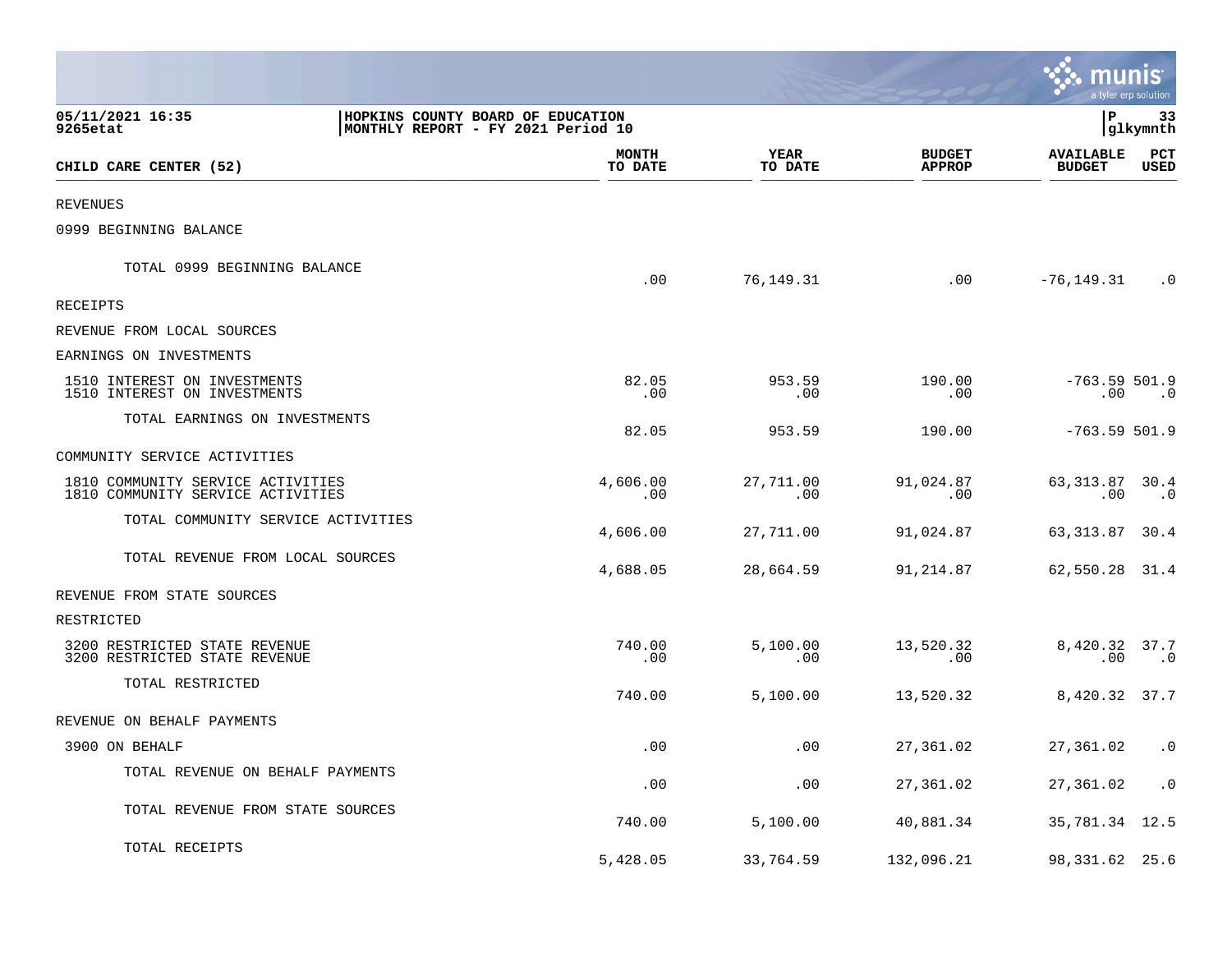|                                                                                                         |                         |            |                        |                         | <b>munis</b><br>a tyler erp solution |                |
|---------------------------------------------------------------------------------------------------------|-------------------------|------------|------------------------|-------------------------|--------------------------------------|----------------|
| 05/11/2021 16:35<br>HOPKINS COUNTY BOARD OF EDUCATION<br>9265etat<br>MONTHLY REPORT - FY 2021 Period 10 |                         |            |                        |                         |                                      | 34<br>glkymnth |
| CHILD CARE CENTER (52)                                                                                  | <b>MONTH</b><br>TO DATE |            | <b>YEAR</b><br>TO DATE | <b>BUDGET</b><br>APPROP | <b>AVAILABLE</b><br><b>BUDGET</b>    | PCT<br>USED    |
| TOTAL REVENUE                                                                                           | 5,428.05                | 109,913.90 |                        | 132,096.21              | 22, 182. 31 83. 2                    |                |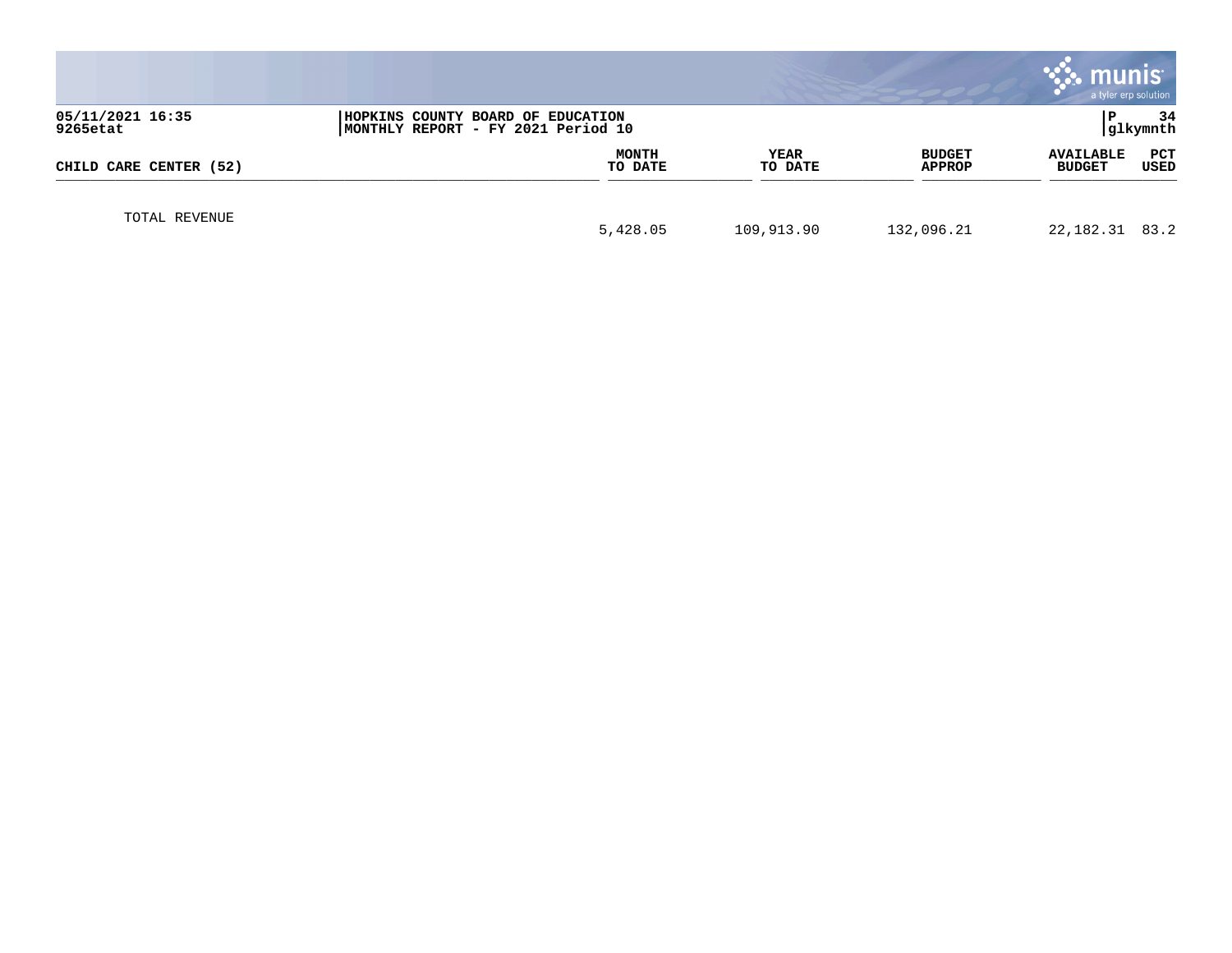|                                                                                                                                                                                                                                                                                                                   |                                                                               |                                                                                           |                                                                                                   | munis<br>a tyler erp solution                                                                    |                                                                                                       |
|-------------------------------------------------------------------------------------------------------------------------------------------------------------------------------------------------------------------------------------------------------------------------------------------------------------------|-------------------------------------------------------------------------------|-------------------------------------------------------------------------------------------|---------------------------------------------------------------------------------------------------|--------------------------------------------------------------------------------------------------|-------------------------------------------------------------------------------------------------------|
| 05/11/2021 16:35<br>HOPKINS COUNTY BOARD OF EDUCATION<br>MONTHLY REPORT - FY 2021 Period 10<br>9265etat                                                                                                                                                                                                           |                                                                               |                                                                                           |                                                                                                   | P                                                                                                | 35<br>glkymnth                                                                                        |
| CHILD CARE CENTER (52)                                                                                                                                                                                                                                                                                            | <b>MONTH</b><br>TO DATE                                                       | <b>YEAR</b><br>TO DATE                                                                    | <b>BUDGET</b><br><b>APPROP</b>                                                                    | <b>AVAILABLE</b><br><b>BUDGET</b>                                                                | <b>PCT</b><br>USED                                                                                    |
| EXPENDITURES                                                                                                                                                                                                                                                                                                      |                                                                               |                                                                                           |                                                                                                   |                                                                                                  |                                                                                                       |
| RESTRICT TO REV & BAL SHT ONLY<br>0000                                                                                                                                                                                                                                                                            |                                                                               |                                                                                           |                                                                                                   |                                                                                                  |                                                                                                       |
| UNDEFINED EXP OBJ                                                                                                                                                                                                                                                                                                 | .00                                                                           | .00                                                                                       | .00                                                                                               | .00                                                                                              | $\cdot$ 0                                                                                             |
| TOTAL 0000<br>RESTRICT TO REV & BAL SHT ONLY                                                                                                                                                                                                                                                                      | .00                                                                           | .00                                                                                       | .00                                                                                               | .00                                                                                              | $\cdot$ 0                                                                                             |
| DAY CARE OPERATIONS<br>3200                                                                                                                                                                                                                                                                                       |                                                                               |                                                                                           |                                                                                                   |                                                                                                  |                                                                                                       |
| SALARIES PERSONNEL SERVICES<br>0100<br>0200<br>EMPLOYEE BENEFITS<br>0280<br>ON-BEHALF<br>0300<br>PURCHASED PROF AND TECH SERV<br>0400<br>PURCHASED PROPERTY SERVICES<br>0500<br>OTHER PURCHASED SERVICES<br>0600<br>SUPPLIES<br>0700<br>PROPERTY<br>0800<br>DEBT SERVICE AND MISCELLANEOUS<br>0900<br>OTHER ITEMS | 2,964.72<br>988.80<br>.00<br>.00<br>.00<br>133.44<br>.00<br>.00<br>.00<br>.00 | 33,160.99<br>10,971.36<br>.00<br>556.00<br>.00<br>807.02<br>1,942.09<br>.00<br>.00<br>.00 | 74,345.11<br>18,878.40<br>27,361.02<br>800.00<br>.00<br>3,200.00<br>7,511.68<br>.00<br>.00<br>.00 | 41,184.12<br>7,907.04<br>27,361.02<br>244.00<br>.00<br>2,392.98<br>5,569.59<br>.00<br>.00<br>.00 | 44.6<br>58.1<br>$\cdot$ 0<br>69.5<br>$\cdot$ 0<br>25.2<br>25.9<br>$\cdot$ 0<br>$\cdot$ 0<br>$\cdot$ 0 |
| DAY CARE OPERATIONS<br>TOTAL 3200                                                                                                                                                                                                                                                                                 | 4,086.96                                                                      | 47,437.46                                                                                 | 132,096.21                                                                                        | 84,658.75                                                                                        | 35.9                                                                                                  |
| FUND TRANSFERS<br>5200                                                                                                                                                                                                                                                                                            |                                                                               |                                                                                           |                                                                                                   |                                                                                                  |                                                                                                       |
| 0900<br>OTHER ITEMS                                                                                                                                                                                                                                                                                               | .00                                                                           | .00                                                                                       | .00                                                                                               | .00                                                                                              | $\cdot$ 0                                                                                             |
| TOTAL 5200<br>FUND TRANSFERS                                                                                                                                                                                                                                                                                      | .00                                                                           | .00                                                                                       | .00                                                                                               | .00                                                                                              | $\cdot$ 0                                                                                             |
| TOTAL EXPENDITURES                                                                                                                                                                                                                                                                                                | 4,086.96                                                                      | 47,437.46                                                                                 | 132,096.21                                                                                        | 84,658.75                                                                                        | 35.9                                                                                                  |
| TOTAL FOR CHILD CARE CENTER (52)                                                                                                                                                                                                                                                                                  | 1,341.09                                                                      | 62,476.44                                                                                 | .00                                                                                               | $-62, 476.44$                                                                                    | $\cdot$ 0                                                                                             |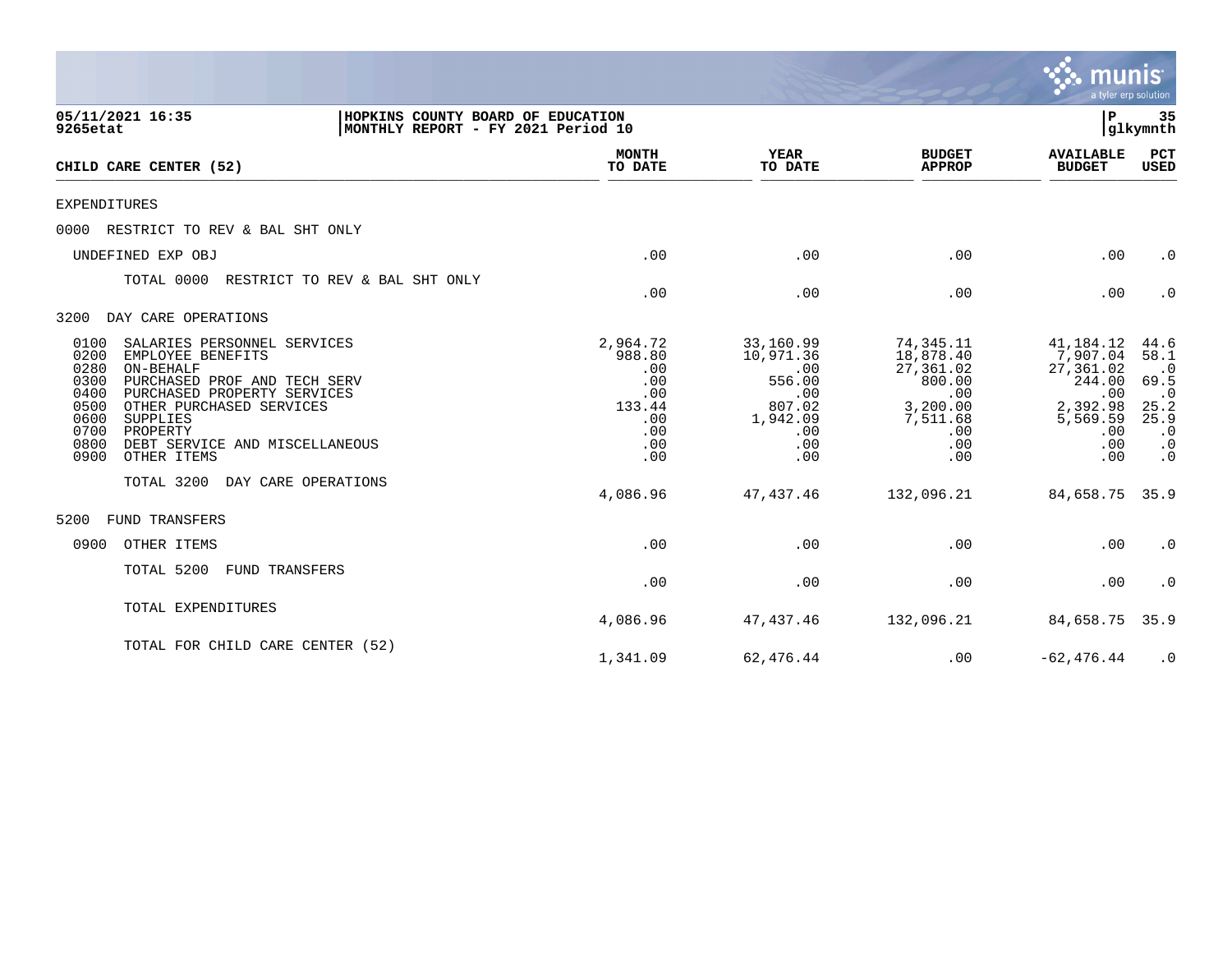

| 05/11/2021 16:35<br>9265etat               | HOPKINS COUNTY BOARD OF EDUCATION<br>MONTHLY REPORT - FY 2021 Period 10 |                         |                        |                                | ΙP                                | 36<br>glkymnth     |  |  |  |  |
|--------------------------------------------|-------------------------------------------------------------------------|-------------------------|------------------------|--------------------------------|-----------------------------------|--------------------|--|--|--|--|
| FIDUCIARY FUND AGENCY FUNDS (6             |                                                                         | <b>MONTH</b><br>TO DATE | <b>YEAR</b><br>TO DATE | <b>BUDGET</b><br><b>APPROP</b> | <b>AVAILABLE</b><br><b>BUDGET</b> | <b>PCT</b><br>USED |  |  |  |  |
| EXPENDITURES                               |                                                                         |                         |                        |                                |                                   |                    |  |  |  |  |
| 3300<br>COMMUNITY SERVICES                 |                                                                         |                         |                        |                                |                                   |                    |  |  |  |  |
| 0600<br>SUPPLIES                           |                                                                         | .00                     | .00                    | .00                            | .00                               | $\cdot$ 0          |  |  |  |  |
| TOTAL 3300<br>COMMUNITY SERVICES           |                                                                         | .00                     | .00                    | .00                            | .00                               | .0                 |  |  |  |  |
| TOTAL EXPENDITURES                         |                                                                         | .00                     | .00                    | .00                            | .00                               | .0                 |  |  |  |  |
| TOTAL FOR FIDUCIARY FUND AGENCY FUNDS (61) |                                                                         | .00                     | .00                    | .00                            | .00                               | $\cdot$ 0          |  |  |  |  |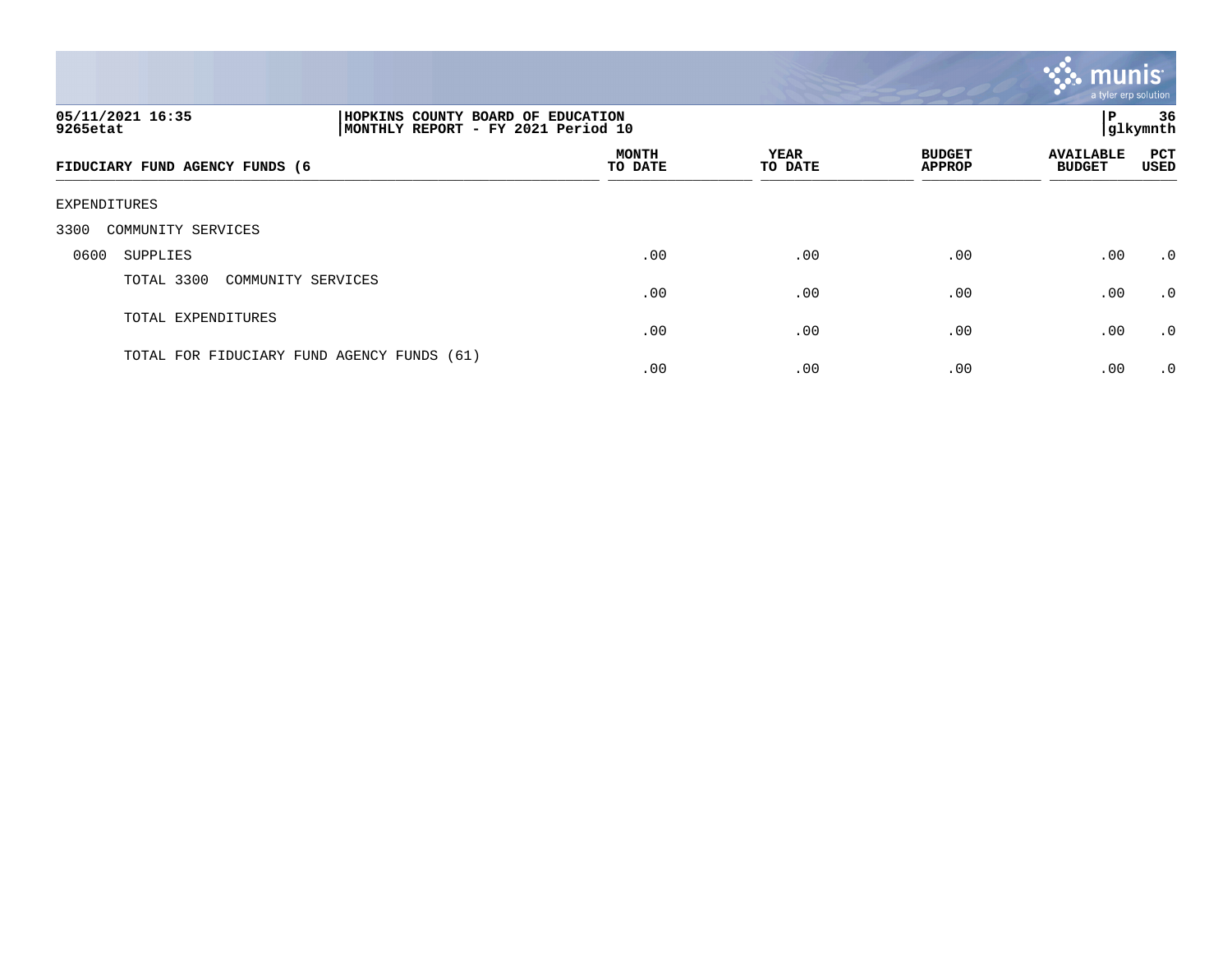|                                        |                                                                         |                        |                                | mun                               | a tyler erp solution   |
|----------------------------------------|-------------------------------------------------------------------------|------------------------|--------------------------------|-----------------------------------|------------------------|
| 05/11/2021 16:35<br>9265etat           | HOPKINS COUNTY BOARD OF EDUCATION<br>MONTHLY REPORT - FY 2021 Period 10 |                        |                                | l P                               | 37<br>glkymnth         |
| FIDUCIARY PPP TRUST FUND (7000         | <b>MONTH</b><br>TO DATE                                                 | <b>YEAR</b><br>TO DATE | <b>BUDGET</b><br><b>APPROP</b> | <b>AVAILABLE</b><br><b>BUDGET</b> | PCT<br>USED            |
| <b>REVENUES</b>                        |                                                                         |                        |                                |                                   |                        |
| 0999 BEGINNING BALANCE                 |                                                                         |                        |                                |                                   |                        |
| TOTAL 0999 BEGINNING BALANCE           | .00                                                                     | 101,136.72             | .00                            | $-101, 136.72$                    | $\cdot$ 0              |
| <b>RECEIPTS</b>                        |                                                                         |                        |                                |                                   |                        |
| REVENUE FROM LOCAL SOURCES             |                                                                         |                        |                                |                                   |                        |
| EARNINGS ON INVESTMENTS                |                                                                         |                        |                                |                                   |                        |
| 1510 INTEREST ON INVESTMENTS           | 177.98                                                                  | 2,134.89               | .00                            | $-2, 134.89$                      | $\cdot$ 0              |
| TOTAL EARNINGS ON INVESTMENTS          | 177.98                                                                  | 2,134.89               | .00                            | $-2, 134.89$                      | $\cdot$ 0              |
| OTHER REVENUE FROM LOCAL SOURCES       |                                                                         |                        |                                |                                   |                        |
| 1920 CONTRIBUTIONS DONATIONS           | .00                                                                     | .00                    | .00                            | .00                               | $\cdot$ 0              |
| TOTAL OTHER REVENUE FROM LOCAL SOURCES | .00                                                                     | .00                    | .00                            | .00                               | $\boldsymbol{\cdot}$ 0 |
| TOTAL REVENUE FROM LOCAL SOURCES       | 177.98                                                                  | 2,134.89               | .00                            | $-2, 134.89$                      | $\cdot$ 0              |
| OTHER RECEIPTS                         |                                                                         |                        |                                |                                   |                        |
| INTERFUND TRANSFERS                    |                                                                         |                        |                                |                                   |                        |
| 5210 FUND TRANSFER                     | .00                                                                     | .00                    | .00                            | .00                               | $\cdot$ 0              |
| TOTAL INTERFUND TRANSFERS              | .00                                                                     | .00                    | .00                            | .00                               | $\cdot$ 0              |
| TOTAL OTHER RECEIPTS                   | .00                                                                     | .00                    | .00.                           | $.00 \,$                          | $\cdot$ 0              |
| TOTAL RECEIPTS                         | 177.98                                                                  | 2,134.89               | .00                            | $-2, 134.89$                      | $\cdot$ 0              |
| TOTAL REVENUE                          | 177.98                                                                  | 103, 271.61            | .00                            | $-103, 271.61$                    | $\cdot$ 0              |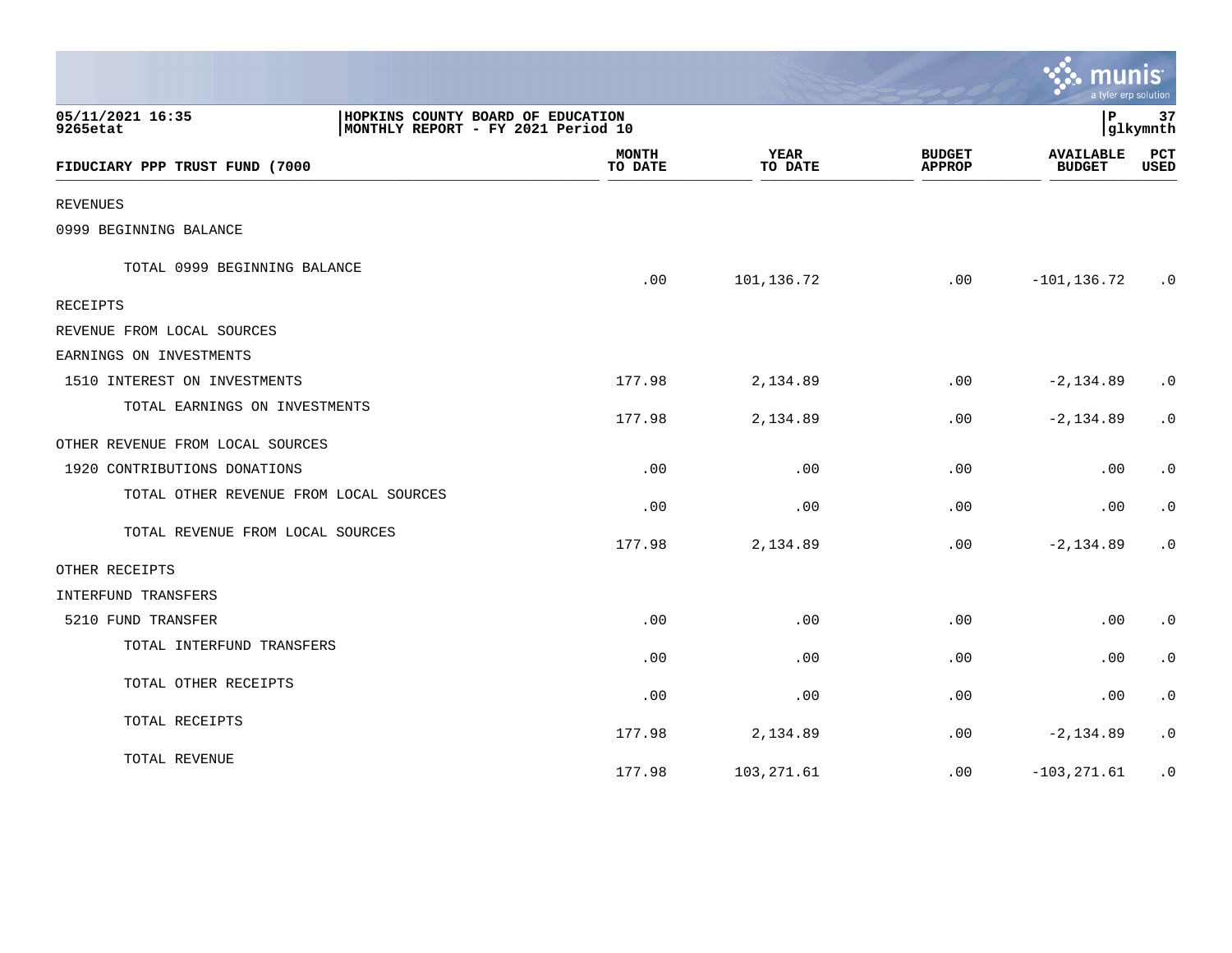

| 05/11/2021 16:35<br>9265etat              | HOPKINS COUNTY BOARD OF EDUCATION<br>Р<br> glkymnth<br>MONTHLY REPORT - FY 2021 Period 10 |                        |                                |                                   |                    |  |
|-------------------------------------------|-------------------------------------------------------------------------------------------|------------------------|--------------------------------|-----------------------------------|--------------------|--|
| FIDUCIARY PPP TRUST FUND (7000            | <b>MONTH</b><br>TO DATE                                                                   | <b>YEAR</b><br>TO DATE | <b>BUDGET</b><br><b>APPROP</b> | <b>AVAILABLE</b><br><b>BUDGET</b> | <b>PCT</b><br>USED |  |
| EXPENDITURES                              |                                                                                           |                        |                                |                                   |                    |  |
| 3300<br>COMMUNITY SERVICES                |                                                                                           |                        |                                |                                   |                    |  |
| 0600<br>SUPPLIES                          | .00                                                                                       | .00                    | $.00 \,$                       | .00                               | .0                 |  |
| TOTAL 3300<br>COMMUNITY SERVICES          | .00                                                                                       | .00                    | .00                            | .00                               | .0                 |  |
| TOTAL EXPENDITURES                        | .00                                                                                       | .00                    | .00                            | .00                               | .0                 |  |
| TOTAL FOR FIDUCIARY PPP TRUST FUND (7000) | 177.98                                                                                    | 103,271.61             | $.00 \,$                       | $-103, 271.61$                    | $\cdot$ 0          |  |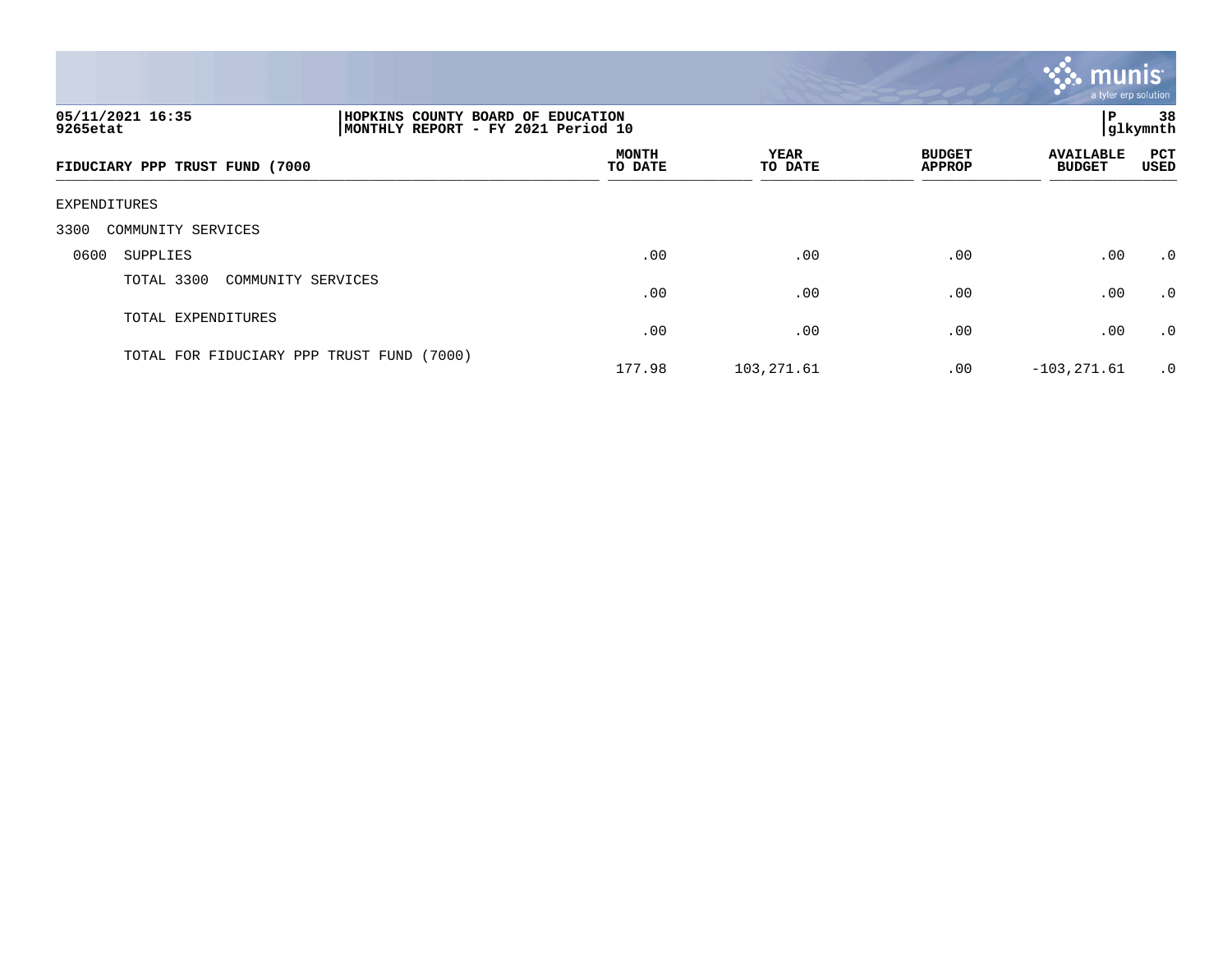|                                                                                                         |                         |                        |                                | $\mathbf{v}$ . munist<br>a tyler erp solution |                                     |  |
|---------------------------------------------------------------------------------------------------------|-------------------------|------------------------|--------------------------------|-----------------------------------------------|-------------------------------------|--|
| 05/11/2021 16:35<br>HOPKINS COUNTY BOARD OF EDUCATION<br>MONTHLY REPORT - FY 2021 Period 10<br>9265etat |                         |                        |                                |                                               | 39<br>glkymnth                      |  |
| <b>GOVERNMENTAL ASSETS (8)</b>                                                                          | <b>MONTH</b><br>TO DATE | <b>YEAR</b><br>TO DATE | <b>BUDGET</b><br><b>APPROP</b> | <b>AVAILABLE</b><br><b>BUDGET</b>             | PCT<br>USED                         |  |
| <b>REVENUES</b>                                                                                         |                         |                        |                                |                                               |                                     |  |
| RECEIPTS                                                                                                |                         |                        |                                |                                               |                                     |  |
| OTHER RECEIPTS                                                                                          |                         |                        |                                |                                               |                                     |  |
| SALE OR COMP FOR LOSS OF ASSETS                                                                         |                         |                        |                                |                                               |                                     |  |
| 5311 SALE OF LAND & IMPROVEMENTS<br>5331 SALE OF BUILDINGS<br>5341 SALE OF EQUIPMENT ETC                | .00<br>.00<br>.00       | .00<br>.00<br>.00      | .00<br>.00<br>.00              | .00<br>.00<br>.00                             | $\cdot$ 0<br>$\cdot$ 0<br>$\cdot$ 0 |  |
| TOTAL SALE OR COMP FOR LOSS OF ASSETS                                                                   | .00                     | .00                    | .00                            | .00                                           | $\cdot$ 0                           |  |
| TOTAL OTHER RECEIPTS                                                                                    | .00                     | .00                    | .00                            | .00                                           | $\cdot$ 0                           |  |
| TOTAL RECEIPTS                                                                                          | .00                     | .00                    | .00                            | .00                                           | $\cdot$ 0                           |  |
| TOTAL REVENUE                                                                                           | .00                     | .00                    | .00                            | .00                                           | $\cdot$ 0                           |  |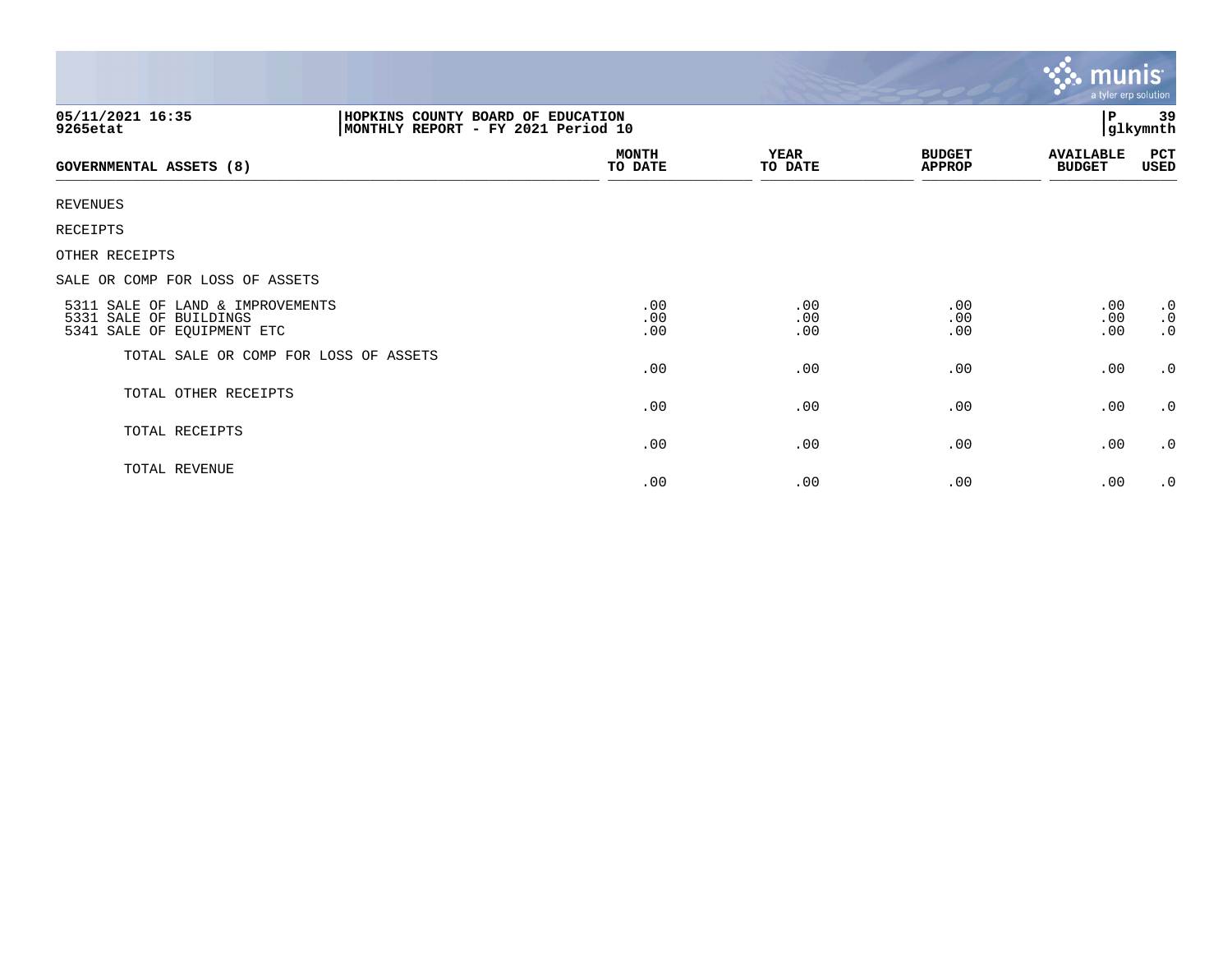|                                          |                                                                         |                         |                        |                                | a tyler erp solution              |                    |
|------------------------------------------|-------------------------------------------------------------------------|-------------------------|------------------------|--------------------------------|-----------------------------------|--------------------|
| 05/11/2021 16:35<br>9265etat             | HOPKINS COUNTY BOARD OF EDUCATION<br>MONTHLY REPORT - FY 2021 Period 10 |                         |                        |                                | l P                               | 40<br> glkymnth    |
| <b>GOVERNMENTAL ASSETS (8)</b>           |                                                                         | <b>MONTH</b><br>TO DATE | <b>YEAR</b><br>TO DATE | <b>BUDGET</b><br><b>APPROP</b> | <b>AVAILABLE</b><br><b>BUDGET</b> | PCT<br><b>USED</b> |
| <b>EXPENDITURES</b>                      |                                                                         |                         |                        |                                |                                   |                    |
| STUDENT SUPPORT SERVICES<br>2100         |                                                                         |                         |                        |                                |                                   |                    |
| 0700 PROPERTY                            |                                                                         | .00                     | .00                    | .00                            | .00                               | $\cdot$ 0          |
| TOTAL 2100<br>STUDENT SUPPORT SERVICES   |                                                                         | .00                     | .00                    | .00                            | .00                               | $\cdot$ 0          |
| 2200 INSTRUCTIONAL STAFF SUPP SERV       |                                                                         |                         |                        |                                |                                   |                    |
| 0700 PROPERTY                            |                                                                         | .00                     | .00                    | .00                            | .00                               | $\cdot$ 0          |
| TOTAL 2200                               | INSTRUCTIONAL STAFF SUPP SERV                                           | .00                     | .00                    | .00                            | .00                               | $\cdot$ 0          |
| 2300 DISTRICT ADMIN SUPPORT              |                                                                         |                         |                        |                                |                                   |                    |
| 0700 PROPERTY                            |                                                                         | .00                     | .00                    | .00                            | .00                               | $\cdot$ 0          |
| TOTAL 2300 DISTRICT ADMIN SUPPORT        |                                                                         | .00                     | .00                    | .00                            | .00                               | $\cdot$ 0          |
| 2400<br>SCHOOL ADMIN SUPPORT             |                                                                         |                         |                        |                                |                                   |                    |
| 0700 PROPERTY                            |                                                                         | .00                     | .00                    | .00                            | .00                               | $\cdot$ 0          |
| TOTAL 2400<br>SCHOOL ADMIN SUPPORT       |                                                                         | .00                     | .00                    | .00                            | .00                               | $\cdot$ 0          |
| 2500<br>BUSINESS SUPPORT SERVICES        |                                                                         |                         |                        |                                |                                   |                    |
| 0700 PROPERTY                            |                                                                         | .00                     | .00                    | .00                            | .00                               | $\cdot$ 0          |
| TOTAL 2500                               | BUSINESS SUPPORT SERVICES                                               | .00                     | .00                    | .00                            | .00                               | $\cdot$ 0          |
| 2600<br>PLANT OPERATIONS AND MAINTENANCE |                                                                         |                         |                        |                                |                                   |                    |
| 0700<br>PROPERTY                         |                                                                         | .00                     | .00                    | .00                            | .00                               | $\cdot$ 0          |
| TOTAL 2600                               | PLANT OPERATIONS AND MAINTENANCE                                        | .00                     | .00                    | .00                            | .00                               | $\cdot$ 0          |
| STUDENT TRANSPORTATION<br>2700           |                                                                         |                         |                        |                                |                                   |                    |
| 0700 PROPERTY                            |                                                                         | .00                     | .00                    | .00                            | .00                               | $\cdot$ 0          |
| TOTAL 2700<br>STUDENT TRANSPORTATION     |                                                                         | .00                     | .00                    | .00                            | .00                               | $\cdot$ 0          |

3300 COMMUNITY SERVICES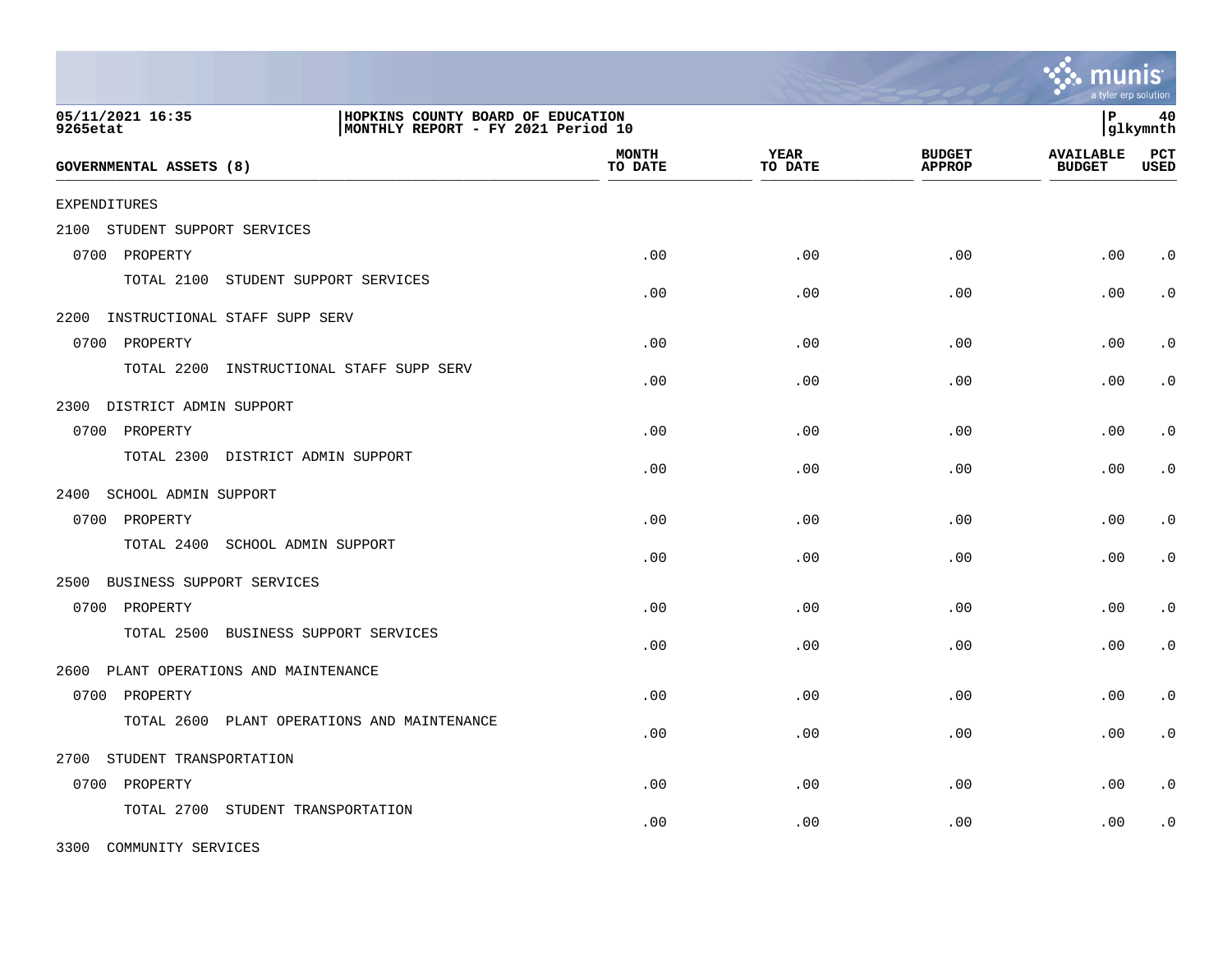

| 05/11/2021 16:35<br>9265etat      |                    | HOPKINS COUNTY BOARD OF EDUCATION<br>MONTHLY REPORT - FY 2021 Period 10 |                        |                                |                                   | P<br>41<br>glkymnth |  |
|-----------------------------------|--------------------|-------------------------------------------------------------------------|------------------------|--------------------------------|-----------------------------------|---------------------|--|
| GOVERNMENTAL ASSETS (8)           |                    | <b>MONTH</b><br>TO DATE                                                 | <b>YEAR</b><br>TO DATE | <b>BUDGET</b><br><b>APPROP</b> | <b>AVAILABLE</b><br><b>BUDGET</b> | PCT<br>USED         |  |
| 0700<br>PROPERTY                  |                    | .00                                                                     | .00                    | .00                            | .00                               | $\cdot$ 0           |  |
| TOTAL 3300                        | COMMUNITY SERVICES | .00                                                                     | .00                    | .00                            | .00                               | $\cdot$ 0           |  |
| 4200<br>LAND IMPROVEMENTS         |                    |                                                                         |                        |                                |                                   |                     |  |
| 0700<br>PROPERTY                  |                    | .00                                                                     | .00                    | .00                            | .00                               | $\cdot$ 0           |  |
| TOTAL 4200                        | LAND IMPROVEMENTS  | .00                                                                     | .00                    | .00                            | .00                               | $\cdot$ 0           |  |
| TOTAL EXPENDITURES                |                    | .00                                                                     | .00                    | .00                            | .00                               | $\cdot$ 0           |  |
| TOTAL FOR GOVERNMENTAL ASSETS (8) |                    | .00                                                                     | .00                    | .00                            | .00                               | $\cdot$ 0           |  |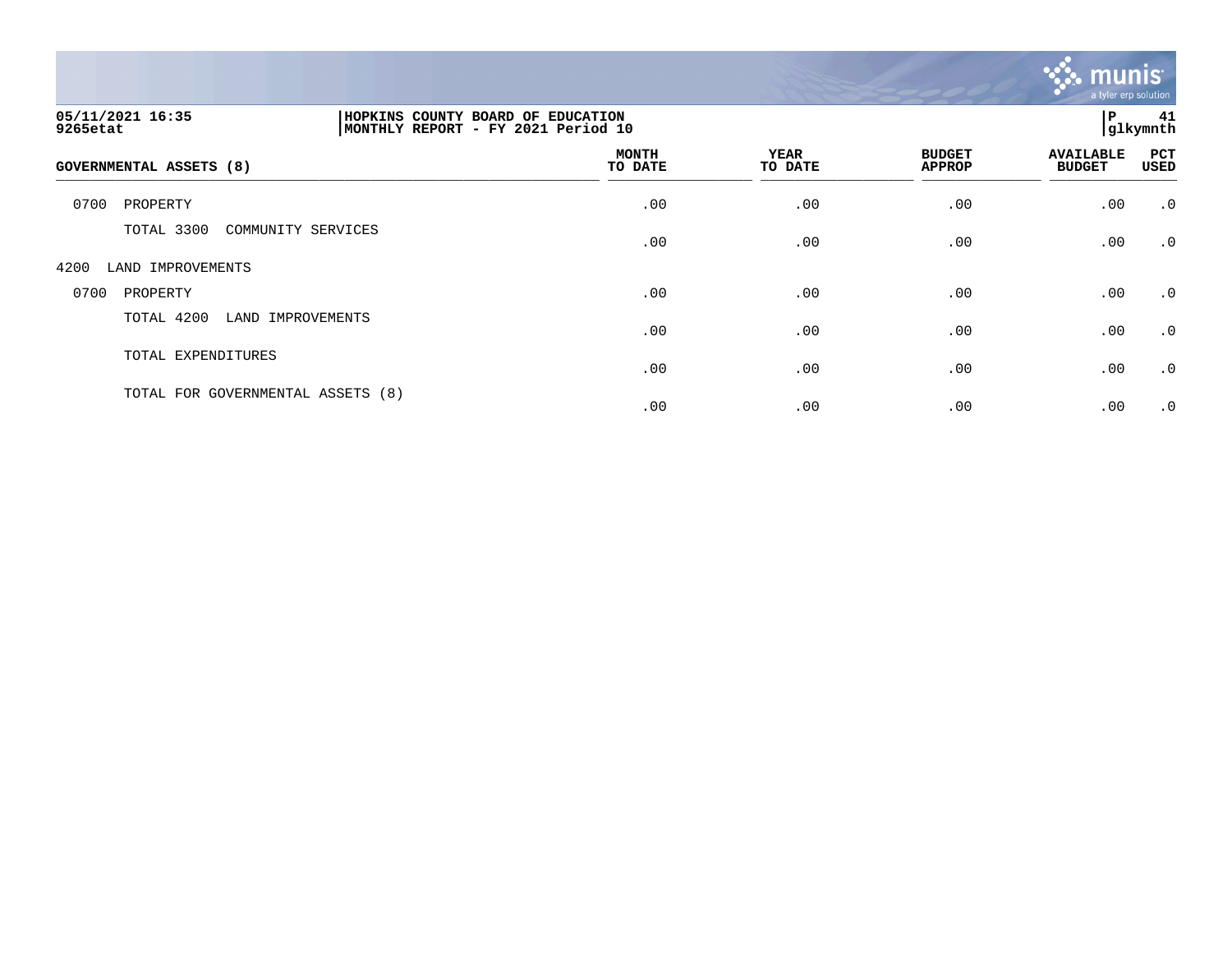|                                        |  |                                                                         |                        |                                | $\ddotsc$ munis<br>a tyler erp solution |                |
|----------------------------------------|--|-------------------------------------------------------------------------|------------------------|--------------------------------|-----------------------------------------|----------------|
| 05/11/2021 16:35<br>9265etat           |  | HOPKINS COUNTY BOARD OF EDUCATION<br>MONTHLY REPORT - FY 2021 Period 10 |                        |                                |                                         | 42<br>glkymnth |
| FOOD SERVICE ASSETS (81)               |  | <b>MONTH</b><br>TO DATE                                                 | <b>YEAR</b><br>TO DATE | <b>BUDGET</b><br><b>APPROP</b> | <b>AVAILABLE</b><br><b>BUDGET</b>       | PCT<br>USED    |
| REVENUES                               |  |                                                                         |                        |                                |                                         |                |
| RECEIPTS                               |  |                                                                         |                        |                                |                                         |                |
| REVENUE FROM LOCAL SOURCES             |  |                                                                         |                        |                                |                                         |                |
| OTHER REVENUE FROM LOCAL SOURCES       |  |                                                                         |                        |                                |                                         |                |
| 1930 GAIN ORLOSS SALE CAPITAL ASSET    |  | .00                                                                     | .00                    | .00                            | .00                                     | $\cdot$ 0      |
| TOTAL OTHER REVENUE FROM LOCAL SOURCES |  | .00                                                                     | .00                    | .00                            | .00                                     | $\cdot$ 0      |
| TOTAL REVENUE FROM LOCAL SOURCES       |  | .00                                                                     | .00                    | .00                            | .00                                     | $\cdot$ 0      |
| TOTAL RECEIPTS                         |  | .00                                                                     | .00                    | .00                            | .00                                     | $\cdot$ 0      |
| TOTAL REVENUE                          |  | .00                                                                     | .00                    | .00                            | .00                                     | $\cdot$ 0      |

 $\sim$   $\sim$   $\sim$   $\sim$   $\sim$   $\sim$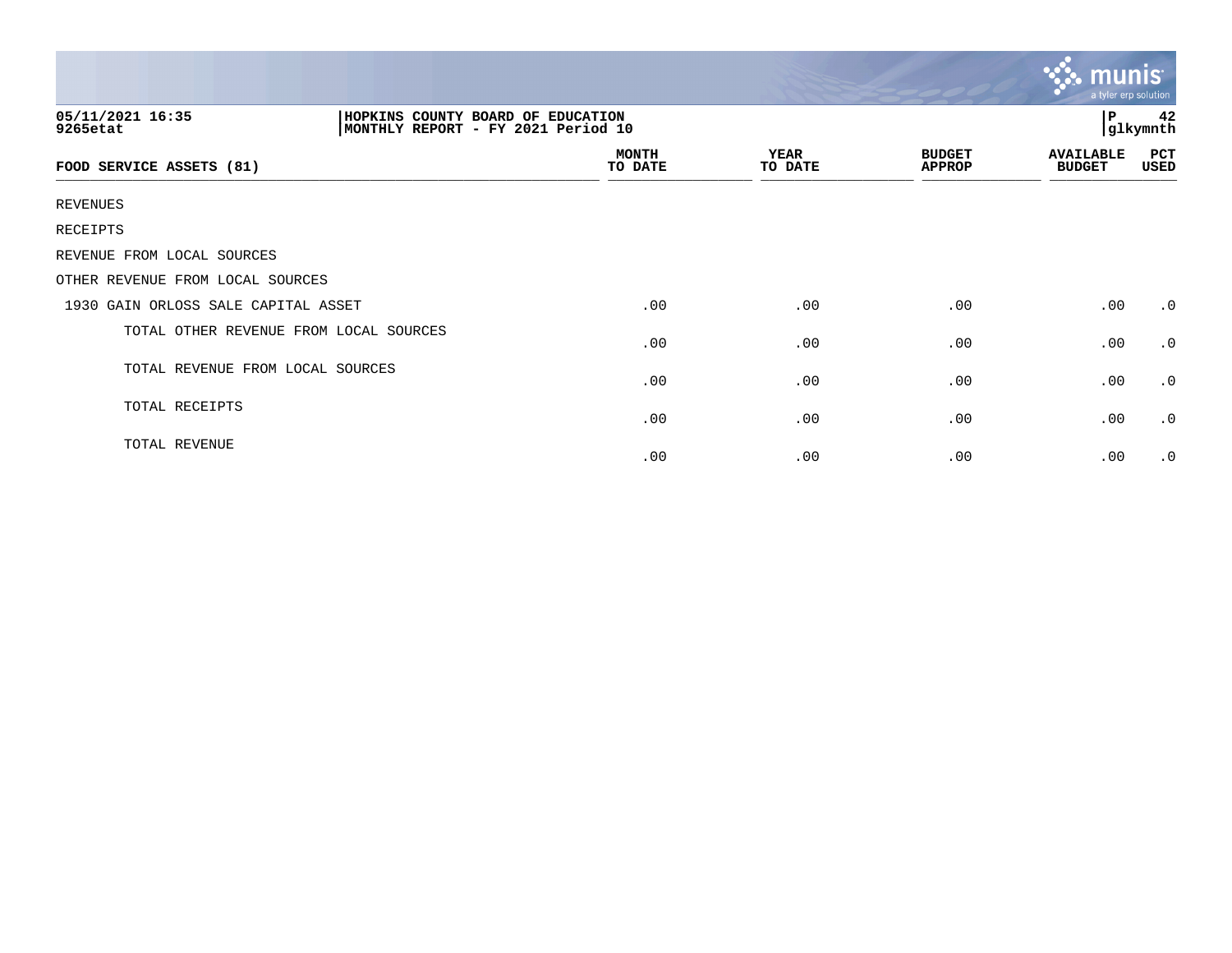

| 05/11/2021 16:35<br>9265etat       |                        | HOPKINS COUNTY BOARD OF EDUCATION<br>ΙP<br>glkymnth <br>MONTHLY REPORT - FY 2021 Period 10 |                 |                                |                                   |                    |
|------------------------------------|------------------------|--------------------------------------------------------------------------------------------|-----------------|--------------------------------|-----------------------------------|--------------------|
| FOOD SERVICE ASSETS (81)           |                        | <b>MONTH</b><br>TO DATE                                                                    | YEAR<br>TO DATE | <b>BUDGET</b><br><b>APPROP</b> | <b>AVAILABLE</b><br><b>BUDGET</b> | <b>PCT</b><br>USED |
| EXPENDITURES                       |                        |                                                                                            |                 |                                |                                   |                    |
| FOOD SERVICE OPERATION<br>3100     |                        |                                                                                            |                 |                                |                                   |                    |
| 0700<br>PROPERTY                   |                        | .00                                                                                        | .00             | .00                            | .00                               | $\cdot$ 0          |
| TOTAL 3100                         | FOOD SERVICE OPERATION | .00                                                                                        | .00             | .00                            | .00                               | .0                 |
| TOTAL EXPENDITURES                 |                        | .00                                                                                        | .00             | .00                            | .00                               | $\cdot$ 0          |
| TOTAL FOR FOOD SERVICE ASSETS (81) |                        | .00                                                                                        | .00             | .00                            | .00                               | $\cdot$ 0          |